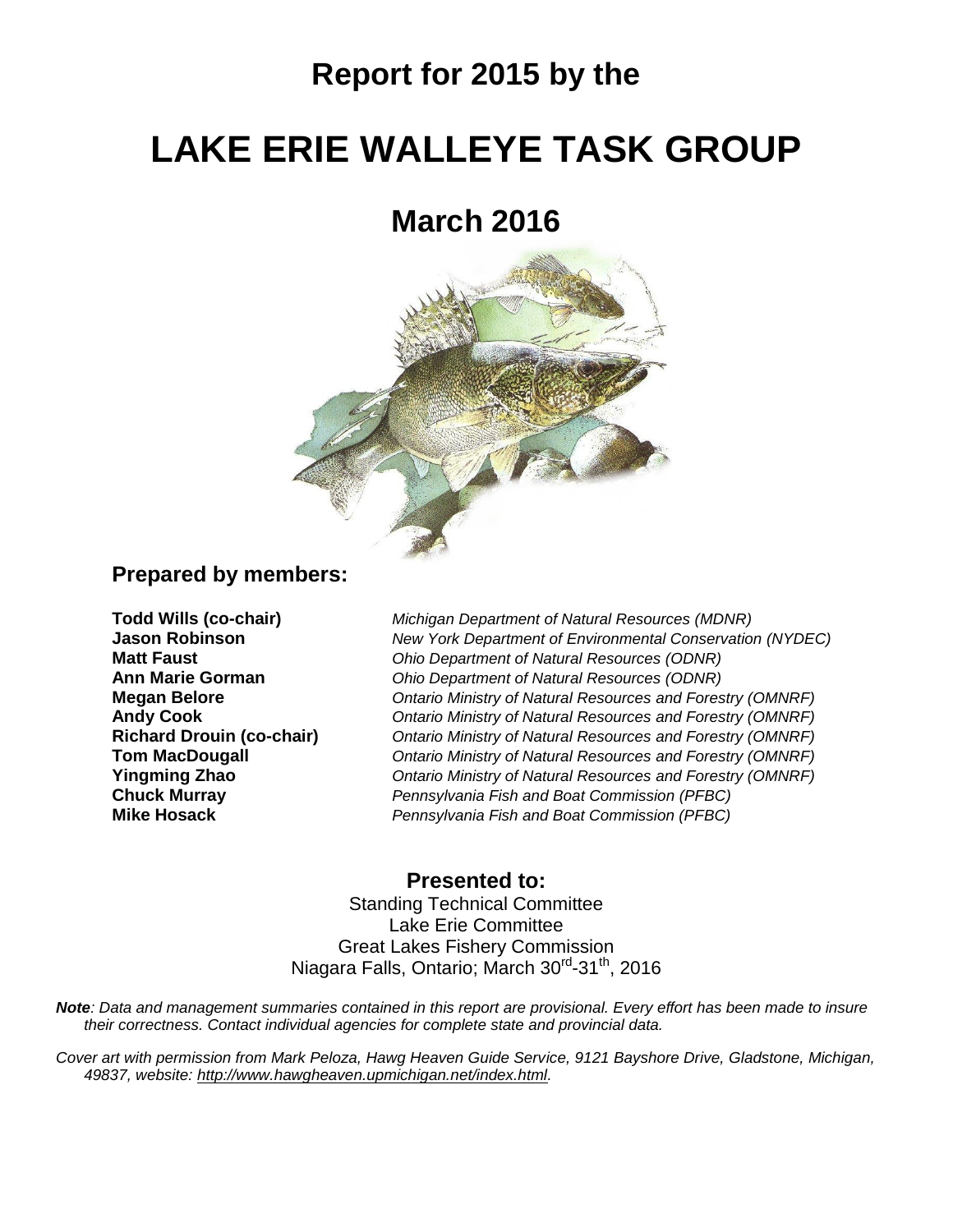## **Charges to the Walleye Task Group, 2015-2016**

The charges from the Lake Erie Committee's (LEC) Standing Technical Committee (STC) to the Walleye Task Group (WTG) for the period from April 2015 to March 2016 were to:

- 1. Maintain and update centralized time series of datasets required for population models and assessment including:
	- a. Tagging and population indices (abundance, growth, maturity).
	- b. Fishing harvest and effort by grid.
- 2. Improve existing population models to produce the most scientifically-defensible and reliable method for estimating and forecasting abundance, recruitment, and mortality.
	- a. Explore additional recruitment indices for incorporation into catch-at-age model.
	- b. Explore ways to account for tag loss and non-reporting in natural mortality (M) estimates for Statistical Catch at Age modeling.
	- c. Explore and advise on feasibility of integrating east basin walleye assessments into lake wide management.
- 3. Report Recommended Allowable Harvest (RAH) levels for 2016.
- 4. Provide guidance/recommendations for future tagging strategies to the LEC.

## **Review of Walleye Fisheries in 2015**

Fishery effort and Walleye harvest data were combined for all fisheries, jurisdictions and Management Units (Figure 1) to produce lake-wide summaries. The 2015 total estimated lakewide harvest of Walleye was 2.713 million Walleye (Table 1), with a total of 2.522 million Walleye harvested in the total allowable catch (TAC) area. This harvest represents 61% of the 2015 TAC (4.114 million Walleye) and includes Walleye harvested in commercial and sport fisheries in Management Units 1, 2, and 3. An additional 191,606 Walleye (7% of the lake-wide total) were harvested outside of the TAC area in Management Units 4 and 5 (referred to as Unit 4 in the Tables; Table 1). The estimated sport fish harvest of 1.325 million Walleye in 2015 represents a 16% decrease from the 2014 harvest of 1.577 million Walleye; this harvest is 43% below the long-term (1975-2014) average of 2.327 million fish. The 2015 Ontario commercial harvest was 1.388 million Walleye lake-wide, with 1.311 million caught in the TAC area (Table 2). Ontario does not conduct angler creel surveys on an annual basis, and thus some estimates of harvest and effort for this fishery component are not compiled annually for Ontario waters. Ontario sport harvest values were estimated from the 2014 lakewide aerial creel survey. These values are included in Ontario's total walleye harvest, but are not used in catch-at-age analysis. Based on the 2014 lakewide aerial creel, Ontario assumes a total of 72,000 Walleye were harvested by the sport fishery in Ontario within the TAC area during 2015. Thus the total harvest of Walleye in Ontario waters was 1.383 million Walleye, representing 78% of the 2015 Ontario TAC allocation of 1.771 million Walleye. Although the lakewide Ontario commercial harvest was 7% higher than in 2014, the 2015 harvest is 31% below the long-term average (1978-2014; Table 2, Figure 2).

Sport fishing effort decreased 2% in 2015 from 2014 to a total of 2.876 million angler hours (Table 3, Figure 3). Compared to 2014, sport effort in 2015 decreased by 5% in Management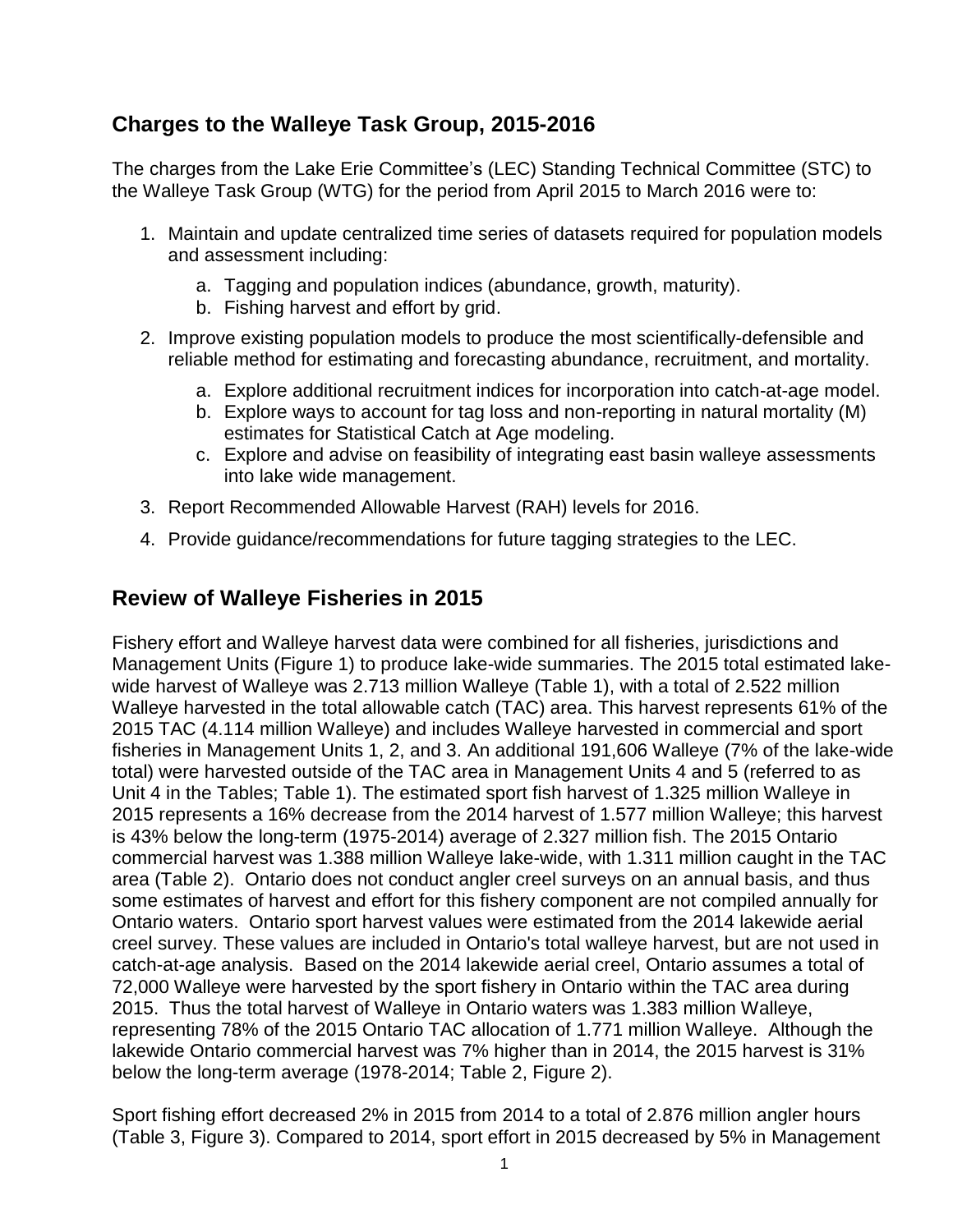Unit 1, and 23% in Management Unit 3; while increases were observed in Management Unit 2 and 4&5 by 23% and 5% respectively. Lake-wide commercial gill net effort in 2015 (19,637 km) increased by 31% from 2014 and for the first time in over a decade is above the long termaverage by 5% (Table 3, Figure 4).

The 2015 lake-wide average sport harvest per unit effort (HUE) of 0.43 Walleye/angler hours, which is a 16% decrease from 2014 and is now equal to the long-term mean of 0.43 (1979- 2014) Walleye/angler hours. Compared to 2014, sport harvest per unit of effort (Walleye/angler hour) for agencies combined decreased in all Management Units. Management Unit 1 decreased 10% from 0.56 in 2014 to 0.51 in 2015; while Management Unit 2 and 3 decreased by 14% (0.33) and 17% (0.41) respectively. The largest decrease of 34% in the sport harvest per unit of effort was observed in Management Unit 4&5. However, Management Units 1, 3 and 4&5 remain above their respective long-term means, while the sport harvest per unit of effort was equivalent to the long-term mean in Management Unit 2 (Table 4, Figure 5).

In 2015, total commercial gill net HUE (70.7 Walleye/kilometer of net) decreased 18% relative to 2014, and was 42% below the long-term lake-wide average (121.9 Walleye/kilometer; Table 4, Figure 5). Similar to the sport harvest rates, the 2015 commercial gill net harvest rates decreased in all Management Units. Largest decreases were observed in the eastern end of the lake with Management Unit 3 and 4&5 seeing decreases of 26% and 38% respectively. While Management Units 1 & 2 decreased by 12% and 7% respectively.

For the recreational and commercial fisheries, the harvest was dominated by Walleye originating from the 2003 (ages 7 and older group) year class, with moderate contributions by 2010 (age 5) and 2011 (age 4) (Tables 5 and 6) year classes. Ages 7-and-older Walleye comprised 40% and 39% of the lake-wide sport and commercial fishery harvest, respectively. The 2010 year class represented 14% of the total sportfish harvest and 11% of the total commercial fish harvest while the 2011 year class represented 21% of the total sport harvest and 11% of the total commercial harvest. The proportion of older fish (age 7+) in the total sport and commercial Walleye harvest combined was greater in Management Unit 3 (63%) and Management Unit 4 (56%) compared to Management Unit 1 (29%) and Management Unit 2 (41%). A higher proportion of younger fish were observed in the commercial fishery, especially in the west end of the lake with age 1 and age 2 fish comprising 26% and 17% of the harvest in Management Unit 1 and 15% (age 1) and 11% (age 2) in Management Unit 2.

Across all jurisdictions, the mean age of Walleye in the 2015 harvest ranged from 5.9 to 8.7 years old in the sport fishery, and from 4.6 to 8.6 years old in Ontario's commercial fishery (Table 7, Figure 6). Overall, an increase in mean age of Walleye harvested was observed from 2014 to 2015 in both the recreational (+3%) and commercial fisheries (+2%). However, this trend was not consistent in all Management Units. The mean age of harvested Walleye in the sport fishery decreased 3% in Management Units 2 and 4&5 and the mean age of harvested Walleye in the commercial fishery decreased in Management Unit 1 by 13% and in Management Unit 4 by 3%. The mean age in the sport fishery (6.7 years) was above the longterm mean (1975-2014) of 4.3 years, and was the highest on record since 1975. In the commercial fishery, the mean age was 6.1 years, higher than the long-term mean (1975-2014) of 3.8 years, and also the highest value in the time series. The mean age of the total harvest (sport and commercial fisheries) in 2015 (6.4 years) rose to the highest value ever observed in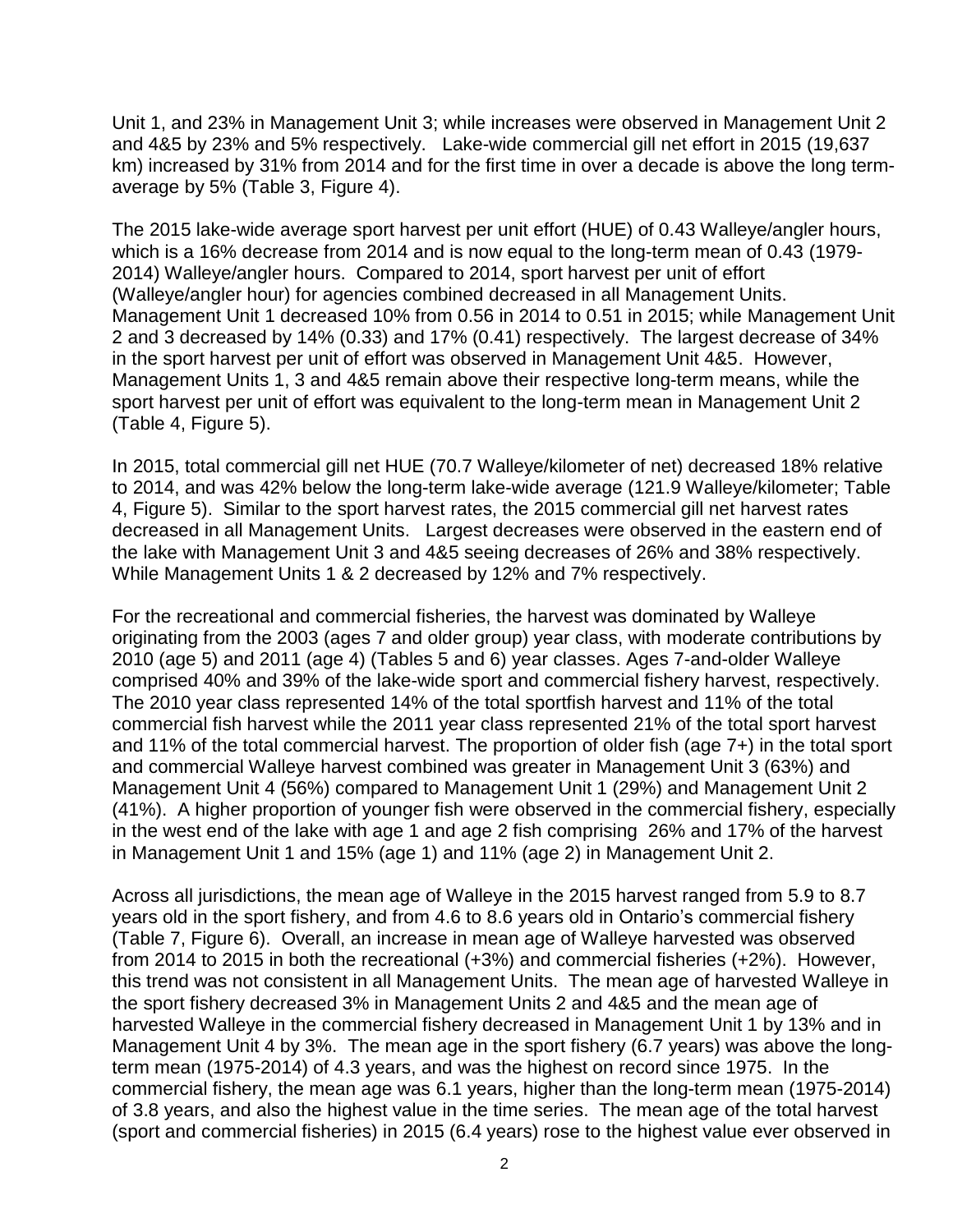the time series (1975-2014). This reflects the continued dependence of the fisheries on the 2003 and 2007 (age 7+) year classes, with contributions to the fisheries from the 2010 (age 5) and 2011 (age 4) cohorts in 2015. We do expect this trend to reverse as strong year classes observed in 2014 and 2015 begin to recruit to the fisheries.

## **Catch-at-Age Population Analysis and Abundance**

The WTG uses a SCAA model to estimate the abundance of Walleye in Lake Erie between 1978 and 2015. The stock assessment model estimates population abundance utilizing both fishery dependent and independent data sources. The model includes fishery-dependent data from the Ontario commercial fishery (Management Units 1-3) and sport fisheries in Ohio (Management Units 1-3) and Michigan (Management Unit 1). Since 2002, the WTG model has included data collected from three fishery-independent, gill net assessment surveys (i.e., Ontario Partnership, Michigan and Ohio). Due to similarities between Michigan and Ohio surveys and the desire for improved precision, Michigan gill net survey data were pooled with Ohio's data in the SCAA model. The Lake Erie Percid Management Advisory Group (LEPMAG) developed an updated walleye model, which the WTG began using in 2013. This model also includes: 1) estimated selectivity for all ages within the model without the assumptions of known selectivity at age; 2) integrated age-0 trawl survey data into the model; 3) a multinomial distribution for the age composition data; and 4) time varying catchability using a random walk for fishery and survey data including the age-0 trawl survey. Instantaneous natural mortality (*M)* is assumed to be constant (0.32) among years (1978- 2015) and ages (ages 2 through 7 and older). The abundances-at-age were derived from the estimated parameters using an exponential survival equation.

Based on the 2016 integrated SCAA model, the 2015 west-central population (Management Units 1-3) estimate was 25.604 million age 2 and older Walleye (Table 8, Figure 7). The estimated number of age-7+ fish originating from the 2007 and older year classes in 2015 was 6.178 million fish and represented 24% of the Walleye (age 2 and older) in the population. The second most abundant age group (26%) was age 2 Walleye, followed by the age 4 fish (16%). Based on the integrated model, the number of age 2 recruits entering the population in 2016 (2014 year-class) and 2017 (2015 year-class) will be 16.538 and 38.233 million Walleye, respectively (Table 9; Figure 8). The projected abundance of age 2 and older Walleye in the west-central population in 2016 is 33.246 million fish (Table 8; Figure 7).

## **Harvest Policy and Recommended Allowable Harvest (RAH) for 2015**

In March 2016, the WTG applied the following Harvest Control Rules as identified in the Walleye Management Plan (WMP; 2015-2019):

- *Target Fishing Mortality* of 60% of the Maximum Sustainable Yield (60%F<sub>MSY</sub>);
- Threshold *Limit Reference Point* of **20%** of the Unfished Spawning Stock Biomass  $(20\%SSB<sub>0</sub>)$ ;
- Probabilistic Control Rule, P-star, P\*=**0.05** ;
- A limitation on the annual change in TAC of +**20%**.

Using results from the 2016 integrated SCAA model, the estimated abundance of 33.246 million age 2 and older Walleye in 2016, and a harvest policy (described above), the calculated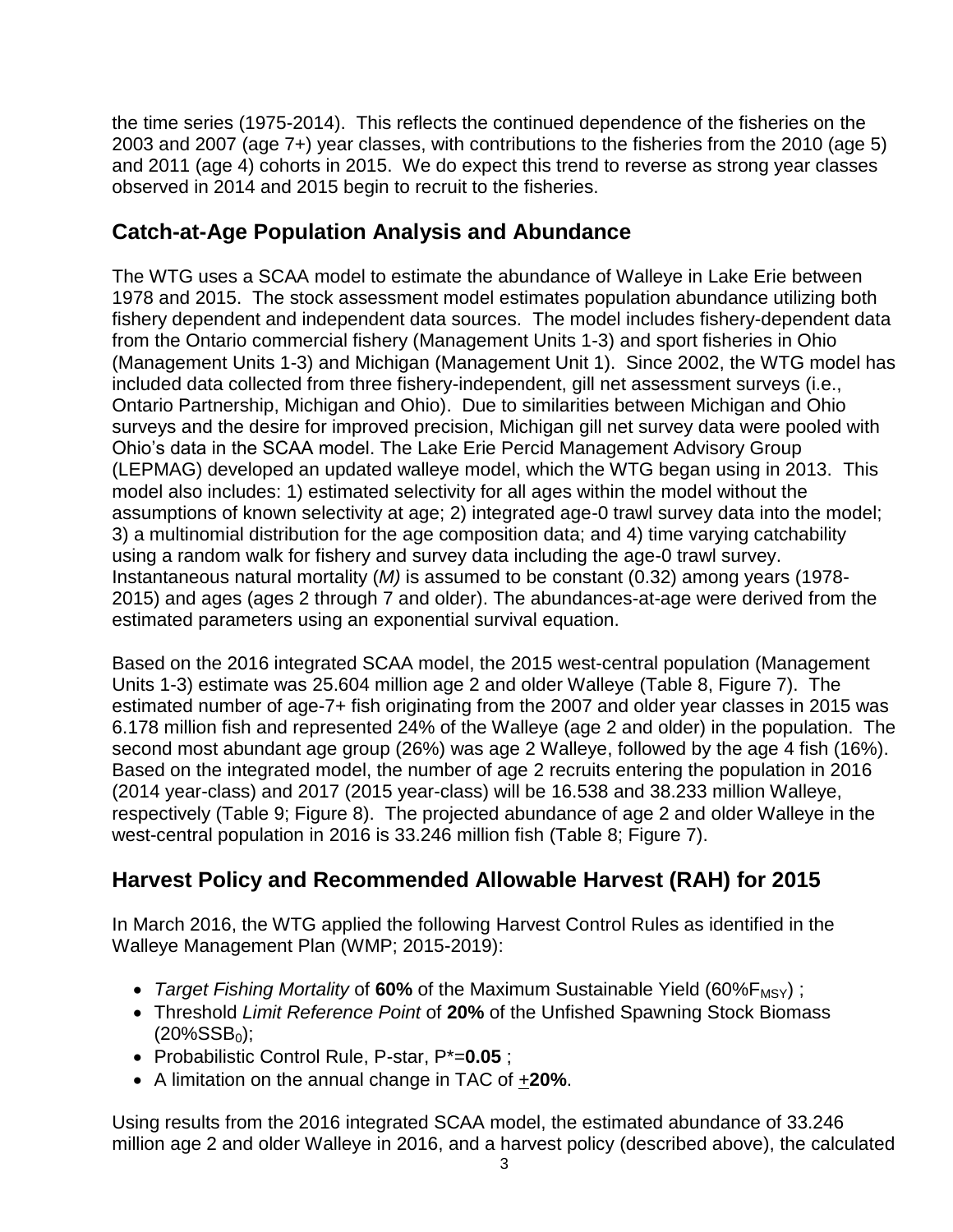mean RAH for 2016 is 4.998 million Walleye, with a range from 3.799 (minimum) to 6.197 (maximum) million Walleye (Table 9). The WTG RAH range estimate is an AD Model Builder (ADMB, Fournier et al. 2012) generated value based on estimating +/- one standard deviation of the mean RAH. ADMB uses a statistical technique called the delta method to determine this standard deviation for the calculated RAH, incorporating the standard errors from abundance estimate at age and combined gear selectivity at age that go into the calculation of the RAH. The target fishing rate,  $(F_{60\%MSY} = 0.318)$  in the harvest policy was applied since the probability that the projected spawner biomass in 2017 (38.887million kg) could fall below the limit reference point (SSB<sub>20%</sub> = 12.773 million kg) after fishing at  $F_{60\%MSY}$  in 2016 was less than 5% (P<0.0001). Thus the probabilistic control rule that could have reduced the target fishing rate to conserve spawner biomass will not be invoked during the 2016 process to determine RAH.

In addition to the RAH, the Harvest Control Rule adopted by LEPMAG, limits the annual change in TAC to  $\pm 20$ %. If the LEC were to invoke the 20% maximum change rule from the previous year's TAC, then the 2015 TAC range would be (+) or (-) 20% of the TAC (4.114 million fish). This 2016 TAC range for LEC consideration would be from 3.291 million fish to 4.937 million fish.

## **Other Walleye Task Group Charges**

#### *Centralized Datasets*

The WTG members currently manage several databases. These databases consist of harvest and population assessment surveys conducted by the respective agencies that manage the Walleye population in Lake Erie. Annually, data from these surveys are compiled to assist WTG members in the decision-making process regarding recommended harvest levels and current status and trends of the Walleye population. Use of WTG databases by non-members is only permitted following a specific protocol established in 1994, described in the 1994 WTG Report, and reprinted in the 2003 WTG Report (WTG 2003).

Fishery harvest and population assessment survey information are annually compiled by the WTG and are used for estimating the population abundance of Walleye in Lake Erie via SCAA analysis (Deriso et al. 1985). A spatially-explicit version of agency-specific harvest data (e.g., harvest-at-age and fishery effort by management unit) and population assessment (e.g., the interagency trawl program and gill net surveys) databases are maintained by the WTG. Annual population abundance estimates are used to assist LEC members with setting TACs for the upcoming year as well as to evaluate past harvest policy decisions.

#### *Investigating Auxiliary Recruitment Indices*

Although Walleye management areas of Lake Erie may be recognized functionally as within or outside of the international TAC area, multiple Walleye stocks exist in Lake Erie. Stock productivity is believed to decrease from west to east; but, due to the migratory behavior of Walleye, eastern basin Walleye dynamics cannot be considered independent. To address uncertainty surrounding juvenile dispersal and productivity of Walleye stocks across Lake Erie, the WTG has compared lake-wide densities of yearling Walleye with standardized gill net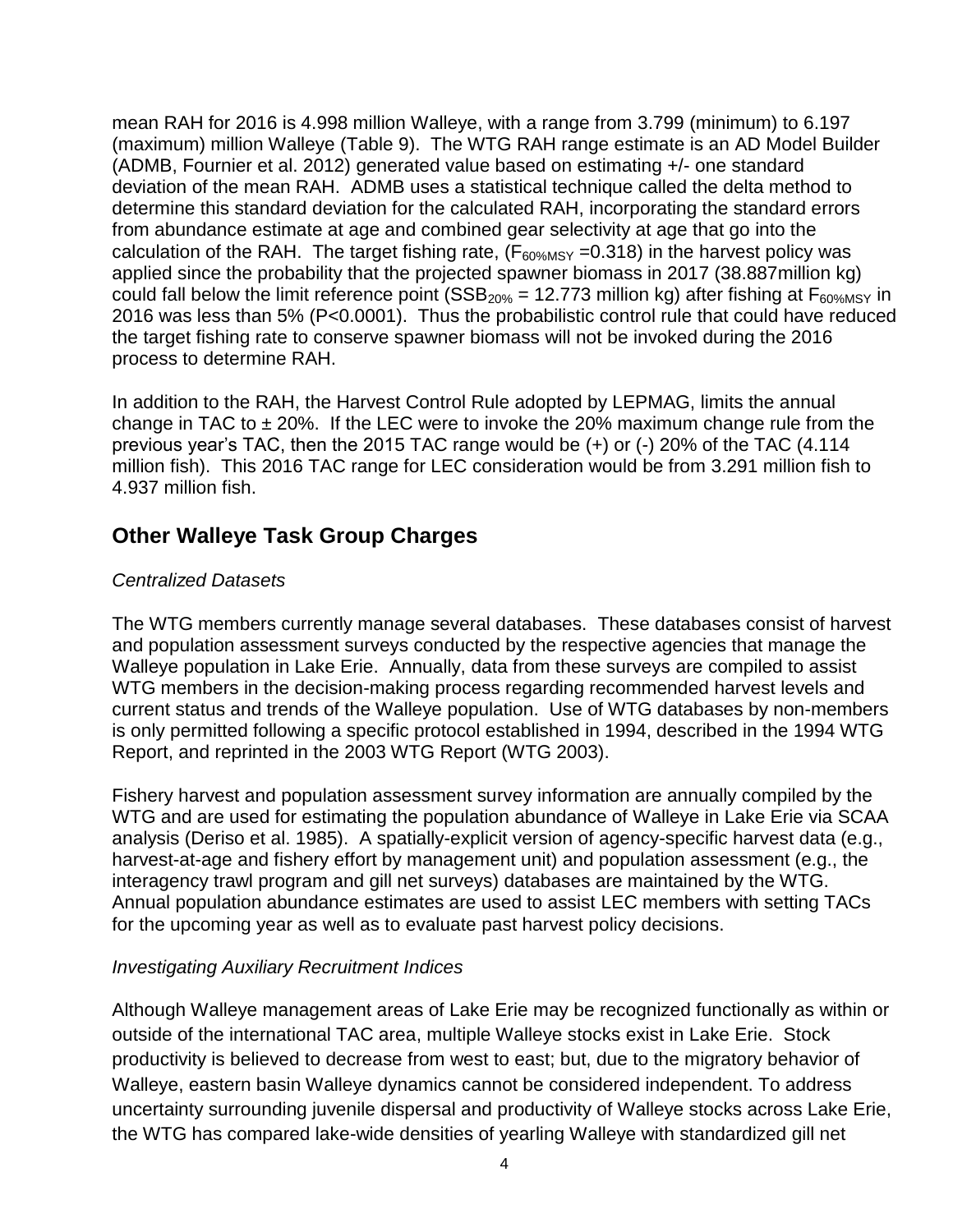indices since 2011 (WTG 2012). Site specific yearling Walleye catches standardized to 50 foot panels per mesh size for mesh sizes ≤5.5" (140 mm) are presented for agency index gill nets fished on bottom (Figure 9a) and suspended (Figure 9b) in 2015. Yearling Walleye catches in bottom nets occurred in the west basin, central basin and southern waters of eastern Lake Erie in 2015 (Figures 9a,b). Age 1 Walleye were caught in western and parts of central Lake Erie in suspended nets, but not in northern waters of eastern Lake Erie where suspended index nets were fished (Figure 9b). Sampling in the southern portion of the central basin was reduced in 2015, limiting comparisons of the central basin yearling densities. High densities of yearling Walleye were observed in bottom nets in Ontario waters of the west basin (Figure 9a) and in nets suspended in Ohio waters of west and central Lake Erie (Figure 9b). Albeit with differences in gear and coverage, the distribution of the 2014 Walleye cohort extended lakewide, inferring greater abundance in the west but with regional differences in eastern Lake Erie that may be associated with local stocks.

Currently, the interagency west basin young-of-the-year (YOY) Walleye bottom trawl index (Table 10) is integrated in the SCAA model to contribute to age 2 abundance estimates and recruitment forecasts to the year of RAH and the following year. While this survey is considered to be a reliable predictor of recruitment, the inclusion of additional recruitment data may augment the recruitment estimation process. Although both young-of-the-year and yearling indices are candidates for a composite index, yearling Walleye indices cannot be used to forecast recruitment 2 years in advance, a requirement for the probabilistic harvest control rule P\*, an existing component of the Walleye Management Plan (Kayle et al. 2015). Since yearling data are not compatible with this control rule, options include the exclusion of yearling data from a composite index, removal of the P\* control rule from the Walleye Management Plan Harvest Policy or running two (2) integrated SCAA models; one with YOY and yearling data and the second model using only YOY data.

To address the charge for incorporating multiple Walleye recruitment indices into annual WTG assessment, the task group compiled 25 assessment indices from state, federal and provincial programs. These indices include young-of-the-year (YOY) and yearling indices from bottom trawl and index gillnet surveys; however, indices varied in time series length and missing years of data. The longest time series was 48 years long, from1968 to 2015 and the shortest one was 2013 to 2015. Several recruitment indices available were not mutually exclusive, raising survey independence as a criterion for selection. Inclusion of yearling indices in a composite index remains uncertain due to an existing WMP harvest control rule requiring 2 year recruitment projections. Therefore, two separate YOY and yearling composite indices were generated. Interim criteria for selection of individual recruitment indices included 1) minimum time series length of 20 years, 2) no missing recent years and 3) surveys must be independent. Based on these criteria, 6/9 YOY surveys and 10/16 yearling indices were used in Principal Components Analysis (PCA) to produce two composite Walleye recruitment indices.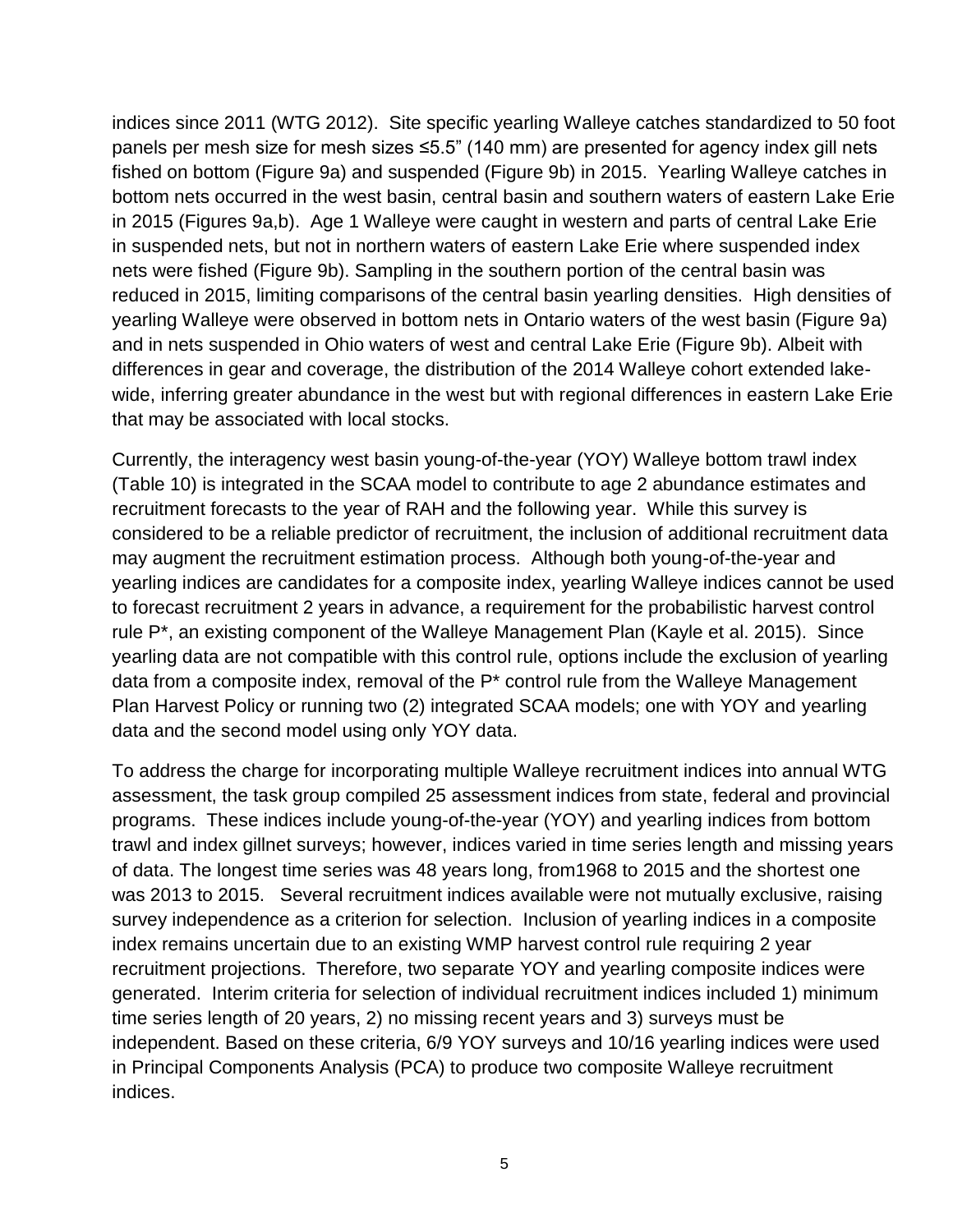Each index was standardized to have a mean=0 and standard deviation=1 prior to analyses. A principal component analysis (PCA) was applied to the selected recruitment indices to reduce the number of dimensions without losing much information in the data sets. The resulting principle components are mutually orthogonal and thus used as independent variables to predict the number of age 2 fish from a linear regression analysis. Each principle component is a linear combination of the 15 selected indices and their coefficients (i.e. Eigenvectors) representing the contribution of each survey index to the corresponding principle component.

The PCA analyses on the selected YOY and yearling recruitment indices showed that the first principal component (PRIN 1) was able to explain 69% and 54% of total variance respectively. To fit composite recruit indices to SCAA age 2 estimates, first principal components were independent variables in linear regressions with dependant statistical catch at age (SCAA) age 2 estimates in either  $log<sub>e</sub>$  transformed or untransformed versions. Linear regressions were highly significant for YOY and Yearling principal components (PRIN 1) and transformed and untransformed SCAA age 2 estimates (P<0.0001). Fits differed for  $log<sub>e</sub>$  transformed and untransformed age 2 abundance (dependant variables) and the YOY composite index  $(R^2=0.81$  and 0.70 respectively) and yearling composition indices  $(R^2=0.64$  and 0.93 respectively). Using the YOY composite index as the predictor, a leverage point (i.e. 2003 year class) was identified through the examination and analysis of residuals from both linear regression models (i.e. log<sub>e</sub> transformed versus untransformed age-2 recruitment dependent variable). Using the yearling composite index as the predictor, a simple linear regression resulted in an apparent curved residual pattern for the model with  $log<sub>e</sub>$  transformed recruitment; but the pattern was not evident for untransformed recruitment model.The yearling composite index lacked the 2003 cohort value due to missing data within source indices, which may have influenced regression fit. The sensitivity of regressions to log transformation of SCAA age 2 estimates infers challenges for integrating PCA derived composite recruitment indices in SCAA models.

Potential criteria for survey inclusion in composite recruitment indices includes time series length, annual sample intensity, missing years of data, survey independence, spatial or stock considerations and gear selectivity. The efficacy of these criteria and possibly others will be evaluated further. Comparisons between PCA and alternative methods such as mixed model inference (MMI) introduced in the LEPMAG Yellow Perch assessment will occur to fulfill this charge.

#### *Explore ways to account for tag loss and non-reporting in natural mortality (M)*

Interagency Walleye tagging on Lake Erie extends over decades using jaw tags, PIT (Passive Integrated Transponder) tags or a combination since 2005, and more recently still, using acoustic tags. PIT tags have been used to quantify jaw tag loss in Walleye (Vandergoot et al. 2012), facilitating estimation of movement parameters and natural mortality rates of Lake Erie Walleye (Vandergoot and Brendan, 2014). The WTG has been working with Lake Erie PIT tag mark recapture data to estimate natural and fishing mortality rates without concern for tag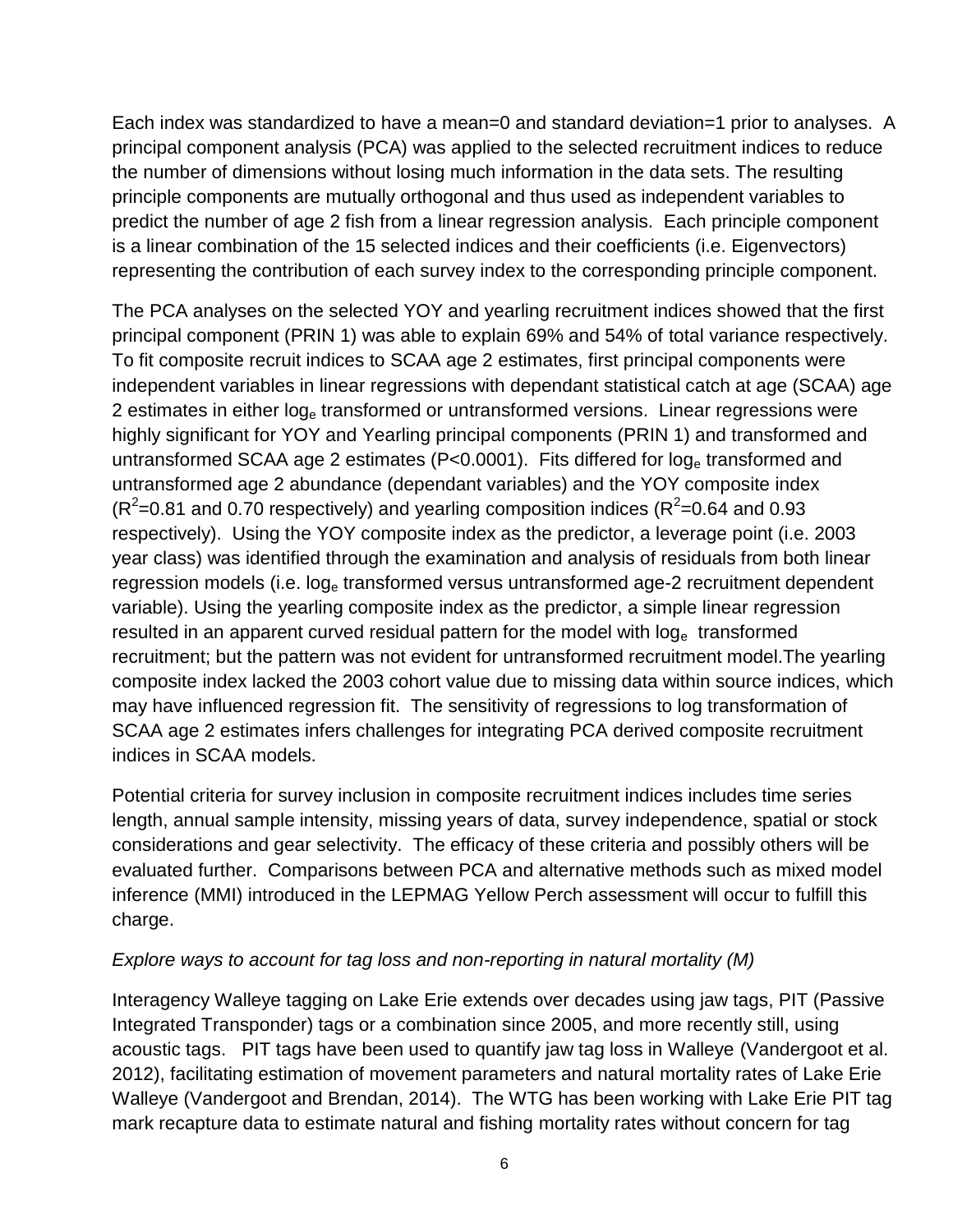reporting rates that must be addressed for external tags. For the model, the number of PIT tags detected annually was expanded by dividing total harvest by the proportion of harvest scanned. Sport fishery effort was standardized by dividing sport harvest by commercial targeted Walleye catch rates. PIT tag detection efficiency in the commercial fishery was considered to be 80% based on scanning packers with tagged Walleye repeatedly following mixing (N=20). Brownie's tag-recovery Model (Brownie et al. 1985) modified by Pollock et al. 1991 used annual PIT recovery estimates and standardized effort to estimate natural mortality, catchability, and estimates of annual total instantaneous fishing mortality. The model was implemented in ADMB, and designed to test multiple assumptions, such as including survey recaptures and effort to supplement fishery data. Preliminary results for the west/central stocks produced a natural mortality rate estimate of 0.29 with instantaneous fishing mortality rates ranging from 0.09 to 0.32. The model estimates were not sensitive to including survey recaptures. Brownie model total fishing mortality estimates exceeded SCAA model fishing mortality estimates for 2005-2014 (WTG 2015). A complete report addressing additional model assumptions will be produced.

#### *East Basin Walleye Assessment*

Catch-at-age assessment models assume that information collected from fisheries and surveys track the same cohorts through time. However, many studies have shown the Walleye resource in the east basin during harvest season is a mixture of Walleye subpopulations from both west basin and east basin (Einhouse and MacDougall 2010). In a recent study, Zhao et al. (2011) used a mark-recapture analysis to quantify the contribution of both sources. They estimated that, on average, about 90% of all Walleye harvested in the east basin were seasonal migrants from the west basin. However, there exists a large amount of uncertainty and variability associated with the annual age and size structure of the Walleye population migrating from the west basin. Further, it is unlikely that this migration occurs in a consistent way by exactly the same segment of the population each year. The study suggests that catch-at-age information cannot track the same cohort of Walleye from year to year in the east basin and the core assumption of tracking cohorts in a cohort-based model is likely violated.

At least part of the rationale for spatially investigating relative abundance of yearling walleye (*Investigating Auxiliary Recruitment Indices*; above), was to get a picture of relative annual eastern stock specific abundance, based on the assumption that yearling walleye have moved little beyond their basin of production. Ongoing work toward improved gear standardization will necessarily also contribute to describing and assessing eastern production independent of western. Apparent from that exercise is the potential for intra-basin differences in eastern production, (Figure 9a) perhaps related to unique characteristics of local stocks. Assumptions based on movement patterns, and site fidelity, will also be informed in the future by ongoing, lake wide, spatial ecology studies (*Studies Using Acoustic Telemetry;* below)

The WTG member agencies from the east basin continue assessment surveys to track changes in the abundance of Walleye population, and Walleye fisheries are closely monitored and regulated in the east basin. In support of Charge 2c WTG members will continue to examine the Walleye resource inhabiting eastern Lake Erie to develop a multi-jurisdictional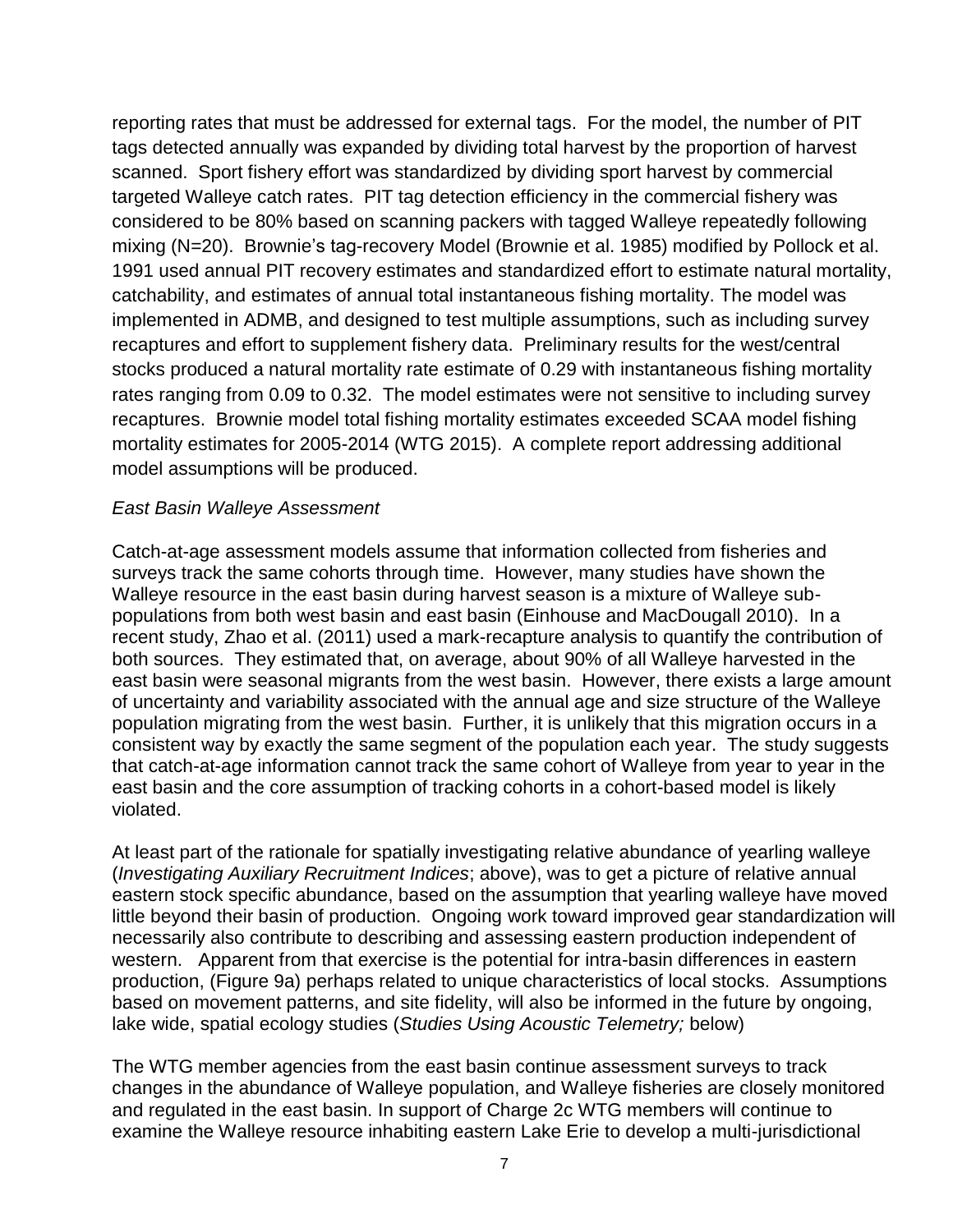assessment that recognizes both expansive seasonal movements from the west-central quota management area, as well as the dynamics of smaller and localized east basin spawning stocks. This may include a stock assessment approach that does not utilize a catch-at-age modeling of absolute abundance. The task group is optimistic that ongoing eastern basinspecific additions to the Lake Erie Walleye Spatial Ecology study (below) will contribute substantially to this eastern exercise.

#### **Additional Walleye Task Group Activities**

#### *Studies Using Acoustic Telemetry*

In 2010, an inter-lake Walleye spatial ecology study was initiated between the Michigan Department of Natural Resources, Ohio Department of Natural Resources, United States Geological Survey, Carleton University, and Great Lakes Fishery Commission. The objectives of the study are to 1) determine the proportion of Walleyes spawning in the Tittabawassee River or in the Maumee River that reside in the Lake Huron main basin population, move into and through the Huron-Erie-Corridor, and reside in Lake Erie, 2) identify the environmental characteristics associated with the timing and extent of Walleye movement from riverine spawning grounds into Lake Huron and back again, 3) determine whether Walleye demonstrate spawning site fidelity, and 4) compare unbiased estimates of mortality parameters of Walleyes from Saginaw Bay and the Maumee River.

A similar spatial ecology study was initiated during the spring of 2013. One hundred sixty-five Walleye (n=100 male and 65 female) were collected with gill nets during the spawning period on (males) or in the vicinity of (females) Toussaint Reef. An additional 108 Walleye ( $n = 75$ male and 33 female) were tagged in 2014. Each fish was implanted with an acoustic transmitter and had an external reward tag (\$100) attached. Captured fish should be reported to the phone number listed on the tags, via the internet by logging onto [http://data.glos.us/glatos,](http://data.glos.us/glatos) or by contacting one of the LEC agencies.

The objectives of this study are to: 1) determine the proportion of Walleye originating from two western basin spawning stocks (i.e., Toussaint Reef and Maumee River) that migrate out of the western basin of Lake Erie after spawning, 2) compare spawning site fidelity rates between these two spawning stocks, 3) determine if female Walleye from these spawning stocks are annual spawners, and 4) compare total mortality rates (i.e., fishing and natural) for these spawning stocks. This study was funded by the Great Lakes Fishery Commission, Ohio Department of Natural Resources and the Ontario Ministry of Natural Resources and is a collaborative effort of the LEC agencies, the United States Geological Survey and Carleton University.

An additional study focused on the effects of a dam removal in the Sandusky River began in 2014. Walleye (n = 101; 48 males and 53 females) were collected via electrofishing during the spawning period and tagged. The objectives of this study are to: 1) determine if Sandusky River Walleye move upstream of the Ballville Dam once it is removed and hydrologic connectivity is reestablished, 2) determine the spatial distribution of Walleye spawning activity in the Sandusky River following dam removal, and 3) to compare survival rates of Sandusky River Walleye to other discrete Walleye spawning stocks in Lake Erie.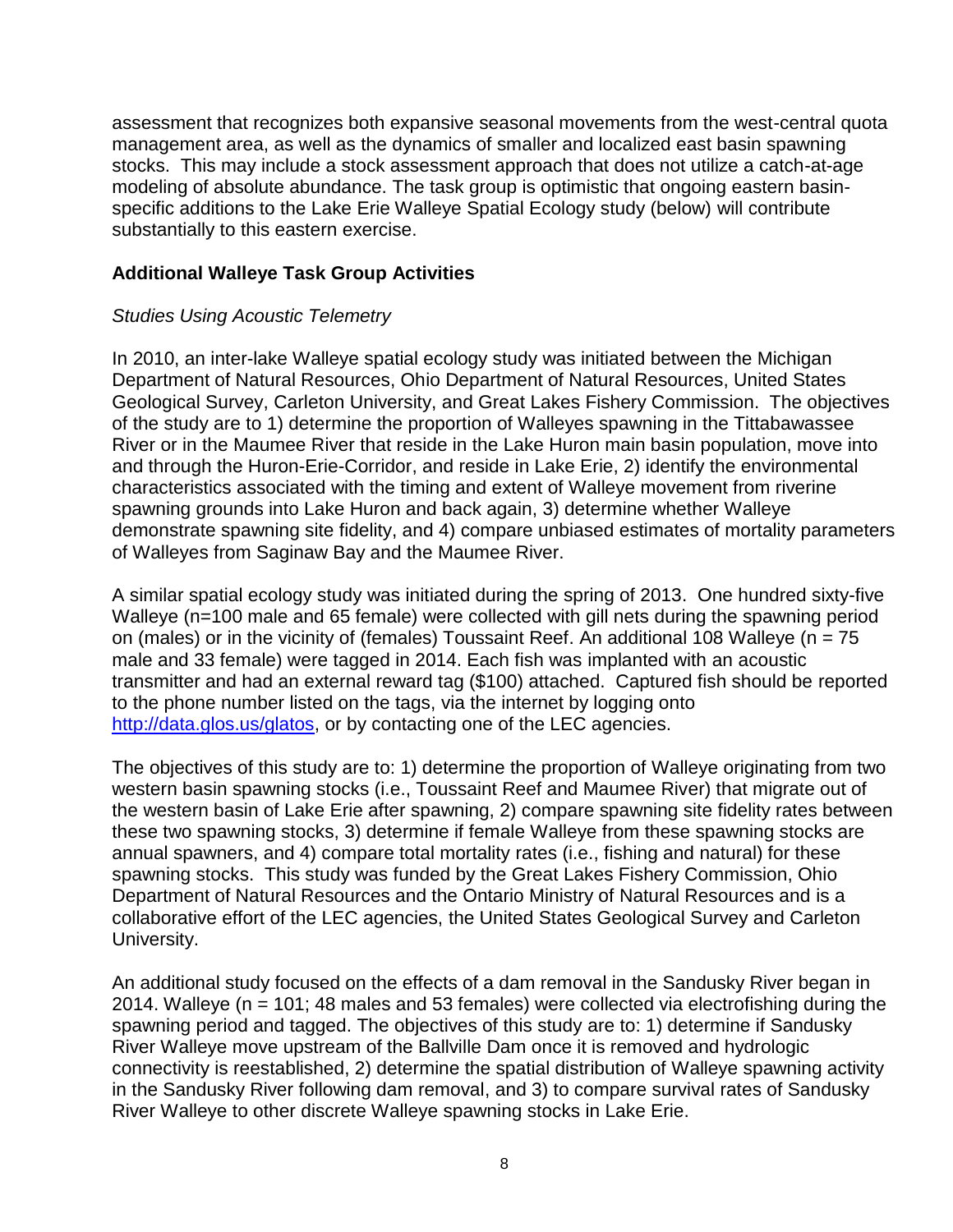In 2015 a cooperative eastern basin walleye acoustic telemetry study was initiated involving the New York State Department of Environmental Conservation, Ohio Department of Natural Resources, Pennsylvania Fish and Boat Commission, Ontario Ministry of Natural Resources and Forestry, Great Lakes Fishery Commission, and Michigan State University. Acoustic transmitters and external reward tags were applied to 70 Walleye (35 males and 35 females) from the Van Burn Bay spawning shoal and 70 Walleye (35 males and 35 females) from the Grand River stock in the spring 2015. The broad goal of this work is to address areas of uncertainty that prevent the inclusion of the eastern basin in a multi-jurisdictional assessment. The objectives of this study are to: 1) estimate the annual contribution of western basin walleye to the eastern basin fishery, 2) quantify the timing, magnitude, demographics, and spatial distribution of central and western basin migrants in the eastern basin, 3) estimate and compare spawning site fidelity rates in the eastern basin, 4) describe the movements of eastern basin walleye out of the eastern basin, and 5) estimate total mortality rates (i.e., fishing and natural) for the major spawning stocks in the eastern basin.

A subcomponent of the eastern basin study, also begun in 2015, asks questions about access to spawning habitat and behavior in relation to a lowhead dam at Dunnville, 8km upstream from the lake. The eastern basin acoustic receiver network was extended 34km upstream in order to monitor 35 (of the 70 noted above) tagged walleye placed above the barrier, as well as those (n =35) left below. Subcomponent objectives include 1) determining the extent to which previously mapped habitat (above and below) is utilized during spawning and 2) determining the timing of movement between river and lake relative to environmental variables (temperature and hydrology) particularly if differences in behaviour exist between above- and below-dam individuals. Information gained about the timing of migration will also be used to assess current sport fish regulations meant to protect the stock during spawning. Whereas the Sandusky River study will monitor behavior following a dam removal, results from this study will inform decisions around whether or not to remove the first upstream barrier on the Grand River.

Results from these telemetry studies will be forthcoming during the coming years.

### **Acknowledgments**

The WTG would like to express its appreciation for support during the past year from the Great Lakes Fishery Commission which continued to disperse reward tag payments.

The WTG would like to thank the staff at the Quantitative Fisheries Center at Michigan State University for their assistance relaying the model changes suggested through the LEPMAG process, particularly, Mike Jones, Matt Catalano (now with Auburn University), and Lisa Peterson. The WTG would like to thank all of the stakeholders for their continued participation and contributions in the LEPMAG process.

### **Literature Cited**

Brownie, C., D. R. Anderson, K. P. Burnham, and D. S. Robson. 1985. Statistical inference from band recovery data: a handbook. U.S. Fish and Wildlife Service Resource Publication 156.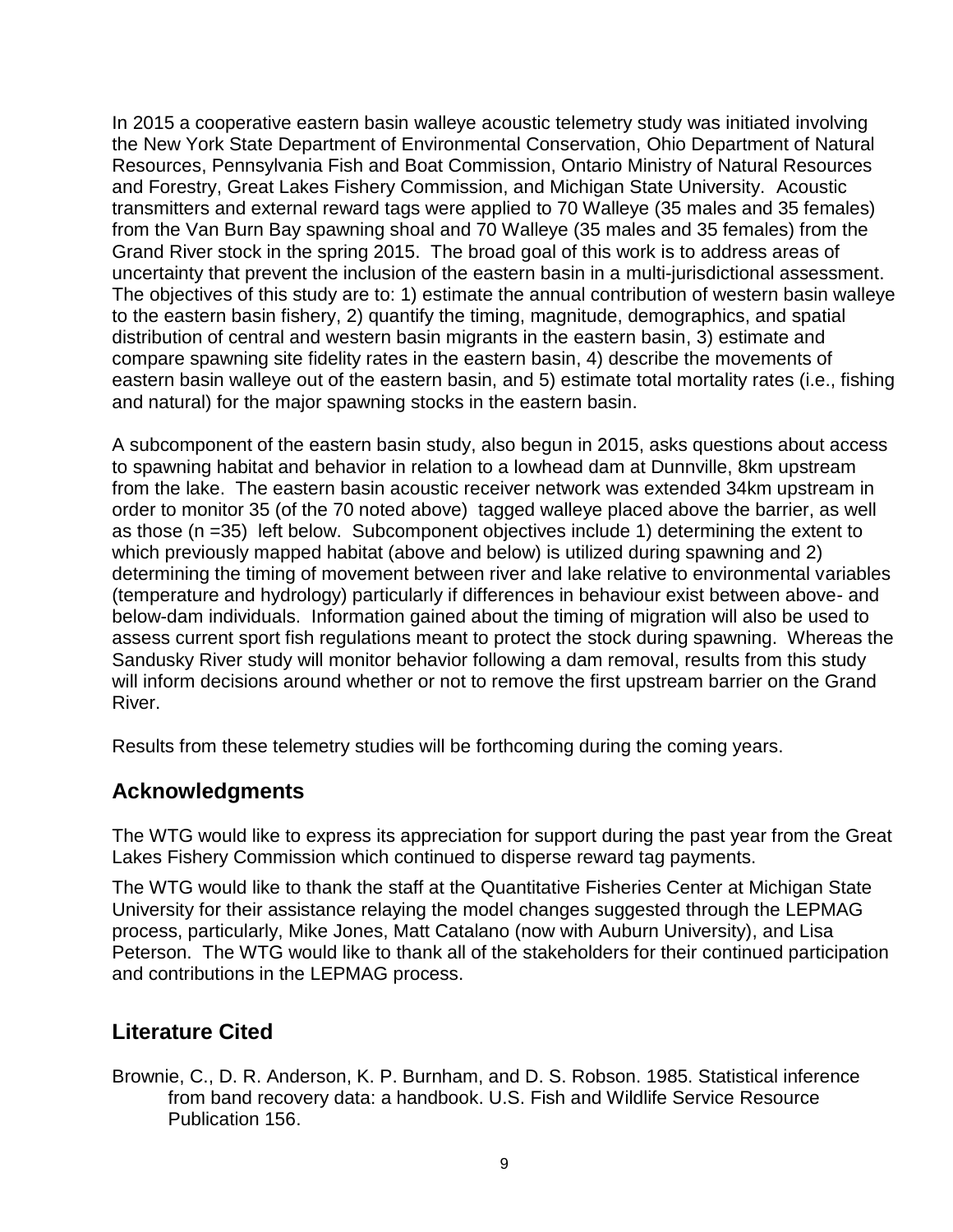- Deriso, R.B., T.J. Quinn II and P.R. Neal. 1985. Catch-age analysis with auxiliary information. Canadian Journal of Fisheries and Aquatic Sciences. 42: 815-824.
- Einhouse, D. W., and T. M. MacDougall. 2010. An emerging view of the mixed-stock structure of Lake Erie's eastern-basin walleye population. Pages 151-164 *in*: E. Roseman, P. Kocovsky and C. Vandergoot (eds). Status of Walleye in the Great Lakes: proceedings of the 2006 symposium. Great Lakes Fishery Commission Technical Report No. 69. March 2010.
- Fournier, D.A., H.J. Skaug, J. Ancheta, J. Ianelli, A. Magnusson, M.N. Maunder, A. Nielsen, and J. Sibert. 2012. AD Model Builder: using automatic differentiation for statistical inference of highly parameterized complex nonlinear models. Optim. Methods Softw. 27:233-249.
- Kayle, K., Oldenburg, K., Murray, C., Francis, J., & Markham, J. 2015. Lake Erie Walleye Management Plan 2015-2019. Lake Erie Committee, Great Lakes Fishery Commission. 42 pp.
- Locke, B., M. Belore, A. Cook, D. Einhouse, K. Kayle, R. Kenyon, R. Knight, K. Newman, P. Ryan, E. Wright. 2005. Lake Erie Walleye Management Plan. Lake Erie Committee, Great Lakes Fishery Commission. 46 pp.
- Pollock, K. H., J. M. Hoenig, and C. M. Jones. 1991. Estimation of fishing and natural mortality when a tagging study is combined with a creel survey or port 780 JIANG ET AL. sampling. Pages 423–434 in D. Guthrie, J. M. Hoenig, M. Holliday, C. M. Jones, M. J. Mills, S. A. Moberly, K. H. Pollock, and D. R. Talhelm, editors. Creel and angler surveys in fisheries management. American Fisheries Society, Symposium 12, Bethesda, Maryland.
- Vandergoot, C.S., T.O. Brenden, M.V. Thomas, D.W. Einhouse, H.A. Cook, and M.W. Turner. 2012. Estimation of tag shedding and reporting rates for Lake Erie jaw-tagged walleye. North American Journal of Fisheries Management 32:211-223.
- Vandergoot, C.S. and T.O. Brenden. 2014. Spatially Varying Population Demographics and Fishery Characteristics of Lake Erie Walleyes Inferred from a Long-Term Tag Recovery Study. Transactions of the American Fisheries Society 143:188-204.
- Walleye Task Group (WTG). 2003. Report of the Lake Erie Walleye Task Group to the Standing Technical Committee, Lake Erie Committee of the Great Lakes Fishery Commission. 26 pp.
- Zhao, Y., D.W. Einhouse, and T.M. MacDougall. 2011. Resolving some of the complexity of a mixed-origin walleye population in the East Basin of Lake Erie using a mark–recapture study. North American Journal of Fisheries Management 31: 379-389.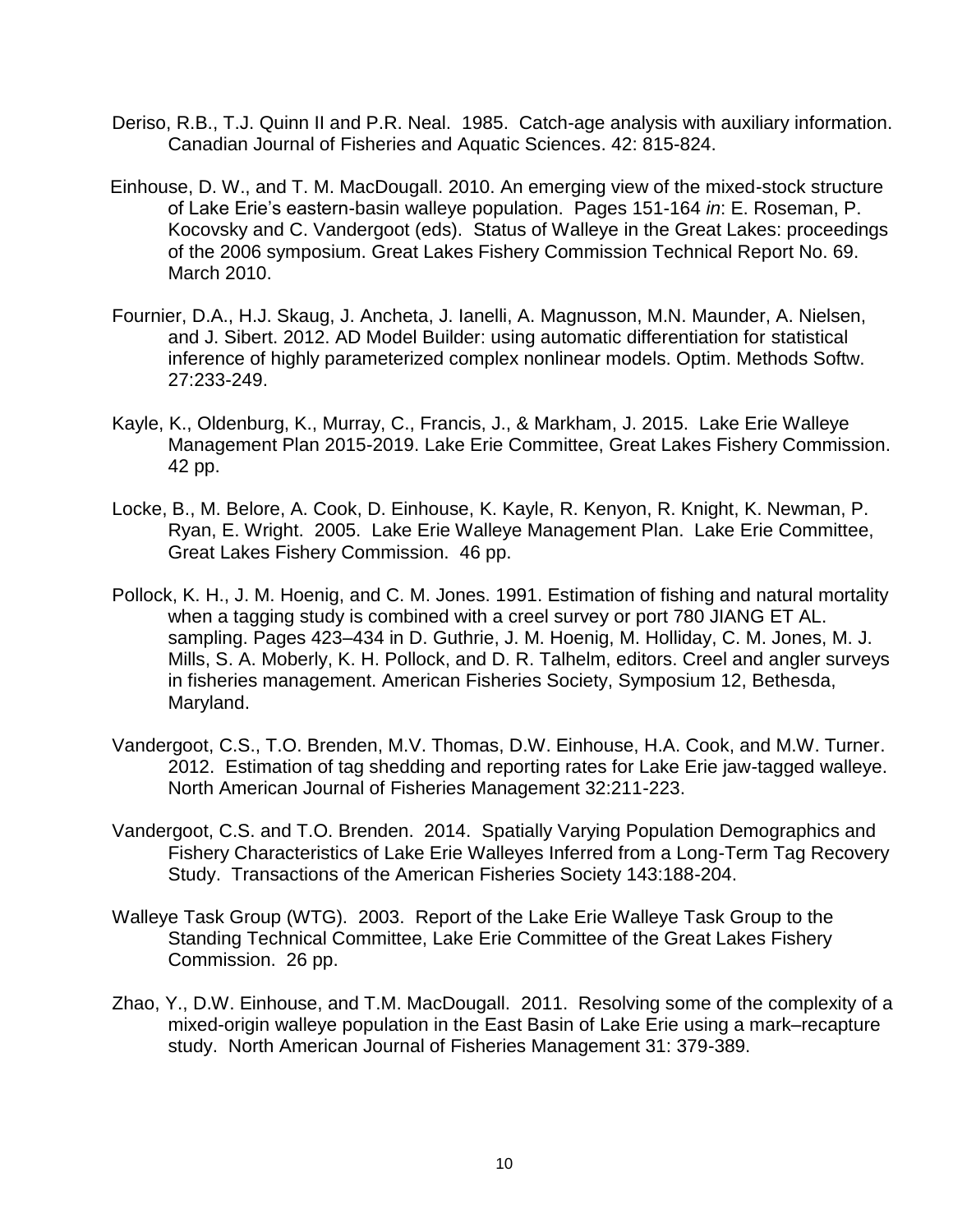|          |            |           | TAC Area (MU-1, MU-2, MU-3) |                      |              | Non-TAC Area (MUs 4&5) |         | <b>All Areas</b> |                |              |
|----------|------------|-----------|-----------------------------|----------------------|--------------|------------------------|---------|------------------|----------------|--------------|
| Year     |            | Michigan  | Ohio                        | Ontario <sup>a</sup> |              | <b>NY</b>              | Penn.   |                  | <b>Total</b>   | <b>Total</b> |
|          |            |           |                             |                      | <b>Total</b> |                        |         | Ontario          |                |              |
| 1980     | <b>TAC</b> | 261,700   | 1,558,600                   | 1,154,100            | 2,974,400    |                        |         |                  | 0              | 2,974,400    |
|          | Har        | 183,140   | 2,169,800                   | 1,049,269            | 3,402,209    |                        |         |                  | 0              | 3,402,209    |
| 1981     | <b>TAC</b> | 367,400   | 2,187,900                   | 1,620,000            | 4,175,300    |                        |         |                  | $\mathbf 0$    | 4,175,300    |
|          | Har        | 95,147    | 2,942,900                   | 1,229,017            | 4,267,064    |                        |         |                  | $\bf{0}$       | 4,267,064    |
| 1982     | <b>TAC</b> | 504,100   | 3,001,700                   | 2,222,700            | 5,728,500    |                        |         |                  | $\overline{0}$ | 5,728,500    |
|          | Har        | 194,407   | 3,015,400                   | 1,260,852            | 4,470,659    |                        |         |                  | 0              | 4,470,659    |
| 1983     | <b>TAC</b> | 572,000   | 3,406,000                   | 2,522,000            | 6,500,000    |                        |         |                  | $\mathbf 0$    | 6,500,000    |
|          | Har        | 145,847   | 1,864,200                   | 1,416,101            | 3,426,148    |                        |         |                  | 0              | 3,426,148    |
| 1984     | <b>TAC</b> | 676,500   | 4,028,400                   | 2,982,900            | 7,687,800    |                        |         |                  | $\mathbf 0$    | 7,687,800    |
|          | Har        | 351,169   | 4,055,000                   | 2,178,409            | 6,584,578    |                        |         |                  | 0              | 6,584,578    |
| 1985     | <b>TAC</b> | 430,700   | 2,564,400                   | 1,898,800            | 4,893,900    |                        |         |                  | $\mathbf 0$    | 4,893,900    |
|          | Har        | 460,933   | 3,730,100                   | 2,435,627            | 6,626,660    |                        |         |                  | $\bf{0}$       | 6,626,660    |
| 1986     | <b>TAC</b> | 660,000   | 3,930,000                   | 2,910,000            | 7,500,000    |                        |         |                  | $\mathbf 0$    | 7,500,000    |
|          | Har        | 605,600   | 4,399,400                   | 2,617,507            | 7,622,507    |                        |         |                  | 0              | 7,622,507    |
| 1987     | TAC        | 490,100   | 2,918,500                   | 2,161,100            | 5,569,700    |                        |         |                  | $\overline{0}$ | 5,569,700    |
|          | Har        | 902,500   | 4,433,600                   | 2,688,558            | 8,024,658    |                        |         |                  | 0              | 8,024,658    |
| 1988     | <b>TAC</b> | 397,500   | 3,855,000                   | 3,247,500            | 7,500,000    |                        |         |                  | $\overline{0}$ | 7,500,000    |
|          | Har        | 1,996,788 | 4,890,367                   | 3,054,402            | 9,941,557    | 85,282                 |         |                  | 85,282         | 10,026,839   |
| 1989     | <b>TAC</b> | 383,000   | 3,710,000                   | 3,125,000            | 7,218,000    |                        |         |                  | $\Omega$       | 7,218,000    |
|          |            |           |                             |                      |              | 129,226                |         |                  |                |              |
|          | Har        | 1,091,641 | 4,191,711                   | 2,793,051            | 8,076,403    |                        |         |                  | 129,226        | 8,205,629    |
| 1990     | <b>TAC</b> | 616,000   | 3,475,500                   | 2,908,500            | 7,000,000    |                        |         |                  |                | 7,000,000    |
|          | Har        | 747,128   | 2,282,520                   | 2,517,922            | 5,547,570    | 47,443                 |         |                  | 47,443         | 5,595,013    |
| 1991     | <b>TAC</b> | 440,000   | 2,485,000                   | 2,075,000            | 5,000,000    |                        |         |                  |                | 5,000,000    |
|          | Har        | 132,118   | 1,577,813                   | 2,266,380            | 3,976,311    | 34,137                 |         |                  | 34,137         | 4,010,448    |
| 1992     | <b>TAC</b> | 329,000   | 3,187,000                   | 2,685,000            | 6,201,000    |                        |         |                  | 0              | 6,201,000    |
|          | Har        | 249,518   | 2,081,919                   | 2,497,705            | 4,829,142    | 14,384                 |         |                  | 14,384         | 4,843,526    |
| 1993     | <b>TAC</b> | 556,500   | 5,397,000                   | 4,546,500            | 10,500,000   |                        |         |                  |                | 10,500,000   |
|          | Har        | 270,376   | 2,668,684                   | 3,821,386            | 6,760,446    | 40,032                 |         |                  | 40,032         | 6,800,478    |
| 1994     | <b>TAC</b> | 400,000   | 4,100,000                   | 3,500,000            | 8,000,000    |                        |         |                  |                | 8,000,000    |
|          | Har        | 216,038   | 1,468,739                   | 3,431,119            | 5,115,896    | 59,345                 |         |                  | 59,345         | 5,175,241    |
| 1995     | <b>TAC</b> | 477,000   | 4,626,000                   | 3,897,000            | 9,000,000    |                        |         |                  |                | 9,000,000    |
|          | Har        | 107,909   | 1,435,188                   | 3,813,527            | 5,356,624    | 26,964                 |         |                  | 26,964         | 5,383,588    |
| 1996     | <b>TAC</b> | 583,000   | 5,654,000                   | 4,763,000            | 11,000,000   |                        |         |                  | $\Omega$       | 11,000,000   |
|          | Har        | 174,607   | 2,316,425                   | 4,524,639            | 7,015,671    | 38,728                 | 89,087  |                  | 127,815        | 7,143,486    |
| 1997     | <b>TAC</b> | 514,000   | 4,986,000                   | 4,200,000            | 9,700,000    |                        |         |                  | 0              | 9,700,000    |
|          | Har        | 122,400   | 1,248,846                   | 4,072,779            | 5,444,025    | 29,395                 | 88,682  |                  | 118,077        | 5,562,102    |
| 1998     | <b>TAC</b> | 546,000   | 5,294,000                   | 4,460,000            | 10,300,000   |                        |         |                  |                | 10,300,000   |
|          | Har        | 114,606   | 2,303,911                   | 4,173,042            | 6,591,559    | 34,090                 | 124,814 | 47,000           | 205,904        | 6,797,463    |
| 1999     | <b>TAC</b> | 477,000   | 4,626,000                   | 3,897,000            | 9,000,000    |                        |         |                  |                | 9,000,000    |
|          | Har        | 140,269   | 1,033,733                   | 3,454,250            | 4,628,252    | 23,133                 | 89,038  | 87,000           | 199,171        | 4,827,423    |
| 2000     | <b>TAC</b> | 408,100   | 3,957,800                   | 3,334,100            | 7,700,000    |                        |         |                  | O              | 7,700,000    |
|          | Har        | 252,280   | 932,297                     | 2,287,533            | 3,472,110    | 28,599                 | 77,512  | 67,000           | 173,111        | 3,645,221    |
| 2001     | <b>TAC</b> | 180,200   | 1,747,600                   | 1,472,200            | 3,400,000    |                        |         |                  |                | 3,400,000    |
|          | Har        | 159,186   | 1,157,914                   | 1,498,816            | 2,815,916    | 14,669                 | 52,796  | 39,498           | 106,963        | 2,922,879    |
| 2002     | <b>TAC</b> | 180,200   | 1,747,600                   | 1,472,200            | 3,400,000    |                        |         |                  | O              | 3,400,000    |
|          | Har        | 193,515   | 703,000                     | 1,436,000            | 2,332,515    | 18,377                 | 22,000  | 36,000           | 76,377         | 2,408,892    |
|          |            |           |                             |                      |              |                        |         |                  |                |              |
| 2003     | <b>TAC</b> | 180,200   | 1,747,600                   | 1,472,200            | 3,400,000    |                        |         |                  |                | 3,400,000    |
|          | Har        | 128,852   | 1,014,688                   | 1,457,014            | 2,600,554    | 27,480                 | 43,581  | 32,692           | 103,753        | 2,704,307    |
| 2004     | TAC        | 127,200   | 1,233,600                   | 1,039,200            | 2,400,000    |                        |         |                  |                | 2,400,000    |
|          | Har        | 114,958   | 859,366                     | 1,419,237            | 2,393,561    | 8,400                  | 19,969  | 29,864           | 58,233         | 2,451,794    |
| 2005     | <b>TAC</b> | 308,195   | 2,988,910                   | 2,517,895            | 5,815,000    |                        |         |                  | 0              | 5,815,000    |
|          | Har        | 37,599    | 610,449                     | 2,933,393            | 3,581,441    | 27,370                 | 20,316  | 17,394           | 65,080         | 3,646,521    |
| 2006 TAC |            | 523,958   | 5,081,404                   | 4,280,638            | 9,886,000    |                        |         |                  | $\mathbf{0}$   | 9,886,000    |
|          | Har        | 305,548   | 1,868,520                   | 3,494,551            | 5,668,619    | 37,161                 | 151,614 | 68,774           | 257,549        | 5,926,168    |
| 2007     | <b>TAC</b> | 284,080   | 2,755,040                   | 2,320,880            | 5,360,000    |                        |         |                  |                | 5,360,000    |
|          | Har        | 165,551   | 2,160,459                   | 2,159,965            | 4,485,975    | 29,134                 | 116,671 | 37,566           | 183,371        | 4,669,346    |
| 2008     | <b>TAC</b> | 209,530   | 1,836,893                   | 1,547,576            | 3,594,000    |                        |         |                  |                | 3,594,000    |
|          | Har        | 121,072   | 1,082,636                   | 1,574,723            | 2,778,431    | 29,017                 | 74,250  | 34,906           | 138,173        | 2,916,604    |
| 2009     | <b>TAC</b> | 142,835   | 1,252,195                   | 1,054,970            | 2,450,000    |                        |         |                  | 0              | 2,450,000    |
|          | Har        | 94,048    | 967,476                     | 1,095,500            | 2,157,024    | 13,727                 | 42,422  | 27,725           | 83,874         | 2,240,898    |
| 2010     | <b>TAC</b> | 128,260   | 1,124,420                   | 947,320              | 2,200,000    |                        |         |                  |                | 2,200,000    |
|          | Har        | 55,248    | 958,366                     | 983,397              | 1,997,011    | 34,552                 | 54,056  | 23,324           | 111,932        | 2,108,943    |
| 2011     | <b>TAC</b> | 170,178   | 1,491,901                   | 1,256,921            | 2,919,000    |                        |         |                  |                | 2,919,000    |
|          | Har        | 50,490    | 417,314                     | 1,224,057            | 1,691,861    | 31,506                 | 45,369  | 28,873           | 105,748        | 1,797,609    |
| 2012     | <b>TAC</b> | 203,292   | 1,782,206                   | 1,501,502            | 3,487,000    |                        |         |                  |                | 3,487,000    |
|          | Har        | 86,658    | 921,390                     | 1,355,522            | 2,363,570    | 36,975                 | 44,796  | 28,260           | 110,031        | 2,473,601    |
| 2013     | <b>TAC</b> | 195,655   | 1,715,252                   | 1,445,094            | 3,356,000    |                        |         |                  | 0              | 3,356,000    |
|          | Har        | 54,167    | 1,083,395                   | 1,274,945            | 2,412,507    | 34,553                 | 60,332  | 30,591           | 125,476        | 2,537,983    |
| 2014     | <b>TAC</b> | 234,774   | 2,058,200                   | 1,734,026            | 4,027,000    |                        |         |                  | 0              | 4,027,000    |
|          | Har        | 42,142    | 1,303,133                   | 1,324,201            | 2,669,476    | 61,982                 | 84,843  | 52,675           | 199,500        | 2,868,977    |
| 2015     | <b>TAC</b> | 239,846   | 2,102,665                   | 1,771,488            | 4,114,000    |                        |         |                  |                | 4,114,000    |
|          | Har        | 65,740    | 1,073,263                   | 1,382,600            | 2,521,603    | 55,201                 | 46,523  | 89,882           | 191,606        | 2,713,209    |
|          |            |           |                             |                      |              |                        |         |                  |                |              |

Table 1. Annual Lake Erie walleye total allowable catch (TAC, top) and measured harvest (Har; bottom, bold), in numbers of fish from 1980 to 2015. TAC allocations for 2015 on are based on water area: Ohio, 51.11%; Ontario, 43.06%; and Michigan, 5.83%. New York and Pennsylvania do not have assigned quotas, but are included in annual total harvest.

a Ontario sport harvest values were estimated from the 2014 lakewide aerial creel survey<br>These values are included in Ontario's total walleye harvest, but are not used in catch-at-age analysis.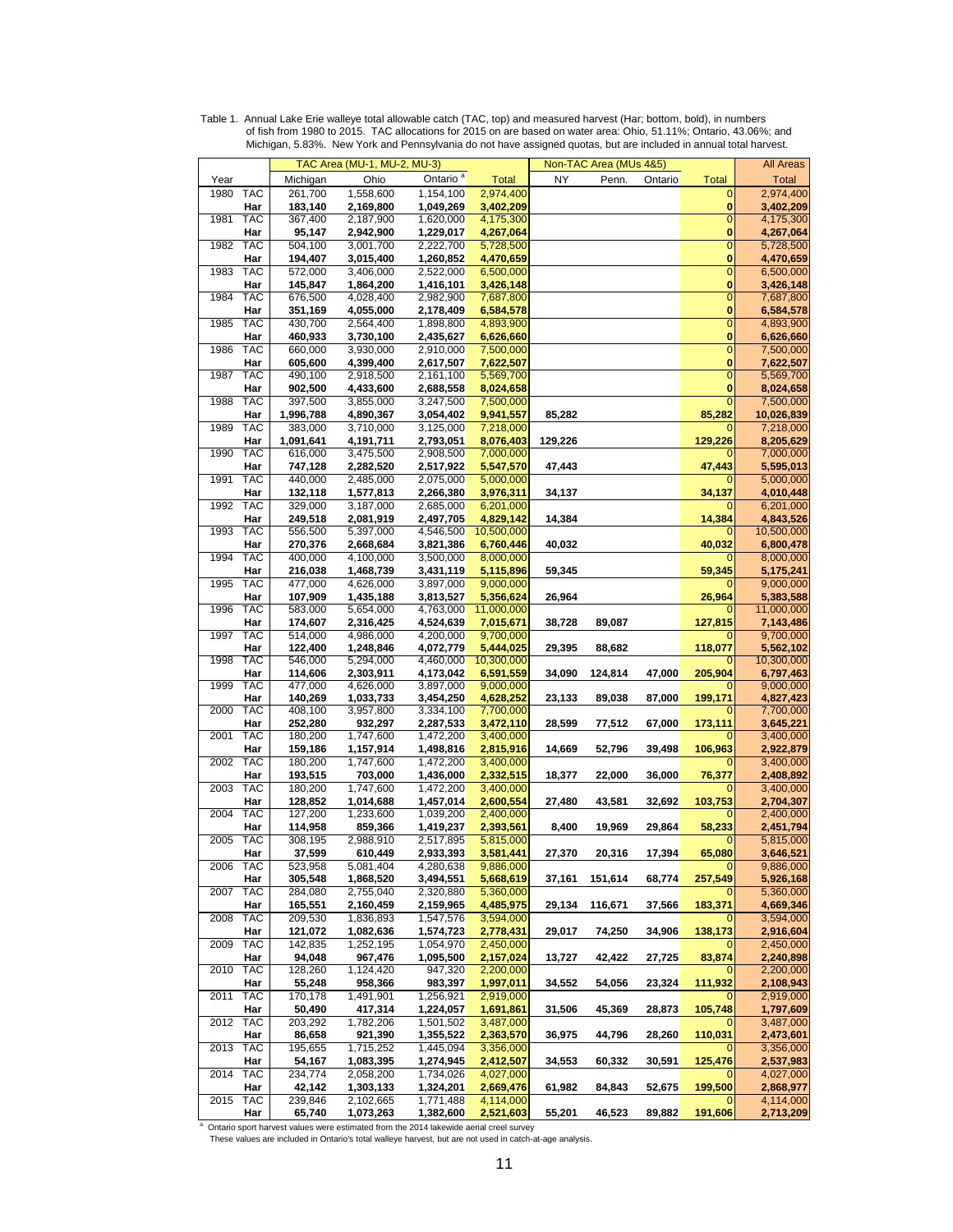|              | <b>Sport Fishery</b> |                |                 |                |            |                                               |              |                          |                                               |              |                          |                                                      |                          |                |                |                | <b>Commercial Fishery</b> |                          |                          |                |
|--------------|----------------------|----------------|-----------------|----------------|------------|-----------------------------------------------|--------------|--------------------------|-----------------------------------------------|--------------|--------------------------|------------------------------------------------------|--------------------------|----------------|----------------|----------------|---------------------------|--------------------------|--------------------------|----------------|
|              |                      | Unit 1         |                 |                |            | Unit 2                                        |              |                          | Unit 3                                        |              |                          | <b>Units 4 &amp; 5</b>                               |                          |                |                | Unit 1         | Unit 2 Unit 3             |                          | Unit 4                   |                |
| Year         | OH                   | MI             | ON <sup>a</sup> | Total          | OH         | ON <sup>a</sup>                               | <b>Total</b> | OH                       | ON <sup>a</sup>                               | <b>Total</b> | ON <sup>a</sup>          | PA                                                   | <b>NY</b>                | <b>Total</b>   | Total          | ON             | ON                        | ON                       | ON                       | Total          |
| 1975         | 77                   | $\overline{4}$ | $\overline{7}$  | 88             | 10         | $\overline{\phantom{a}}$                      | 10           | $\overline{\phantom{a}}$ | Ξ.                                            |              | μ.                       | $\overline{\phantom{a}}$                             | $\overline{\phantom{a}}$ | $\overline{0}$ | 98             | $\ddotsc$      | $\sim$                    | $\mathbf{L}$             | --                       | $\overline{0}$ |
| 1976         | 605                  | 30             | 50              | 685            | 35         | $\sim$                                        | 35           | $\overline{\phantom{a}}$ | --                                            |              | --                       | $\sim$                                               | --                       | $\Omega$       | 720            | 113            | 44                        | $\sim$                   |                          | 157            |
| 1977         | 2,131                | 107            | 69              | 2,307          | 37         | $\sim$                                        | 37           | $\overline{a}$           | --                                            |              | $-$                      | --                                                   | $\overline{a}$           | $\Omega$       | 2,344          | 235            | 67                        | $\overline{\phantom{a}}$ | $\overline{\phantom{a}}$ | 302            |
| 1978         | 1,550                | 72             | 112             | 1,734          | 37         | $\mathbf{L}$                                  | 37           | $\overline{a}$           | --                                            |              |                          | $\overline{a}$                                       | $\overline{a}$           | $\Omega$       | 1,771          | 274            | 60                        | $\overline{\phantom{a}}$ | --                       | 334            |
| 1979         | 3,254                | 162            | 79              | 3,495          | 60         | $\mathord{\hspace{1pt}\text{--}\hspace{1pt}}$ | 60           | $\sim$                   | --                                            |              | --                       | $\sim$                                               | --                       | $\overline{0}$ | 3,555          | 625            | 30                        | --                       | --                       | 655            |
| 1980         | 2,096                | 183            | 57              | 2,336          | 49         | $\mathord{\hspace{1pt}\text{--}\hspace{1pt}}$ | 49           | 24                       | --                                            | 24           | ۵.                       | $\overline{\phantom{a}}$                             | --                       | $\mathbf 0$    | 2,409          | 953            | 40                        | --                       | $\overline{\phantom{a}}$ | 993            |
| 1981         | 2,857                | 95             | 70              | 3,022          | 38         | $\sim$                                        | 38           | 48                       | $\overline{\phantom{a}}$                      | 48           | --                       | $\sim$                                               | --                       | $\overline{0}$ | 3,108          | 1,037          | 119                       | 3                        |                          | 1,159          |
| 1982         | 2,959                | 194            | 49              | 3,202          | 49         | $\mathord{\hspace{1pt}\text{--}\hspace{1pt}}$ | 49           | 8                        | --                                            | 8            | --                       | --                                                   | --                       | $\overline{0}$ | 3,259          | 1,077          | 134                       | 2                        |                          | 1,213          |
| 1983         | 1,626                | 146            | 41              | 1,813          | 212        | $\mathcal{L}_{\mathcal{F}}$                   | 212          | 26                       | $\overline{\phantom{a}}$                      | 26           | ۵.                       | --                                                   | --                       | $\Omega$       | 2,051          | 1,129          | 167                       | 80                       |                          | 1,376          |
| 1984         | 3,089                | 351            | 39              | 3,479          | 787        | $\sim$                                        | 787          | 179                      | $\overline{\phantom{a}}$                      | 179          | $\overline{a}$           | $\sim$                                               | $\overline{a}$           | $\overline{0}$ | 4,445          | 1,639          | 392                       | 108                      |                          | 2,139          |
| 1985         | 3,347                | 461            | 57              | 3,865          | 294        | $\sim$                                        | 294          | 89                       | $\overline{\phantom{a}}$                      | 89           | ä.                       | $\overline{a}$                                       | --                       | $\Omega$       | 4,248          | 1,721          | 432                       | 225                      |                          | 2,378          |
| 1986         | 3,743                | 606            | 52              | 4,401          | 480        | $\sim$                                        | 480          | 176                      | $\overline{\phantom{a}}$                      | 176          | $-$                      | $\overline{\phantom{a}}$                             | $\sim$                   | $\Omega$       | 5,057          | 1,651          | 558                       | 356                      | --                       | 2,565          |
| 1987         | 3,751                | 902            | 51              | 4,704          | 550        | $\mathbf{m}$                                  | 550          | 132                      | $\mathord{\hspace{1pt}\text{--}\hspace{1pt}}$ | 132          | $-$                      | $\sim$                                               | $\overline{a}$           | $\overline{0}$ | 5,386          | 1,611          | 622                       | 405                      |                          | 2,638          |
| 1988         | 3,744                | 1,997          | 18              | 5,759          | 584        | $\mathbf{m}$                                  | 584<br>902   | 562                      | $\overline{\phantom{a}}$                      | 562          | --                       | $\sim$                                               | 85                       | 85             | 6,990          | 1,866          | 762                       | 409                      |                          | 3,037          |
| 1989         | 2,891                | 1,092          | 14              | 3,997          | 867        | 35                                            |              | 434                      | 80                                            | 514          | $\overline{\phantom{a}}$ | $\overline{\phantom{a}}$                             | 129                      | 129            | 5,542          | 1,656          | 621                       | 386                      |                          | 2,663          |
| 1990<br>1991 | 1,467                | 747            | 35<br>39        | 2,249          | 389        | 14                                            | 403<br>240   | 426<br>258               | 23<br>44                                      | 449<br>302   | $-$                      | $\sim$                                               | 47<br>34                 | 47<br>34       | 3,148          | 1,615          | 529<br>440                | 302<br>274               | --                       | 2,446          |
| 1992         | 1,104<br>1,479       | 132<br>250     | 20              | 1,275<br>1,749 | 216<br>338 | 24<br>56                                      | 394          | 265                      | 25                                            | 290          | --<br>$\overline{a}$     | $\sim$                                               | 14                       | 14             | 1,851<br>2,447 | 1,446<br>1,547 | 534                       | 316                      |                          | 2,160<br>2,397 |
| 1993         | 1,846                | 270            | 37              | 2,153          | 450        | 26                                            | 476          | 372                      | 12                                            | 384          | $\overline{a}$           | $\overline{\phantom{a}}$<br>$\overline{\phantom{a}}$ | 40                       | 40             | 3,053          | 2,488          | 762                       | 496                      |                          | 3,746          |
| 1994         | 992                  | 216            | 21              | 1,229          | 291        | 20                                            | 311          | 186                      | 21                                            | 207          | $\overline{\phantom{a}}$ | $\mathord{\hspace{1pt}\text{--}\hspace{1pt}}$        | 59                       | 59             | 1,806          | 2,307          | 630                       | 432                      |                          | 3,369          |
| 1995         | 1,161                | 108            | 32              | 1,301          | 159        | $\overline{7}$                                | 166          | 115                      | 27                                            | 141          | $\overline{\phantom{a}}$ | $\overline{\phantom{a}}$                             | 27                       | 27             | 1,635          | 2,578          | 681                       | 489                      |                          | 3,748          |
| 1996         | 1,442                | 175            | 17              | 1,634          | 645        | 8                                             | 653          | 229                      | 27                                            | 256          | $\overline{\phantom{a}}$ | 89                                                   | 39                       | 128            | 2,671          | 2,777          | 1,107                     | 589                      |                          | 4,473          |
| 1997         | 929                  | 122            | 8               | 1,059          | 188        | 2                                             | 190          | 132                      | 5                                             | 138          | $\sim$                   | 89                                                   | 29                       | 118            | 1,505          | 2,585          | 928                       | 544                      |                          | 4,057          |
| 1998         | 1,790                | 115            | 34              | 1,939          | 215        | 5                                             | 220          | 299                      | 5                                             | 304          | 19                       | 125                                                  | 34                       | 178            | 2,641          | 2,497          | 1,166                     | 462                      | 28                       | 4,153          |
| 1999         | 812                  | 140            | 34              | 986            | 139        | 5                                             | 144          | 83                       | 5                                             | 88           | 19                       | 89                                                   | 23                       | 131            | 1,349          | 2,461          | 631                       | 317                      | 68                       | 3,477          |
| 2000         | 674                  | 252            | 34              | 961            | 165        | 5                                             | 170          | 93                       | 5                                             | 98           | 19                       | 78                                                   | 29                       | 125            | 1,354          | 1,603          | 444                       | 196                      | 48                       | 2,291          |
| 2001         | 941                  | 160            | 34              | 1,135          | 171        | 5                                             | 176          | 46                       | 5                                             | 51           | 19                       | 53                                                   | 15                       | 87             | 1,449          | 1,004          | 310                       | 141                      | 20                       | 1,475          |
| 2002         | 516                  | 194            | 34              | 744            | 141        | 5                                             | 146          | 46                       | 5                                             | 51           | 19                       | 22                                                   | 18                       | 59             | 1,000          | 937            | 309                       | 146                      | 17                       | 1,409          |
| 2003         | 715                  | 129            | 34              | 878            | 232        | 5                                             | 237          | 68                       | 5                                             | 73           | $\overline{c}$           | 44                                                   | 27                       | 73             | 1,261          | 948            | 283                       | 182                      | 14                       | 1,427          |
| 2004         | 515                  | 115            | 34              | 664            | 272        | 2                                             | 274          | 72                       | 0                                             | 72           | $\overline{2}$           | 20                                                   | 8                        | 30             | 1,040          | 866            | 334                       | 175                      | 11                       | 1,386          |
| 2005         | 374                  | 38             | 27              | 438            | 110        | 2                                             | 112          | 126                      | 0                                             | 126          | $\overline{2}$           | 20                                                   | 27                       | 49             | 725            | 1,878          | 625                       | 401                      | 15                       | 2,920          |
| 2006         | 1,194                | 306            | 27              | 1,526          | 503        | 2                                             | 505          | 170                      | 0                                             | 170          | 2                        | 152                                                  | 37                       | 191            | 2,392          | 2,137          | 784                       | 545                      | 66                       | 3,532          |
| 2007         | 1,414                | 166            | 27              | 1,607          | 578        | $\overline{2}$                                | 580          | 169                      | 0                                             | 169          | 2                        | 116                                                  | 29                       | 147            | 2,502          | 1,348          | 450                       | 333                      | 35                       | 2,167          |
| 2008         | 524                  | 121            | 44              | 689            | 333        | $\overline{2}$                                | 335          | 225                      | $\mathbf 0$                                   | 225          | 2                        | 74                                                   | 29                       | 105            | 1,354          | 954            | 335                       | 241                      | 35                       | 1,565          |
| 2009         | 553                  | 94             | 44              | 691            | 287        | $\overline{\mathbf{c}}$                       | 288          | 128                      | 0                                             | 128          | 2                        | 42                                                   | 14                       | 58             | 1,166          | 705            | 212                       | 135                      | 28                       | 1,079          |
| 2010         | 587                  | 55             | 44              | 686            | 257        | $\overline{2}$                                | 259          | 114                      | 0                                             | 115          | 2                        | 54                                                   | 37                       | 93             | 1,152          | 607            | 184                       | 147                      | 23                       | 962            |
| 2011         | 224                  | 50             | 44              | 318            | 104        | $\overline{2}$                                | 106          | 89                       | 0                                             | 90           | $\overline{2}$           | 45                                                   | 32                       | 79             | 593            | 736            | 262                       | 181                      | 29                       | 1,208          |
| 2012         | 596                  | 87             | 44              | 726            | 233        | $\overline{2}$                                | 235          | 93                       | 0                                             | 93           | 2                        | 45                                                   | 37                       | 84             | 1,138          | 834            | 285                       | 191                      | 28                       | 1,338          |
| 2013         | 757                  | 54             | 44              | 855            | 190        | $\overline{2}$                                | 192          | 136                      | 0                                             | 136          | $\overline{2}$           | 60                                                   | 35                       | 97             | 1,280          | 737            | 297                       | 195                      | 31                       | 1,260          |
| 2014         | 909                  | 42             | 45              | 996            | 177        | 13                                            | 190          | 218                      | 13                                            | 231          | 13                       | 85                                                   | 62                       | 160            | 1,577          | 756            | 259                       | 238                      | 40                       | 1,292          |
| 2015         | 746                  | 66             | 45              | 857            | 187        | 13                                            | 200          | 140                      | 13                                            | 153          | 13                       | 47                                                   | 55                       | 115            | 1,325          | 633            | 354                       | 325                      | 77                       | 1,388          |
| Mean         | 1,531                | 264            | 40              | 1.834          | 272        | 10                                            | 278          | 167                      | 12                                            | 176          | 8                        | 69                                                   | 37                       | 61             | 2.327          | 1,383          | 432                       | 284                      | 32                       | 2,024          |

Table 2. Annual harvest (thousands of fish) of Lake Erie walleye by gear, management unit, and agency. Means contain data from 1975 to 2014.

<sup>a</sup> Ontario sport harvest values were estimated from the 2014 lakewide aerial creel survey. These values are included in Ontario's total walleye harvest, but are not used in catch-at-age analysis.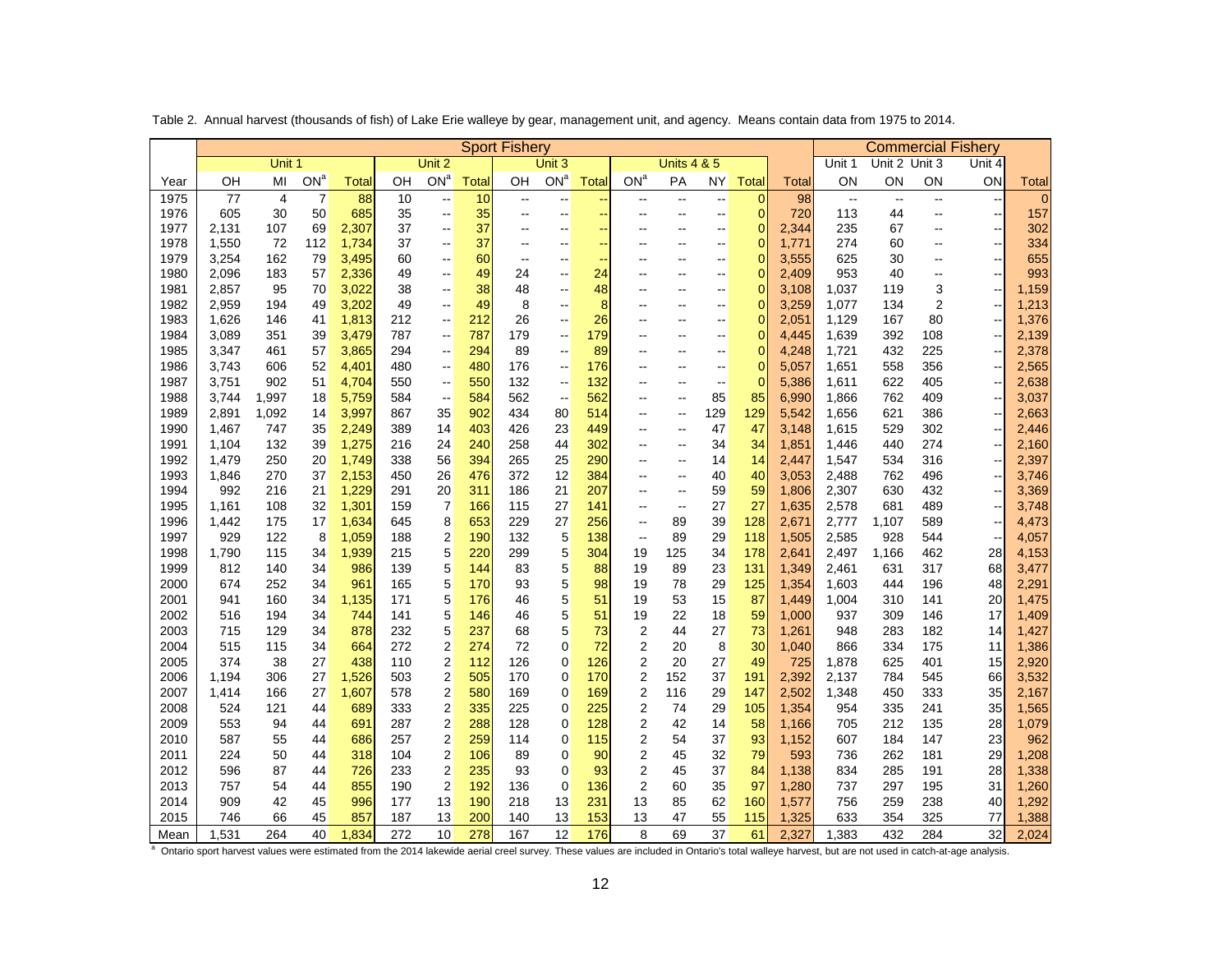|              |                                                                                                | <b>Sport Fishery</b> |                                |                |              |                                                      |              |                          |                                |              |                                                      |                          |                          |                |                |                | <b>Commercial Fishery</b> |                          |                          |                 |
|--------------|------------------------------------------------------------------------------------------------|----------------------|--------------------------------|----------------|--------------|------------------------------------------------------|--------------|--------------------------|--------------------------------|--------------|------------------------------------------------------|--------------------------|--------------------------|----------------|----------------|----------------|---------------------------|--------------------------|--------------------------|-----------------|
|              |                                                                                                | Unit 2<br>Unit 1     |                                |                |              |                                                      |              |                          | Unit 3                         |              |                                                      | <b>Units 4 &amp; 5</b>   |                          |                |                | Unit 1         | Unit 2                    |                          | Unit 3 Units 4&5         |                 |
| Year         | OH                                                                                             | MI                   | ON <sup>c</sup>                | <b>Total</b>   | OH           | ON <sup>c</sup>                                      | <b>Total</b> | OH                       | ON <sup>c</sup>                | <b>Total</b> | ON <sup>c</sup>                                      | PA                       | <b>NY</b>                | <b>Total</b>   | <b>Total</b>   | ON             | ON                        | ON                       | ON                       | <b>Total</b>    |
| 1975         | 486                                                                                            | 30                   | 46                             | 562            | 61           | $\overline{\phantom{a}}$                             | 61           | --                       | $\overline{\phantom{a}}$       |              | --                                                   | $\overline{a}$           | $\overline{\phantom{a}}$ | $\overline{0}$ | 623            | Ξ.             | $\ddotsc$                 | --                       |                          |                 |
| 1976         | 1,356                                                                                          | 84                   | 98                             | 1,538          | 163          | $\overline{\phantom{a}}$                             | 163          | $\overline{\phantom{a}}$ | $\overline{\phantom{a}}$       |              | --                                                   | $\overline{\phantom{a}}$ | $\overline{\phantom{a}}$ | $\mathbf{0}$   | 1,701          | 1,796          | 1,933                     | --                       | $\overline{\phantom{a}}$ | 3,729           |
| 1977         | 2,768                                                                                          | 171                  | 130                            | 3,069          | 151          | $\overline{\phantom{a}}$                             | 151          |                          | $-$                            |              | $-$                                                  | $-$                      | $-$                      | $\overline{0}$ | 3,220          | 4,282          | 1,572                     | $-$                      | ٠.                       | 5,854           |
| 1978         | 2.880                                                                                          | 176                  | 148                            | 3,204          | 154          | $\overline{\phantom{a}}$                             | 154          | --                       | --                             |              | --                                                   | --                       | --                       | $\overline{0}$ | 3,358          | 5,253          | 436                       | $\overline{\phantom{a}}$ | Ξ,                       | 5,689           |
| 1979         | 4,179                                                                                          | 257                  | 97                             | 4,533          | 169          | $\overline{\phantom{a}}$                             | 169          |                          | $\overline{\phantom{a}}$       |              |                                                      | --                       |                          | $\overline{0}$ | 4,702          | 5,798          | 1,798                     |                          |                          | 7,596           |
| 1980         | 3,938                                                                                          | 624                  | 92                             | 4,654          | 237          | $\overline{\phantom{a}}$                             | 237          | 187                      | $\overline{\phantom{a}}$       | 187          | --                                                   | $-$                      |                          | $\overline{0}$ | 5,078          | 6,229          | 1,565                     | --                       |                          | 7,794           |
| 1981         | 5,766                                                                                          | 447                  | 138                            | 6,351          | 264          | $\overline{\phantom{a}}$                             | 264          | 382                      | $\overline{\phantom{a}}$       | 382          | $-$                                                  | $-$                      | $\overline{\phantom{a}}$ | $\mathbf{0}$   | 6,997          | 6,881          | 2,144                     | 622                      | $\overline{\phantom{a}}$ | 9,647           |
| 1982         | 5,928                                                                                          | 449                  | 108                            | 6,484          | 223          | --                                                   | 223          | 114                      | $\overline{\phantom{a}}$       | 114          | $-$                                                  | --                       |                          | $\overline{0}$ | 6,821          | 10,531         | 2,913                     | 689                      |                          | 14,133          |
| 1983         | 4,168                                                                                          | 451                  | 118                            | 4,737          | 568          | $\overline{\phantom{a}}$                             | 568          | 128                      | $\overline{\phantom{a}}$       | 128          | $-$                                                  | $-$                      | $-$                      | $\overline{0}$ | 5,433          | 11,205         | 5,352                     | 5,814                    |                          | 22,371          |
| 1984         | 4,077                                                                                          | 557                  | 82                             | 4,716          | 1,322        | $\overline{\phantom{a}}$                             | ,322         | 392                      | $\overline{\phantom{a}}$       | 392          | --                                                   | --                       | $\overline{\phantom{a}}$ | $\mathbf{0}$   | 6,430          | 11,550         | 6,008                     | 2,438                    | Ξ,                       | 19,996          |
| 1985         | 4,606                                                                                          | 926                  | 84                             | 5,616          | 1,078        | $\overline{\phantom{a}}$                             | 1,078        | 464                      | $\overline{\phantom{a}}$       | 464          |                                                      | --                       |                          | $\overline{0}$ | 7,158          | 7,496          | 2,800                     | 2,983                    |                          | 13,279          |
| 1986         | 6,437                                                                                          | 1,840                | 107                            | 8,384          | 1,086        | $\overline{\phantom{a}}$                             | 1,086        | 538                      | ۰.                             | 538          | $-$                                                  | --                       | $\overline{\phantom{a}}$ | $\mathbf{0}$   | 10,008         | 7,824          | 5,637                     | 3,804                    |                          | 17,265          |
| 1987         | 6,631                                                                                          | 2,193                | 84                             | 8,908          | 1,431        | $\overline{\phantom{a}}$                             | 1,431        | 472                      | $\overline{\phantom{a}}$       | 472          | $\overline{\phantom{a}}$                             | $\overline{\phantom{a}}$ | $\overline{\phantom{a}}$ | $\mathbf{0}$   | 10,811         | 6,595          | 4,243                     | 3,045                    | $\overline{\phantom{a}}$ | 13,883          |
| 1988         | 7,547                                                                                          | 4,362                | 87                             | 11,996         | 1,677        | $\overline{\phantom{a}}$                             | 1,677        | 1,081                    | $\overline{\phantom{a}}$       | 1,081        | --                                                   | --                       | 462                      | 462            | 15,216         | 7,495          | 5,794                     | 3,778                    |                          | 17,067          |
| 1989         | 5,246                                                                                          | 3,794                | 81                             | 9,121          | 1,532        | 77                                                   | 1,609        | 883                      | 205                            | 1,088        | $- -$                                                | --                       | 556                      | 556            | 12,374         | 7,846          | 5,514                     | 3,473                    |                          | 16,833          |
| 1990         | 4,116                                                                                          | 1,803                | 121                            | 6,040          | 1,675        | 33                                                   | 1,708        | 869                      | 83                             | 952          | --                                                   | --                       | 432                      | 432            | 9,132          | 9,016          | 5,829                     | 5,544                    |                          | 20,389          |
| 1991         | 3,555                                                                                          | 440                  | 144                            | 4,200          | 1,220        | 79                                                   | 1,320        | 715                      | 155                            | 880          | --                                                   | --                       | 440                      | 440            | 6,840          | 10,418         | 5,055                     | 3,146                    |                          | 18,619          |
| 1992         | 3,955                                                                                          | 715                  | 105                            | 4,775          | 1,169        | 81                                                   | 1,249        | 640                      | 145                            | 786          | $-$                                                  | $\overline{a}$           | 299                      | 299            | 7,109          | 9,486          | 6,906                     | 6,043                    |                          | 22,435          |
| 1993         | 3,943                                                                                          | 691                  | 125                            | 4,759          | 1,349        | 70                                                   | 1,418        | 1,062                    | 125                            | 1,187        | $\overline{\phantom{a}}$                             | $\overline{a}$           | 305                      | 305            | 7,669          | 16,283         | 11,656                    | 7,420                    |                          | 35,359          |
| 1994         | 2,808                                                                                          | 788                  | 125                            | 3,721          | 1,025        | 65                                                   | 1,090        | 599                      | 130                            | 729          | --                                                   | $\overline{a}$           | 355                      | 355            | 5,894          | 16,698         | 9,968                     | 6,459                    |                          | 33,125          |
| 1995         | 3,188                                                                                          | 277                  | 125                            | 3,589          | 803          | 65                                                   | 868          | 355                      | 130                            | 485          | --                                                   | $\overline{\phantom{a}}$ | 259                      | 259            | 5,201          | 20,521         | 12,113                    | 7,850                    |                          | 40,484          |
| 1996         | 3,060                                                                                          | 521                  | 125                            | 3,706          | 1,132        | 65                                                   | 1,197        | 495                      | 130                            | 625          | $\overline{\phantom{a}}$                             | 316                      | 256                      | 572            | 6,100          | 19,976         | 15,685                    | 10,990                   |                          | 46,651          |
| 1997         | 2,748                                                                                          | 374                  | 88                             | 3,210          | 864          | 45                                                   | 909          | 492                      | 91                             | 583          | $\overline{\phantom{a}}$                             | 388                      | 273                      | 661            | 5,363          | 15,708         | 11,588                    | 9,094                    |                          | 36,390          |
| 1998         | 3,010                                                                                          | 374                  | 103                            | 3,487          | 635          | 51                                                   | 686          | 409                      | 55                             | 409          | 217                                                  | 390                      | 280                      | 670            | 5,252          | 19,027         | 19,397                    | 13,253                   | 818                      | 52,495          |
| 1999         | 2,368                                                                                          | 411                  | $\overline{\phantom{a}}$       | 2,779          | 603          | $\overline{\phantom{a}}$                             | 603          | 323                      | $\overline{\phantom{a}}$       | 323          | $\overline{\phantom{a}}$                             | 397                      | 171                      | 568            | 4,273          | 21,432         | 10,955                    | 7,630                    | 1,444                    | 41,461          |
| 2000         | 1,975                                                                                          | 540                  | $\overline{\phantom{a}}$       | 2,516          | 540          | $\overline{\phantom{a}}$                             | 540          | 281                      | $\overline{\phantom{a}}$       | 281          | $\overline{\phantom{a}}$                             | 244                      | 177                      | 421            | 3,757          | 22,238         | 11,049                    | 7,896                    | 1,781                    | 43,054          |
| 2001         | 1,952                                                                                          | 362                  | н.                             | 2,314          | 697          | $\overline{\phantom{a}}$                             | 697          | 261                      | $\overline{\phantom{a}}$       | 261          | $\overline{\phantom{a}}$                             | 241                      | 163                      | 404            | 3,676          | 9,372          | 5,746                     | 5,021                    | 639                      | 20,778          |
| 2002         | 1,393                                                                                          | 606                  | н.                             | 1,999          | 444          | $\overline{\phantom{a}}$                             | 444          | 246                      | $\overline{\phantom{a}}$       | 246          | $\overline{\phantom{a}}$                             | 130                      | 132                      | 262            | 2,951          | 4,431          | 4,212                     | 4,427                    | 445                      | 13,515          |
| 2003         | 1,719                                                                                          | 326                  | $\overline{\phantom{a}}$       | 2,045          | 675          | $\overline{\phantom{a}}$                             | 675          | 236                      | $\overline{\phantom{a}}$       | 236          | 30                                                   | 159                      | 162                      | 321            | 3,277          | 4,476          | 3,946                     | 3,725                    | 365                      | 12,512          |
| 2004         | 1,257                                                                                          | 504                  | $\overline{\phantom{a}}$       | 1,761          | 736          | 27                                                   | 736          | 178                      | $\overline{7}$                 | 178          | $\overline{\phantom{a}}$                             | 88                       | 101                      | 189            | 2,864          | 3,875          | 2,977                     | 2,401                    | 240                      | 9,493           |
| 2005         | 1,180                                                                                          | 212                  | 40                             | 1,392          | 573          | $\overline{\phantom{a}}$                             | 573          | 261                      | $\overline{\phantom{a}}$       | 261          | $\overline{\phantom{a}}$                             | 109                      | 142                      | 251            | 2,477          | 7,083          | 4,174                     | 4,503                    | 174                      | 15,934          |
| 2006         | 1,757                                                                                          | 587                  | $\overline{\phantom{a}}$       | 2,344          | 899          | $\overline{\phantom{a}}$                             | 899          | 260                      | $\overline{\phantom{a}}$       | 260          | $\overline{\phantom{a}}$                             | 239                      | 137                      | 376            | 3,879          | 5,689          | 4,008                     | 3,589                    | 822                      | 14,107          |
| 2007<br>2008 | 2,076<br>1,027                                                                                 | 448<br>392           | $\overline{\phantom{a}}$<br>63 | 2,524<br>1,419 | 1,147<br>809 | $\overline{\phantom{a}}$                             | ,147<br>809  | 321<br>356               | ۰.<br>$\overline{\phantom{a}}$ | 321<br>356   | $\overline{\phantom{a}}$<br>$\overline{\phantom{a}}$ | 232<br>187               | 135<br>156               | 367<br>343     | 4,358<br>2,927 | 4,509<br>4,990 | 2,927<br>3,193            | 2,665<br>1,909           | 383<br>497               | 10,484          |
| 2009         | 1,063                                                                                          | 310                  | $\overline{\phantom{a}}$       | 1,373          | 777          | $\overline{\phantom{a}}$<br>$\overline{\phantom{a}}$ | 777          | 289                      | $\overline{\phantom{a}}$       | 289          | $\overline{\phantom{a}}$                             | 124                      | 100                      | 224            | 2,663          | 3,537          | 2,164                     | 1,746                    | 478                      | 10,590<br>7,925 |
| 2010         | 1,403                                                                                          | 226                  | $\overline{\phantom{a}}$       | 1,629          | 652          | $\overline{\phantom{a}}$                             | 652          | 219                      | $\overline{\phantom{a}}$       | 219          | $\overline{\phantom{a}}$                             | 188                      | 140                      | 328            | 2,828          | 1,918          | 1,371                     | 1,401                    | 247                      | 4,937           |
| 2011         | 862                                                                                            | 165                  | н.                             | 1,026          | 346          | $\overline{\phantom{a}}$                             | 346          | 217                      | $\overline{\phantom{a}}$       | 217          | $\overline{\phantom{a}}$                             | 156                      | 145                      | 301            | 1,891          | 2,646          | 1,884                     | 1,572                    | 489                      | 6,591           |
| 2012         | 1,283                                                                                          | 242                  | $\overline{\phantom{a}}$       | 1,525          | 560          | $\overline{\phantom{a}}$                             | 560          | 182                      | $\overline{\phantom{a}}$       | 182          | $\overline{\phantom{a}}$                             | 160                      | 169                      | 329            | 2,597          | 4,674          | 2,480                     | 2,298                    | 352                      | 9,804           |
| 2013         | 1,424                                                                                          | 182                  | $\overline{\phantom{a}}$       | 1,606          | 503          | $\overline{\phantom{a}}$                             | 503          | 236                      | $\overline{\phantom{a}}$       | 236          | $\overline{\phantom{a}}$                             | 154                      | 143                      | 297            | 2,641          | 3,802          | 2,774                     | 2,624                    | 304                      | 9,503           |
| 2014         | 1,552                                                                                          | 131                  | 101                            | 1,683          | 459          | 85                                                   | 459          | 441                      | 71                             | 441          | 70                                                   | 171                      | 187                      | 358            | 2,940          | 7,351          | 4,426                     | 2,911                    | 254                      | 14,943          |
| 2015         | 1,430                                                                                          | 165                  | --                             | 1,595          | 564          | $\overline{\phantom{a}}$                             | 564          | 341                      | $\overline{\phantom{a}}$       | 341          | $\overline{\phantom{a}}$                             | 162                      | 215                      | 377            | 2,876          | 6,980          | 6,487                     | 5,379                    | 792                      | 19,637          |
| Mean         | 3,017                                                                                          | 700                  | 102                            | 3,782          | 760          | 62                                                   | 776          | 417                      | 111                            | 451          | 106                                                  | 214                      | 232                      | 259            | 5,212          | 8,973          | 5,492                     | 4,493                    | 572                      | 18,634          |
|              | Ohio, Michigan, Pennsylvania and New York sport units of effort are thousands of angler hours. |                      |                                |                |              |                                                      |              |                          |                                |              |                                                      |                          |                          |                |                |                |                           |                          |                          |                 |

Table 3. Annual fishing effort for Lake Erie walleye by gear, management unit, and agency. Means contain data from 1975 to 2014.

<sup>b</sup> Estimated Standard (Total) Effort in kilometers of gill net = (walleye targeted effort x walleye total harvest*) /* walleye targeted harvest.<br><sup>c</sup> Ontario sport fishing effort was estimated from 2014 lakewide aerial cre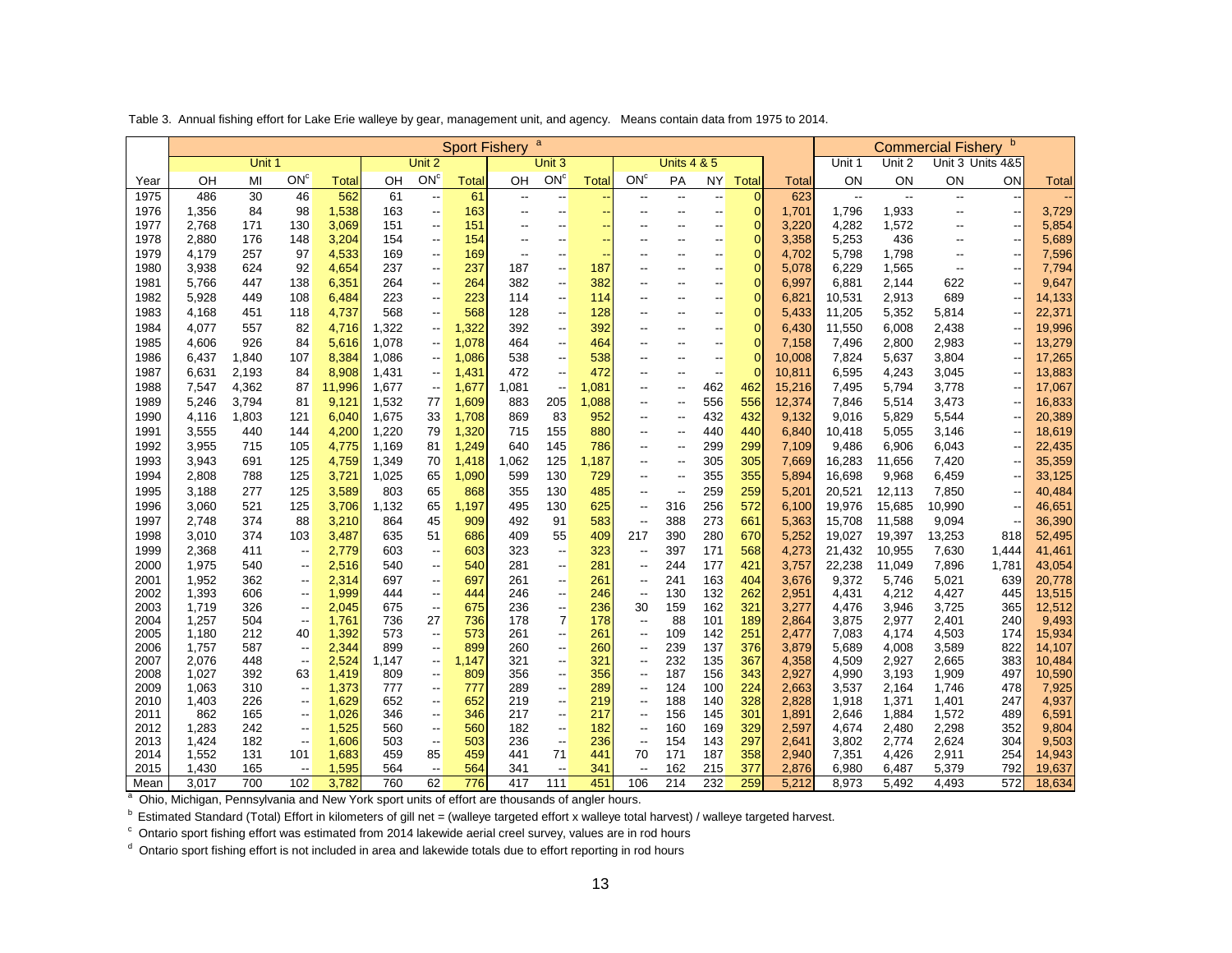|              |              | $\mathsf{a}$<br><b>Sport Fishery</b> |                          |              |              |                                                                          |              |              |                                  |              |                                  |                          |              |              | <b>Commercial Fishery</b> |                |               |              |                |                |
|--------------|--------------|--------------------------------------|--------------------------|--------------|--------------|--------------------------------------------------------------------------|--------------|--------------|----------------------------------|--------------|----------------------------------|--------------------------|--------------|--------------|---------------------------|----------------|---------------|--------------|----------------|----------------|
|              |              | Unit 1                               |                          |              |              | Unit 2                                                                   |              |              | Unit 3                           |              |                                  | <b>Units 4 &amp; 5</b>   |              |              |                           | Unit 1         | Unit 2        | Unit 3       | Unit 4         |                |
| Year         | OH           | MI                                   | ON <sup>c</sup>          | <b>Total</b> | OH           | ON <sup>c</sup>                                                          | Total        | OH           | ON <sup>c</sup>                  | <b>Total</b> | ON <sup>c</sup>                  | PA                       | <b>NY</b>    | Total        | <b>Total</b>              | ON             | ON            | ON           | ON             | Total          |
| 1975         | 0.16         | 0.13                                 | 0.16                     | 0.16         | 0.17         | --                                                                       | 0.17         | --           |                                  |              | $\overline{a}$                   | --                       | --           |              | 0.16                      |                |               |              |                |                |
| 1976         | 0.45         | 0.36                                 | 0.50                     | 0.45         | 0.22         | ٠.                                                                       | 0.22         | --           |                                  |              |                                  | ٠.                       | ٠.           |              | 0.42                      | 63.0           | 22.9          |              |                | 42.2           |
| 1977         | 0.77         | 0.62                                 | 0.53                     | 0.75         | 0.24         | ٠.                                                                       | 0.24         | ٠.           |                                  |              |                                  |                          | ٠.           |              | 0.73                      | 54.9           | 42.6          |              |                | 51.6           |
| 1978         | 0.54<br>0.78 | 0.41                                 | 0.76                     | 0.54         | 0.24         | ٠.                                                                       | 0.24         | --           | --<br>--                         |              |                                  | --<br>--                 | --<br>٠.     |              | 0.53<br>0.76              | 52.2<br>107.9  | 138.2<br>16.7 |              |                | 58.8<br>86.3   |
| 1979<br>1980 | 0.53         | 0.63<br>0.29                         | 0.81<br>0.62             | 0.77<br>0.50 | 0.36<br>0.21 | ٠.<br>--                                                                 | 0.36<br>0.21 | --<br>0.13   | $\overline{\phantom{a}}$         | 0.13         |                                  | --                       | Ξ.           |              | 0.47                      | 153.0          | 25.3          |              |                | 127.3          |
| 1981         | 0.50         | 0.21                                 | 0.51                     | 0.48         | 0.14         | --                                                                       | 0.14         | 0.12         | $\overline{a}$                   | 0.12         | $\overline{\phantom{a}}$         | --                       | --           |              | 0.44                      | 150.7          | 55.4          | 4.9          |                | 120.1          |
| 1982         | 0.50         | 0.43                                 | 0.45                     | 0.49         | 0.22         | ٠.                                                                       | 0.22         | 0.07         | $\overline{a}$                   | 0.07         | $\overline{a}$                   | $-$                      | $-$          |              | 0.48                      | 102.2          | 45.9          | 2.8          |                | 85.8           |
| 1983         | 0.39         | 0.32                                 | 0.34                     | 0.38         | 0.37         | --                                                                       | 0.37         | 0.20         | н.                               | 0.20         |                                  |                          |              |              | 0.38                      | 100.7          | 31.2          | 13.7         |                | 61.5           |
| 1984         | 0.76         | 0.63                                 | 0.48                     | 0.74         | 0.60         | ٠.                                                                       | 0.60         | 0.46         | н.                               | 0.46         | н.                               | --                       |              |              | 0.69                      | 141.9          | 65.3          | 44.4         |                | 107.0          |
| 1985         | 0.73         | 0.50                                 | 0.68                     | 0.69         | 0.27         | --                                                                       | 0.27         | 0.19         | --                               | 0.19         | $\overline{\phantom{a}}$         | --                       | --           |              | 0.59                      | 229.6          | 154.5         | 75.6         |                | 179.1          |
| 1986         | 0.58         | 0.33                                 | 0.49                     | 0.52         | 0.44         | --                                                                       | 0.44         | 0.33         | $\overline{a}$                   | 0.33         | $\overline{a}$                   | --                       | --           |              | 0.51                      | 211.0          | 99.0          | 93.7         |                | 148.6          |
| 1987         | 0.57         | 0.41                                 | 0.61                     | 0.53         | 0.38         | --                                                                       | 0.38         | 0.28         | $\overline{a}$                   | 0.28         |                                  |                          | ٠.           |              | 0.50                      | 244.2          | 146.5         | 133.1        |                | 190.0          |
| 1988         | 0.50         | 0.46                                 | 0.21                     | 0.48         | 0.35         | $\overline{\phantom{a}}$                                                 | 0.35         | 0.52         | $\overline{a}$                   | 0.52         | $\overline{a}$                   | $\overline{\phantom{a}}$ | 0.18         | 0.18         | 0.46                      | 249.0          | 131.4         | 108.2        |                | 177.9          |
| 1989         | 0.55         | 0.29                                 | 0.17                     | 0.44         | 0.57         | 0.45                                                                     | 0.56         | 0.49         | 0.39                             | 0.47         | --                               | --                       | 0.23         | 0.23         | 0.45                      | 211.1          | 112.7         | 111.2        |                | 158.3          |
| 1990         | 0.36         | 0.41                                 | 0.29                     | 0.37         | 0.23         | 0.42                                                                     | 0.24         | 0.49         | 0.28                             | 0.47         | $\overline{a}$                   | $-$                      | 0.11         | 0.11         | 0.34                      | 179.1          | 90.7          | 54.5         |                | 120.0          |
| 1991         | 0.31         | 0.30                                 | 0.27                     | 0.30         | 0.18         | 0.30                                                                     | 0.18         | 0.36         | 0.28                             | 0.34         |                                  |                          | 0.08         | 0.08         | 0.27                      | 138.8          | 87.0          | 87.1         |                | 116.0          |
| 1992         | 0.37         | 0.35                                 | 0.19                     | 0.37         | 0.29         | 0.69                                                                     | 0.32         | 0.41         | 0.18                             | 0.37         | $\overline{\phantom{a}}$         | --                       | 0.05         | 0.05         | 0.34                      | 163.1          | 77.3          | 52.3         |                | 106.8          |
| 1993         | 0.47         | 0.39                                 | 0.30                     | 0.45         | 0.33         | 0.37                                                                     | 0.34         | 0.35         | 0.09                             | 0.32         | --                               | --                       | 0.13         | 0.13         | 0.40                      | 152.8          | 65.4          | 66.8         |                | 106.0          |
| 1994         | 0.35         | 0.27                                 | 0.17                     | 0.33         | 0.28         | 0.31                                                                     | 0.28         | 0.31         | 0.16                             | 0.28         |                                  |                          | 0.17         | 0.17         | 0.31                      | 138.2          | 63.2          | 66.9         |                | 101.7          |
| 1995         | 0.36         | 0.39                                 | 0.25                     | 0.36         | 0.20         | 0.12                                                                     | 0.19         | 0.32         | 0.21                             | 0.29         | $\overline{\phantom{a}}$         | --                       | 0.10         | 0.10         | 0.31                      | 125.7          | 56.2          | 62.2         |                | 92.6           |
| 1996         | 0.47         | 0.34                                 | 0.13                     | 0.44         | 0.57         | 0.13                                                                     | 0.55         | 0.46         | 0.21                             | 0.41         | н.                               | 0.28                     | 0.15         | 0.22         | 0.44                      | 139.0          | 70.6          | 53.6         |                | 95.9           |
| 1997         | 0.34         | 0.33                                 | 0.10                     | 0.33         | 0.22         | 0.04                                                                     | 0.21         | 0.27         | 0.06                             | 0.24         | $\overline{a}$                   | 0.23                     | 0.11         | 0.17         | 0.28                      | 164.6          | 80.1          | 59.8         |                | 111.5          |
| 1998         | 0.59         | 0.31                                 | 0.33                     | 0.56         | 0.34         | 0.10                                                                     | 0.32         | 0.73         | 0.08                             | 0.65         | 0.09                             | 0.32                     | 0.12         | 0.18         | 0.48                      | 131.3          | 60.1          | 34.8         | 34.2           | 79.1           |
| 1999         | 0.34         | 0.34                                 | $\overline{\phantom{a}}$ | 0.34         | 0.23         | $\overline{\phantom{a}}$                                                 | 0.23         | 0.26         | --                               | 0.26         | $\overline{\phantom{a}}$         | 0.22                     | 0.14         | 0.22         | 0.30                      | 114.8          | 57.6          | 41.6         | 47.4           | 83.9           |
| 2000         | 0.34         | 0.47                                 | --                       | 0.37         | 0.31         | --                                                                       | 0.31         | 0.33         | $\overline{a}$                   | 0.33         | $\overline{a}$                   | 0.32                     | 0.16         | 0.32         | 0.34                      | 72.1           | 40.2          | 24.8         | 27.1           | 53.2           |
| 2001         | 0.48         | 0.44                                 | --                       | 0.48         | 0.25         | --                                                                       | 0.25         | 0.18         | н.                               | 0.18         | н.                               | 0.22                     | 0.09         | 0.22         | 0.38                      | 107.1          | 54.0          | 28.1         | 32.1           | 71.0           |
| 2002         | 0.37         | 0.32                                 | --                       | 0.36         | 0.32         | ٠.                                                                       | 0.32         | 0.19         | н.                               | 0.19         | $\overline{\phantom{a}}$         | 0.17                     | 0.14         | 0.17         | 0.32                      | 211.5          | 73.4          | 33.0         | 37.4           | 104.3          |
| 2003         | 0.42         | 0.40                                 | --                       | 0.41         | 0.34         | --                                                                       | 0.34         | 0.29         | --                               | 0.29         | 0.07                             | 0.28                     | 0.17         | 0.21         | 0.37                      | 211.8          | 71.7          | 48.9         | 38.4           | 114.1          |
| 2004         | 0.41         | 0.23                                 | --                       | 0.36         | 0.37         | 0.06                                                                     | 0.36         | 0.40         | $\overline{\phantom{a}}$         | 0.40         | $\overline{\phantom{a}}$         | 0.23                     | 0.08         | 0.15         | 0.35                      | 223.5          | 112.2         | 73.0         | 45.3           | 146.0          |
| 2005         | 0.32         | 0.18                                 | 0.67                     | 0.31         | 0.19         | --                                                                       | 0.19         | 0.48         |                                  | 0.48         | $\overline{a}$                   | 0.18                     | 0.19         | 0.19         | 0.28                      | 265.2          | 149.8         | 89.1         | 86.4           | 183.2          |
| 2006         | 0.68         | 0.52                                 | --                       | 0.64         | 0.56         | --                                                                       | 0.56         | 0.65         | н.                               | 0.65         | $\overline{\phantom{a}}$         | 0.63                     | 0.27         | 0.50         | 0.61                      | 375.7          | 195.6         | 151.9        | 80.8           | 250.4          |
| 2007         | 0.68         | 0.37                                 | $\overline{\phantom{a}}$ | 0.63         | 0.50         | --                                                                       | 0.50         | 0.53         | н.                               | 0.53         | $\overline{\phantom{a}}$         | 0.50                     | 0.21         | 0.40         | 0.57                      | 298.9          | 153.8         | 124.9        | 91.4           | 206.7          |
| 2008         | 0.51         | 0.31                                 | --                       | 0.45         | 0.41         | --                                                                       | 0.41         | 0.63         | $\overline{\phantom{a}}$         | 0.63         | $\overline{\phantom{a}}$         | 0.40                     | 0.19         | 0.30         | 0.45                      | 191.2          | 104.9         | 126.2        | 70.4           | 147.8          |
| 2009         | 0.52         | 0.30                                 | --                       | 0.47         | 0.37         | --                                                                       | 0.37         | 0.44         |                                  | 0.44         | $\overline{\phantom{a}}$         | 0.34                     | 0.14         | 0.25         | 0.42                      | 199.2          | 97.9          | 77.1         | 58.0           | 136.1          |
| 2010         | 0.42         | 0.24                                 | $\overline{\phantom{a}}$ | 0.39         | 0.39         | --                                                                       | 0.39         | 0.52         | н.                               | 0.52         | $\overline{\phantom{a}}$         | 0.29                     | 0.26         | 0.28         | 0.39                      | 316.7          | 134.5         | 105.0        | 94.5           | 194.9          |
| 2011         | 0.26         | 0.31<br>0.36                         | --                       | 0.27         | 0.30         | --                                                                       | 0.30         | 0.41         | --                               | 0.41         | $\overline{\phantom{a}}$         | 0.29                     | 0.22<br>0.22 | 0.26         | 0.29                      | 278.3          | 138.9         | 115.0        | 59.0<br>80.3   | 183.3          |
| 2012         | 0.46         |                                      | $\overline{\phantom{a}}$ | 0.45         | 0.42         | --                                                                       | 0.42         | 0.51         | $\overline{a}$<br>$\overline{a}$ | 0.51         | $\overline{a}$<br>$\overline{a}$ | 0.28<br>0.39             | 0.24         | 0.25         | 0.42                      | 178.4          | 114.8         | 83.1         |                | 136.5<br>132.5 |
| 2013<br>2014 | 0.53<br>0.59 | 0.30<br>0.32                         | --<br>0.45               | 0.51<br>0.56 | 0.38<br>0.39 | $\overline{\phantom{a}}$<br>0.16                                         | 0.38<br>0.39 | 0.58<br>0.49 | 0.19                             | 0.58<br>0.49 | 0.18                             | 0.50                     | 0.33         | 0.32<br>0.41 | 0.47<br>0.51              | 194.0<br>102.8 | 107.0<br>58.4 | 74.2<br>81.8 | 100.7<br>156.8 | 86.5           |
| 2015         | 0.52         | 0.40                                 | $\overline{\phantom{a}}$ | 0.51         | 0.33         | $\overline{\phantom{a}}$                                                 | 0.33         | 0.41         | $\overline{\phantom{a}}$         | 0.41         | $\overline{\phantom{a}}$         | 0.29                     | 0.26         | 0.27         | 0.43                      | 90.6           | 54.5          | 60.3         | 97.3           | 70.7           |
| Mean         | 0.48         | 0.36                                 | 0.40                     | 0.46         | 0.33         | 0.26                                                                     | 0.33         | 0.38         | 0.19                             | 0.37         | 0.11                             | 0.32                     | 0.17         | 0.22         | 0.43                      | 172.9          | 87.3          | 70.7         | 67.1           | 121.9          |
|              |              |                                      |                          |              |              | Ohio, Michigan, Pennsylvania and New York sport CPE = Number/angler hour |              |              |                                  |              |                                  |                          |              |              |                           |                |               |              |                |                |

Table 4. Annual catch per unit effort for Lake Erie walleye by gear, management unit, and agency. Means contain data from 1975 to 2014.

 $b$  Commercial CPE = Number/kilometer of gill net

 $\degree$  Ontario sport fishing CPE was estimated from the 2014 lakewide aerial creel survey values are in number/rod hour

<sup>d</sup> Ontario sport fishing CPE is not included in area and lakewide totals due to effort reporting in rod hours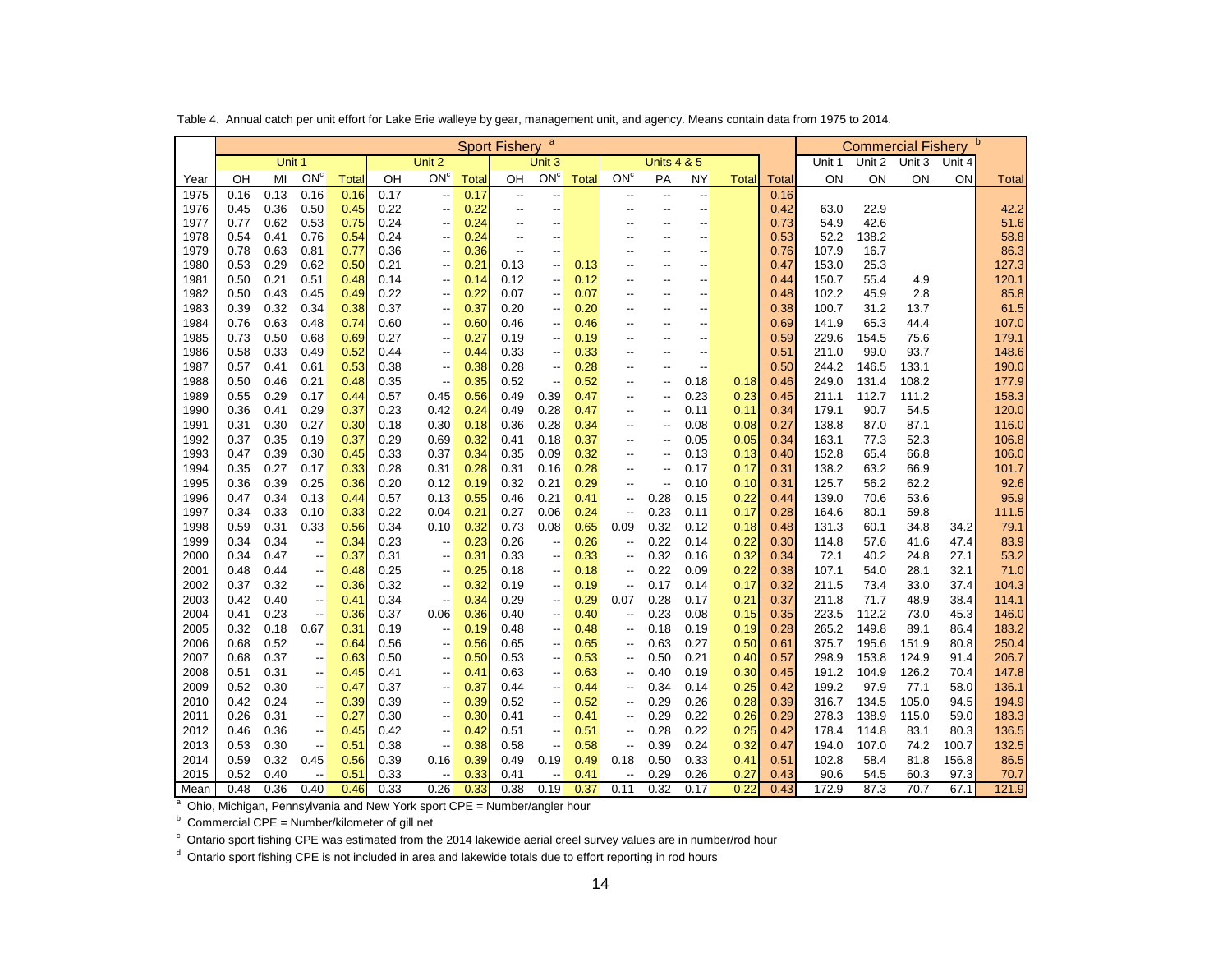|                  |               | <b>Commercial</b> |                   |                 | <b>Sport</b>  |                 |                   | <b>All Gear</b>        |
|------------------|---------------|-------------------|-------------------|-----------------|---------------|-----------------|-------------------|------------------------|
| Unit             | Age           | Ontario           | Ohio              | Michigan        | New York      | Pennsylvania    | <b>Total</b>      | <b>Total</b>           |
| 1                | 1             | 165,250           | $\overline{0}$    | 45              |               |                 | 45                | 165,295                |
|                  | $\frac{2}{3}$ | 105,517           | 76,149            | 6,438           |               |                 | 82,587            | 188,104                |
|                  |               | 69,040            | 74,194            | 10,669          |               |                 | 84,863            | 153,903                |
|                  | 4             | 76,050            | 187,034           | 15,162          |               |                 | 202,196           | 278,246                |
|                  | 5             | 48,951            | 109,318           | 11,290          |               |                 | 120,608           | 169,559                |
|                  | 6             | 14,458            | 47,265            | 2,374           |               |                 | 49,639            | 64,097                 |
|                  | $7+$          | 153,268           | 252,006           | 19,761          |               |                 | 271,767           | 425,035                |
|                  | Total         | 632,534           | 745,966           | 65,740          |               |                 | 811,706           | 1,444,240              |
| $\boldsymbol{2}$ | 1             | 52,197            | $\pmb{0}$         |                 |               |                 | 0                 | 52,197                 |
|                  |               | 39,755            | 24,762            |                 |               |                 | 24,762            | 64,517                 |
|                  | 2<br>3        | 29,199            | 13,531            |                 |               |                 | 13,531            | 42,730                 |
|                  | 4             | 44,276            | 38,170            |                 |               |                 | 38,170            | 82,446                 |
|                  | 5             | 35,379            | 20,734            |                 |               |                 | 20,734            | 56,113                 |
|                  | 6             | 12,057            | 9,735             |                 |               |                 | 9,735             | 21,792                 |
|                  | $7+$          | 140,897           | 80,309            |                 |               |                 | 80,309            | 221,206                |
|                  | Total         | 353,760           | 187,241           |                 |               |                 | 187,241           | 541,001                |
| 3                | 1             | 6,723             | $\pmb{0}$         |                 |               |                 | 0                 | 6,723                  |
|                  |               | 3,375             | 6,327             |                 |               |                 | 6,327             | 9,702                  |
|                  | $\frac{2}{3}$ | 10,191            | 7,036             |                 |               |                 | 7,036             | 17,227                 |
|                  | 4             | 32,502            | 18,680            |                 |               |                 | 18,680            | 51,182                 |
|                  | 5             | 43,819            | 11,801            |                 |               |                 | 11,801            | 55,620                 |
|                  | 6             | 23,394            | 6,481             |                 |               |                 | 6,481             | 29,875                 |
|                  | $7+$          | 204,525           | 89,732            |                 |               |                 | 89,732            | 294,257                |
|                  | Total         | 324,529           | 140,057           |                 |               |                 | 140,057           | 464,586                |
|                  |               |                   |                   |                 |               |                 |                   |                        |
| 4                | 1             | $\mathbf 0$       |                   |                 | 0<br>0        | $\,0\,$         | 0                 | 0                      |
|                  | 2<br>3        | 443<br>1,420      |                   |                 | 9,844         | 1,907<br>10,296 | 1,907<br>20,140   | 2,350<br>21,560        |
|                  | 4             | 5,387             |                   |                 | 2,195         | 3,623           | 5,818             | 11,205                 |
|                  | 5             | 18,809            |                   |                 | 10,671        | 8,389           | 19,060            | 37,869                 |
|                  | 6             | 3,701             |                   |                 | 929           | 572             | 1,501             | 5,202                  |
|                  | $7+$          | 47,263            |                   |                 | 31,561        | 21,737          | 53,298            | 100,561                |
|                  | Total         | 77,023            |                   |                 | 55,201        | 46,524          | 101,725           | 178,748                |
|                  |               |                   |                   |                 |               |                 |                   |                        |
| All              | 1             | 224,170           | $\pmb{0}$         | 45              | $\pmb{0}$     | $\mathbf 0$     | 45                | 224,215                |
|                  | 2<br>3        | 149,090           | 107,238           | 6,438           | 0             | 1,907           | 115,583           | 264,673                |
|                  |               | 109,850           | 94,761            | 10,669          | 9,844         | 10,296          | 125,571           | 235,421                |
|                  | 4             | 158,215           | 243,884           | 15,162          | 2,195         | 3,623           | 264,864           | 423,079                |
|                  | 5             | 146,958           | 141,853           | 11,290          | 10,671<br>929 | 8,389<br>572    | 172,203           | 319,161                |
|                  | 6             | 53,610<br>545,953 | 63,481<br>422,047 | 2,374<br>19,761 | 31,561        | 21,737          | 67,357<br>495,106 | 120,967                |
|                  | 7+<br>Total   | 1,387,846         | 1,073,264         | 65,740          | 55,201        | 46,524          | 1,240,729         | 1,041,059<br>2,628,575 |
|                  |               |                   |                   |                 |               |                 |                   |                        |

Table 5. Catch at age of walleye harvest by management unit, gear, and agency in Lake Erie during 2015. Units 4 and 5 are combined in Unit 4.

<sup>a</sup> Ontario sport harvest values by age were not estimated from the 2014 creel survey; they are not used in catch-at-age analysis.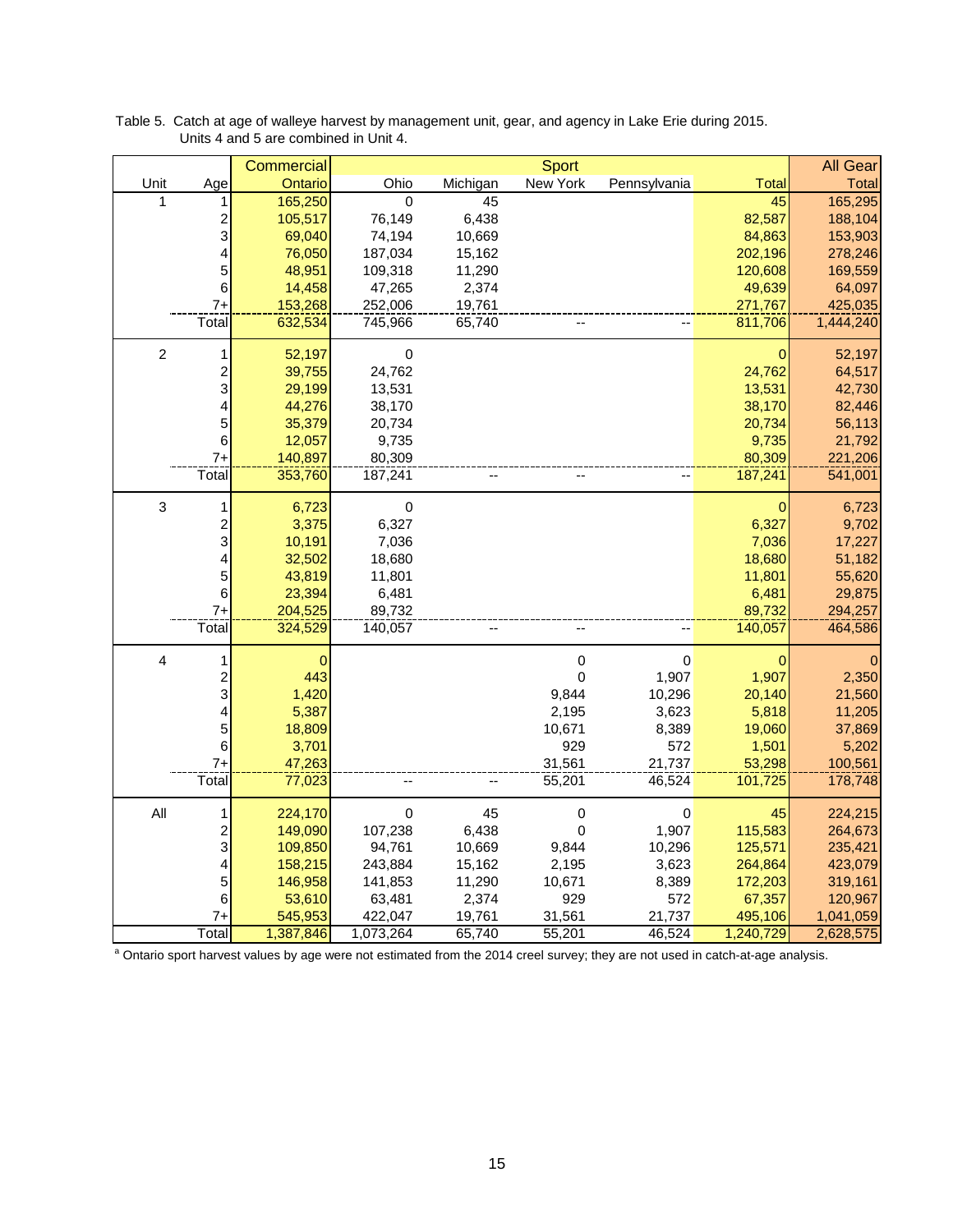|                           |                         | <b>Commercial</b> |       |          | <b>Sport</b> |              |              | <b>All Gears</b> |
|---------------------------|-------------------------|-------------------|-------|----------|--------------|--------------|--------------|------------------|
| Unit                      | Age                     | Ontario           | Ohio  | Michigan | New York     | Pennsylvania | <b>Total</b> | Total            |
| 1                         | 1                       | 26.1              | 0.0   | 0.1      |              |              | 0.0          | 11.4             |
|                           | 2                       | 16.7              | 10.2  | 9.8      |              |              | 10.2         | 13.0             |
|                           | 3                       | 10.9              | 9.9   | 16.2     |              |              | 10.5         | 10.7             |
|                           | 4                       | 12.0              | 25.1  | 23.1     |              |              | 24.9         | 19.3             |
|                           | 5                       | 7.7               | 14.7  | 17.2     |              |              | 14.9         | 11.7             |
|                           | 6                       | 2.3               | 6.3   | 3.6      |              |              | 6.1          | 4.4              |
|                           | $7+$                    | 24.2              | 33.8  | 30.1     |              |              | 33.5         | 29.4             |
|                           | Total                   | 100.0             | 100.0 | 100.0    |              |              | 100.0        | 100.0            |
| $\overline{2}$            | 1                       | 14.8              | 0.0   |          |              |              | 0.0          | 9.6              |
|                           | 2                       | 11.2              | 13.2  |          |              |              | 13.2         | 11.9             |
|                           | 3                       | 8.3               | 7.2   |          |              |              | 7.2          | 7.9              |
|                           | 4                       | $12.5$            | 20.4  |          |              |              | 20.4         | 15.2             |
|                           | 5                       | 10.0              | 11.1  |          |              |              | 11.1         | 10.4             |
|                           | $\,6$                   | 3.4               | 5.2   |          |              |              | 5.2          | 4.0              |
|                           | $7+$                    | 39.8              | 42.9  |          |              |              | 42.9         | 40.9             |
|                           | Total                   | 100.0             | 100.0 |          |              |              | 100.0        | 100.0            |
| $\ensuremath{\mathsf{3}}$ | 1                       | 2.1               | 0.0   |          |              |              | 0.0          | 1.4              |
|                           | 2                       | 1.0               | 4.5   |          |              |              | 4.5          | 2.1              |
|                           | 3                       | 3.1               | 5.0   |          |              |              | 5.0          | 3.7              |
|                           | 4                       | 10.0              | 13.3  |          |              |              | 13.3         | 11.0             |
|                           | 5                       | 13.5              | 8.4   |          |              |              | 8.4          | 12.0             |
|                           | 6                       | 7.2               | 4.6   |          |              |              | 4.6          | 6.4              |
|                           | $7+$                    | 63.0              | 64.1  |          |              |              | 64.1         | 63.3             |
|                           | Total                   | 100.0             | 100.0 | --       |              | --           | 100.0        | 100.0            |
| 4                         |                         | 0.0               |       |          | 0.0          | 0.0          | 0.0          | 0.0              |
|                           | 2                       | 0.6               |       |          | 0.0          | 4.1          | 1.9          | 1.3              |
|                           | 3                       | 1.8               |       |          | 17.8         | 22.1         | 19.8         | 12.1             |
|                           | 4                       | 7.0               |       |          | 4.0          | 7.8          | 5.7          | 6.3              |
|                           | 5                       | 24.4              |       |          | 19.3         | 18.0         | 18.7         | 21.2             |
|                           | 6                       | 4.8               |       |          | 1.7          | 1.2          | 1.5          | 2.9              |
|                           | $7+$                    | 61.4              |       |          | 57.2         | 46.7         | 52.4         | 56.3             |
|                           | Total                   | 100.0             |       | --       | 100.0        | 100.0        | 100.0        | 100.0            |
| $\mathsf{All}$            | 1                       | 16.2              | 0.0   | 0.1      | 0.0          | 0.0          | 0.0          | 8.5              |
|                           | $\overline{\mathbf{c}}$ | 10.7              | 10.0  | 9.8      | 0.0          | 4.1          | 9.3          | 10.1             |
|                           | 3                       | 7.9               | 8.8   | 16.2     | 17.8         | 22.1         | 10.1         | 9.0              |
|                           | 4                       | 11.4              | 22.7  | 23.1     | 4.0          | 7.8          | 21.3         | 16.1             |
|                           | 5                       | 10.6              | 13.2  | 17.2     | 19.3         | 18.0         | 13.9         | 12.1             |
|                           | 6                       | 3.9               | 5.9   | 3.6      | 1.7          | 1.2          | 5.4          | 4.6              |
|                           | $7+$                    | 39.3              | 39.3  | 30.1     | 57.2         | 46.7         | 39.9         | 39.6             |
|                           | Total                   | 100.0             | 100.0 | 100.0    | 100.0        | 100.0        | 100.0        | 100.0            |

Table 6. Age composition (in percent) of walleye harvest by management unit, gear, and agency in Lake Erie during 2015. Units 4 and 5 are combined in Unit 4.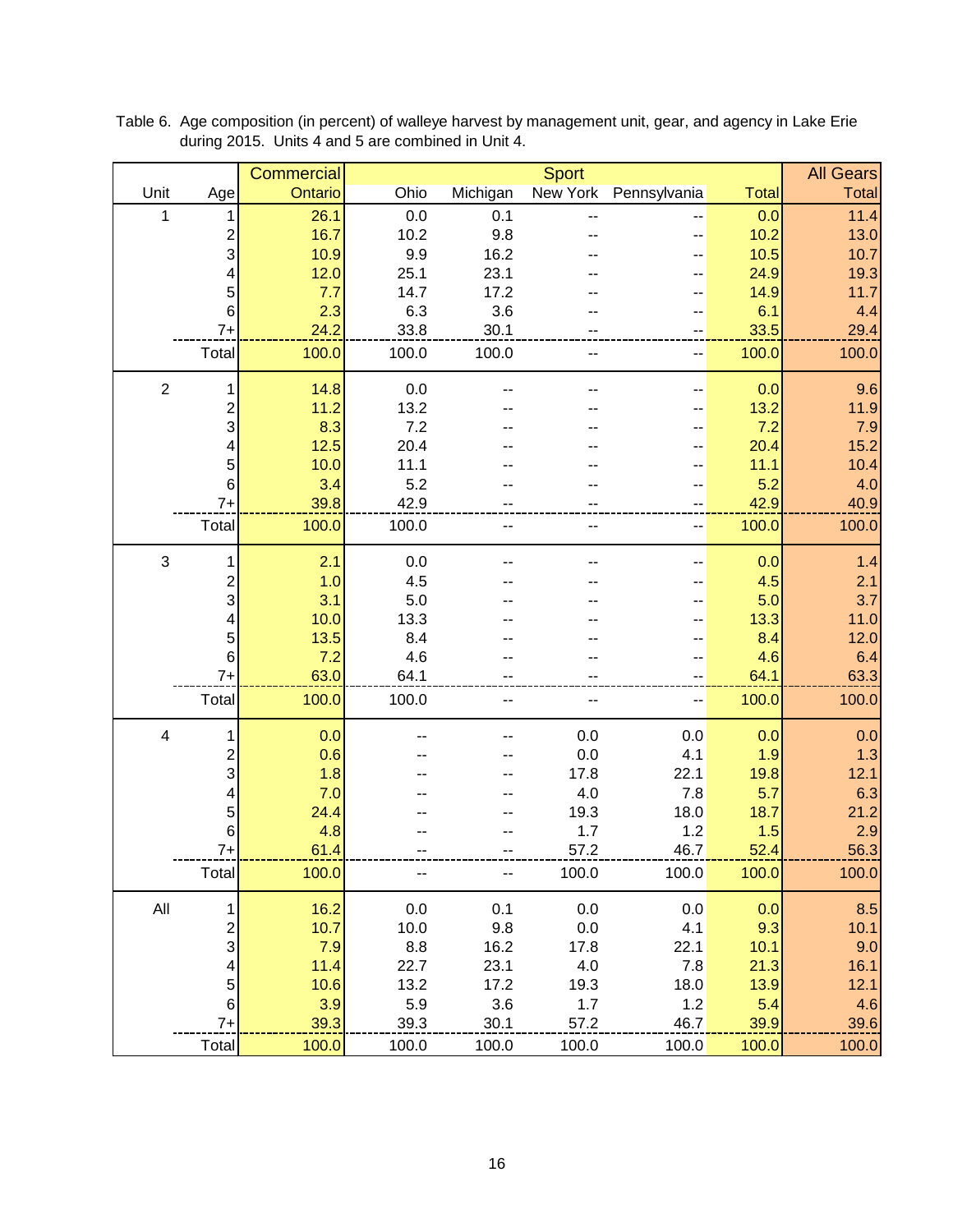|      |      | <b>Sport Fishery</b> |                                               |       |      |                                               |       |                          |                                               |                          |                                               |                          |                          |       |       | <b>Commercial Fishery</b> |                          |                          | <b>All Gears</b>                    |       |              |
|------|------|----------------------|-----------------------------------------------|-------|------|-----------------------------------------------|-------|--------------------------|-----------------------------------------------|--------------------------|-----------------------------------------------|--------------------------|--------------------------|-------|-------|---------------------------|--------------------------|--------------------------|-------------------------------------|-------|--------------|
|      |      | Unit 1               |                                               |       |      | Unit 2                                        |       |                          | Unit 3                                        |                          |                                               | <b>Units 4 &amp; 5</b>   |                          |       |       | Unit 1                    |                          | Unit 2 Unit 3 Unit 4     |                                     |       |              |
| Year | OΗ   | MI                   | ON                                            | Total | OΗ   | ON                                            | Total | OН                       | ON                                            | Total                    | ON                                            | PA                       | NΥ                       | Total | Total | ΟN                        | ΟN                       | ON                       | ΟN                                  | Total | <b>Total</b> |
| 1975 | 2.53 | 2.53                 | 3.26                                          | 2.59  | 1.53 | $\overline{\phantom{a}}$                      | 1.53  | $\overline{\phantom{a}}$ | $-$                                           |                          | $-$                                           | $\overline{a}$           |                          |       | 2.48  |                           | $\overline{\phantom{a}}$ | $-$                      | $\overline{\phantom{a}}$            |       | 2.42         |
| 1976 | 2.49 | 2.49                 | 2.35                                          | 2.48  | 2.05 | $\overline{\phantom{a}}$                      | 2.05  | $\overline{\phantom{a}}$ |                                               |                          | $-$                                           | $\overline{\phantom{a}}$ |                          |       | 2.46  | 1.51                      | 1.51                     | $-$                      | $\overline{\phantom{a}}$            | 1.51  | 2.29         |
| 1977 | 3.29 | 3.29                 | 2.64                                          | 3.27  | 2.44 | $\overline{\phantom{a}}$                      | 2.44  |                          |                                               |                          |                                               |                          |                          |       | 3.26  | 2.74                      | 2.74                     |                          | $\overline{\phantom{a}}$            | 2.74  | 3.21         |
| 1978 | 3.50 | 3.62                 | 3.07                                          | 3.48  | 3.33 | $\overline{\phantom{a}}$                      | 3.33  | $\overline{a}$           |                                               | $\overline{\phantom{a}}$ |                                               | --                       | --                       |       | 3.48  | 2.69                      | 2.69                     |                          | $\qquad \qquad \qquad \blacksquare$ | 2.69  | 3.37         |
| 1979 | 2.71 | 2.71                 | 2.67                                          | 2.71  | 2.29 | $\overline{\phantom{a}}$                      | 2.29  | --                       | $\overline{a}$                                |                          |                                               | --                       |                          |       | 2.70  | 2.83                      | 2.83                     | $\overline{\phantom{a}}$ | $\overline{\phantom{a}}$            | 2.83  | 2.72         |
| 1980 | 3.00 | 3.00                 | 2.84                                          | 3.00  | 2.92 | $\overline{\phantom{a}}$                      | 2.92  | 2.65                     | $-$                                           | 2.65                     | $-$                                           | $\overline{a}$           | $\overline{\phantom{a}}$ |       | 2.99  | 2.96                      | 2.96                     | --                       | $\overline{\phantom{a}}$            | 2.96  | 2.98         |
| 1981 | 3.61 | 2.97                 | 3.47                                          | 3.59  | 2.62 | $\overline{\phantom{a}}$                      | 2.62  | 2.72                     | $-$                                           | 2.72                     |                                               | $\overline{\phantom{a}}$ |                          |       | 3.56  | 3.00                      | 3.00                     | 2.99                     | $\overline{\phantom{a}}$            | 3.00  | 3.41         |
| 1982 | 3.25 | 3.25                 | 2.76                                          | 3.24  | 2.58 | $\overline{\phantom{a}}$                      | 2.58  | 2.51                     | $\overline{\phantom{a}}$                      | 2.51                     | $-$                                           | $-$                      | $-$                      |       | 3.23  | 2.81                      | 2.81                     | 2.81                     | $\qquad \qquad \qquad \blacksquare$ | 2.81  | 3.12         |
| 1983 | 3.03 | 3.03                 | 3.17                                          | 3.03  | 2.25 | $-$                                           | 2.25  | 2.07                     | $\overline{\phantom{a}}$                      | 2.07                     | $-$                                           | $\overline{a}$           | $-$                      |       | 2.94  | 3.47                      | 3.47                     | 3.47                     | $\overline{\phantom{a}}$            | 3.47  | 3.15         |
| 1984 | 2.64 | 2.64                 | 2.90                                          | 2.64  | 2.61 | $\overline{\phantom{a}}$                      | 2.61  | 2.68                     | $\overline{\phantom{m}}$                      | 2.68                     |                                               |                          |                          |       | 2.64  | 2.89                      | 2.89                     | 2.89                     | н,                                  | 2.89  | 2.72         |
| 1985 | 3.36 | 3.36                 | 3.17                                          | 3.36  | 3.24 | $\overline{\phantom{a}}$                      | 3.24  | 3.58                     | $\overline{\phantom{a}}$                      | 3.58                     | --                                            | Ξ.                       | --                       |       | 3.35  | 3.04                      | 3.04                     | 3.04                     | $\overline{\phantom{a}}$            | 3.04  | 3.24         |
| 1986 | 3.73 | 3.61                 | 3.54                                          | 3.71  | 3.69 | $\overline{\phantom{a}}$                      | 3.69  | 4.08                     | $\overline{\phantom{a}}$                      | 4.08                     | $-$                                           | $-$                      | $-$                      |       | 3.72  | 3.61                      | 3.70                     | 4.22                     | $\overline{\phantom{a}}$            | 3.71  | 3.72         |
| 1987 | 3.83 | 3.32                 | 3.78                                          | 3.73  | 3.68 | $\overline{\phantom{a}}$                      | 3.68  | 4.10                     | $\overline{\phantom{a}}$                      | 4.10                     |                                               |                          |                          |       | 3.73  | 3.71                      | 3.47                     | 3.40                     | $\overline{\phantom{a}}$            | 3.61  | 3.69         |
| 1988 | 3.97 | 3.43                 | 4.58                                          | 3.78  | 3.81 | $\overline{\phantom{a}}$                      | 3.81  | 5.37                     | $\overline{\phantom{a}}$                      | 5.37                     | $-$                                           | $\overline{a}$           | 4.87                     | 4.87  | 3.93  | 3.27                      | 3.15                     | 3.89                     | $\overline{\phantom{a}}$            | 3.32  | 3.74         |
| 1989 | 4.48 | 3.75                 | 4.29                                          | 4.28  | 4.65 | 4.29                                          | 4.64  | 5.13                     | 4.29                                          | 5.00                     | $\overline{\phantom{a}}$                      | $\overline{\phantom{a}}$ | 5.59                     | 5.59  | 4.44  | 3.49                      | 3.51                     | 4.22                     | --                                  | 3.60  | 4.16         |
| 1990 | 4.44 | 4.64                 | 5.00                                          | 4.52  | 5.31 | 5.41                                          | 5.31  | 6.41                     | 5.41                                          | 6.36                     | $-$                                           | --                       | 5.70                     | 5.70  | 4.90  | 3.91                      | 3.90                     | 4.60                     | --                                  | 3.99  | 4.49         |
| 1991 | 4.91 | 5.29                 | 5.01                                          | 4.95  | 6.22 | 6.03                                          | 6.20  | 6.70                     | 5.91                                          | 6.58                     | $-$                                           | $\overline{a}$           | 6.36                     | 6.36  | 5.41  | 4.21                      | 4.63                     | 5.14                     | $\overline{\phantom{a}}$            | 4.41  | 4.85         |
| 1992 | 4.60 | 3.49                 | 3.45                                          | 4.43  | 4.89 | 6.72                                          | 5.15  | 5.67                     | 6.42                                          | 5.73                     | $-$                                           | $\overline{\phantom{a}}$ | 6.35                     | 6.35  | 4.71  | 4.03                      | 4.23                     | 5.49                     | $\sim$                              | 4.27  | 4.46         |
| 1993 | 4.60 | 4.41                 | 4.09                                          | 4.57  | 5.79 | 6.45                                          | 5.83  | 5.98                     | 6.17                                          | 5.99                     | $-$                                           |                          | 6.15                     | 6.15  | 4.96  | 3.64                      | 4.38                     | 5.21                     | $\left\vert \cdot\right\vert$       | 4.00  | 4.42         |
| 1994 | 4.53 | 4.19                 | 5.84                                          | 4.49  | 5.38 | 6.41                                          | 5.45  | 6.22                     | 6.85                                          | 6.28                     | $-$                                           | $\overline{a}$           | 6.49                     | 6.49  | 4.93  | 3.65                      | 4.36                     | 5.60                     | $\overline{\phantom{a}}$            | 4.03  | 4.32         |
| 1995 | 4.04 | 3.55                 | 4.74                                          | 4.02  | 6.07 | 7.29                                          | 6.12  | 6.08                     | 7.17                                          | 6.33                     | $\overline{\phantom{a}}$                      | $\overline{\phantom{a}}$ | 6.80                     | 6.80  | 4.48  | 3.38                      | 4.63                     | 5.92                     | $\overline{\phantom{a}}$            | 3.94  | 4.08         |
| 1996 | 3.98 | 3.46                 | 4.31                                          | 3.93  | 4.22 | 7.22                                          | 4.26  | 6.06                     | 7.57                                          | 6.22                     | $-$                                           | $-$                      | 6.47                     | 6.47  | 4.35  | 3.57                      | 3.36                     | 5.21                     | $\overline{\phantom{a}}$            | 3.73  | 3.91         |
| 1997 | 4.21 | 3.99                 | 4.21                                          | 4.18  | 5.30 | 5.30                                          | 5.30  | 6.27                     | 6.27                                          | 6.22                     | $\overline{\phantom{a}}$                      |                          | 6.25                     | 6.25  | 4.67  | 3.87                      | 3.68                     | 4.83                     | $\overline{\phantom{a}}$            | 3.96  | 4.11         |
| 1998 | 3.74 | 3.13                 | 3.15                                          | 3.69  | 4.66 | 8.09                                          | 4.74  | 4.64                     | 7.81                                          | 4.69                     | 9.55                                          | −−                       | 10.13                    | 9.92  | 4.32  | 3.26                      | 4.00                     | 5.26                     | 7.00                                | 3.72  | 3.82         |
| 1999 | 3.72 | 3.16                 | 3.43                                          | 3.63  | 5.35 | 9.17                                          | 5.48  |                          | 5.95 10.00                                    | 6.18                     | 8.15                                          |                          | $- 10.29$                | 9.32  | 4.55  | 3.41                      | 4.29                     | 5.28                     | 6.76                                | 3.81  | 3.89         |
| 2000 | 3.94 | 3.27                 | $\overline{\phantom{a}}$                      | 3.76  | 4.12 | $\overline{\phantom{a}}$                      | 4.12  | 6.36                     | $-$                                           | 6.36                     |                                               | $\overline{\phantom{a}}$ | 9.75                     | 9.75  | 4.55  | 3.69                      | 4.67                     | 5.65                     | 6.46                                | 4.11  | 4.12         |
| 2001 | 3.66 | 3.02                 | $\overline{\phantom{a}}$                      | 3.57  | 4.09 | $\overline{\phantom{a}}$                      | 4.09  | 6.14                     | $\overline{\phantom{m}}$                      | 6.14                     | $\overline{\phantom{m}}$                      | 7.70                     | 9.09                     | 8.01  | 3.99  | 3.19                      | 3.77                     | 5.52                     | 6.00                                | 3.57  | 3.75         |
| 2002 | 3.80 | 3.83                 | $\mathord{\hspace{1pt}\text{--}\hspace{1pt}}$ | 3.81  | 4.57 | $\overline{\phantom{a}}$                      | 4.57  | 5.46                     | $\mathord{\hspace{1pt}\text{--}\hspace{1pt}}$ | 5.46                     | $\overline{\phantom{a}}$                      | 6.59                     | 8.05                     | 7.25  | 4.21  | 3.22                      | 3.50                     | 5.37                     | 5.80                                | 3.54  | 3.78         |
| 2003 | 4.67 | 4.16                 | --                                            | 4.59  | 4.67 | $\overline{\phantom{a}}$                      | 4.67  | 5.87                     | $\overline{\phantom{a}}$                      | 5.87                     | 6.50                                          | 7.50                     | 10.01                    | 8.40  | 4.90  | 3.68                      | 4.36                     | 5.58                     | 6.59                                | 4.09  | 4.46         |
| 2004 | 4.77 | 4.41                 | $\overline{\phantom{a}}$                      | 4.7C  | 5.11 | 6.56                                          | 5.12  | 6.42                     | $\overline{\phantom{a}}$                      | 6.42                     | $\overline{\phantom{a}}$                      | 5.86                     | 11.11                    | 7.41  | 5.01  | 2.96                      | 2.59                     | 3.49                     | 6.07                                | 2.96  | 3.82         |
| 2005 | 5.33 | 4.26                 | 3.35                                          | 5.12  | 4.21 | $\mathord{\hspace{1pt}\text{--}\hspace{1pt}}$ | 4.21  | 5.53                     | $\overline{\phantom{a}}$                      | 5.53                     | $\mathord{\hspace{1pt}\text{--}\hspace{1pt}}$ | 6.61                     | 6.72                     | 6.68  | 5.15  | 3.61                      | 3.16                     | 4.64                     | 4.70                                | 3.66  | 3.96         |
| 2006 | 3.86 | 3.24                 | --                                            | 3.73  | 3.68 | $\overline{\phantom{a}}$                      | 3.68  | 4.57                     |                                               | 4.57                     | --                                            | 4.10                     | 6.38                     | 4.55  | 3.85  | 3.19                      | 3.19                     | 3.44                     | 4.82                                | 3.26  | 3.50         |
| 2007 | 4.64 | 4.42                 | $\overline{\phantom{a}}$                      | 4.62  | 4.79 | $\overline{\phantom{a}}$                      | 4.79  | 4.89                     | $\overline{\phantom{a}}$                      | 4.89                     | $\overline{\phantom{a}}$                      | 4.89                     | 6.80                     | 5.27  | 4.71  | 4.20                      | 4.29                     | 4.25                     | 6.55                                | 4.26  | 4.50         |
| 2008 | 5.42 | 5.60                 | $\overline{\phantom{a}}$                      | 5.46  | 5.90 | $\overline{\phantom{a}}$                      | 5.90  | 5.21                     | $\overline{\phantom{a}}$                      | 5.21                     |                                               | 5.67                     | 7.21                     | 6.10  | 5.57  | 5.21                      | 5.38                     | 5.06                     | 8.28                                | 5.29  | 5.42         |
| 2009 | 5.39 | 4.78                 | $\overline{\phantom{a}}$                      | 5.30  | 6.14 | $\overline{\phantom{a}}$                      | 6.14  | 6.43                     | $\overline{\phantom{a}}$                      | 6.43                     | $\overline{\phantom{a}}$                      | 6.47                     | 6.84                     | 6.56  | 5.70  | 4.67                      | 5.17                     | 5.40                     | 7.45                                | 4.93  | 5.33         |
| 2010 | 5.72 | 5.38                 | $\overline{\phantom{a}}$                      | 5.69  | 6.37 | $\overline{\phantom{a}}$                      | 6.37  | 7.30                     | $\overline{\phantom{a}}$                      | 7.30                     | $-$                                           | 7.16                     | 7.16                     | 7.16  | 6.12  | 4.11                      | 4.82                     | 6.14                     | 7.79                                | 4.64  | 5.44         |
| 2011 | 5.98 | 4.35                 | $-$                                           | 5.68  | 7.79 | $-$                                           | 7.79  | 8.03                     | $\overline{a}$                                | 8.03                     | $-$                                           | 8.40                     | 7.76                     | 8.13  | 6.74  | 4.86                      | 5.26                     | 6.73                     | 8.33                                | 5.31  | 5.78         |
| 2012 | 4.97 | 4.46                 | $\mathord{\hspace{1pt}\text{--}\hspace{1pt}}$ | 4.91  | 5.78 | $\overline{\phantom{a}}$                      | 5.78  | 8.13                     | $\overline{\phantom{a}}$                      | 8.13                     | $-$                                           | 8.92                     | 7.65                     | 8.35  | 5.60  | 4.86                      | 5.33                     | 7.15                     | 7.25                                | 5.34  | 5.47         |
| 2013 | 5.16 | 4.26                 | $\mathord{\hspace{1pt}\text{--}\hspace{1pt}}$ | 5.10  | 6.91 | $\overline{\phantom{a}}$                      | 6.91  | 8.09                     | $-$                                           | 8.09                     |                                               | 8.79                     | 8.13                     | 8.55  | 5.95  | 4.91                      | 4.64                     | 7.09                     | 7.36                                | 5.24  | 5.60         |
| 2014 | 5.79 | 6.05                 | $-$                                           | 5.80  | 7.13 | $-$                                           | 7.13  | 8.30                     | $-$                                           | 8.30                     | $-$                                           | 8.29                     | 8.00                     | 8.17  | 6.57  | 5.26                      | 5.80                     | 8.29                     | 8.35                                | 6.02  | 6.31         |
| 2015 | 6.23 | 5.85                 | $\overline{\phantom{a}}$                      | 6.20  | 6.88 | $\mathbf{u}$                                  | 6.88  | 8.73                     | $\overline{\phantom{m}}$                      | 8.73                     | $\overline{\phantom{a}}$                      | 7.43                     | 8.29                     | 7.89  | 6.74  | 4.57                      | 6.30                     | 8.58                     | 8.08                                | 6.14  | 6.42         |
| Mean | 4.13 | 3.80                 | 3.66                                          | 4.08  | 4.45 | 6.58                                          | 4.47  | 5.47                     | 6.72                                          | 5.49                     | 8.07                                          | 6.93                     | 7.49                     | 7.06  | 4.37  | 3.60                      | 3.82                     | 4.92                     | 6.80                                | 3.80  | 4.04         |

Table 7. Annual mean age (years) of Lake Erie walleye by gear, management unit, and agency. Means include data from 1975 to 2014.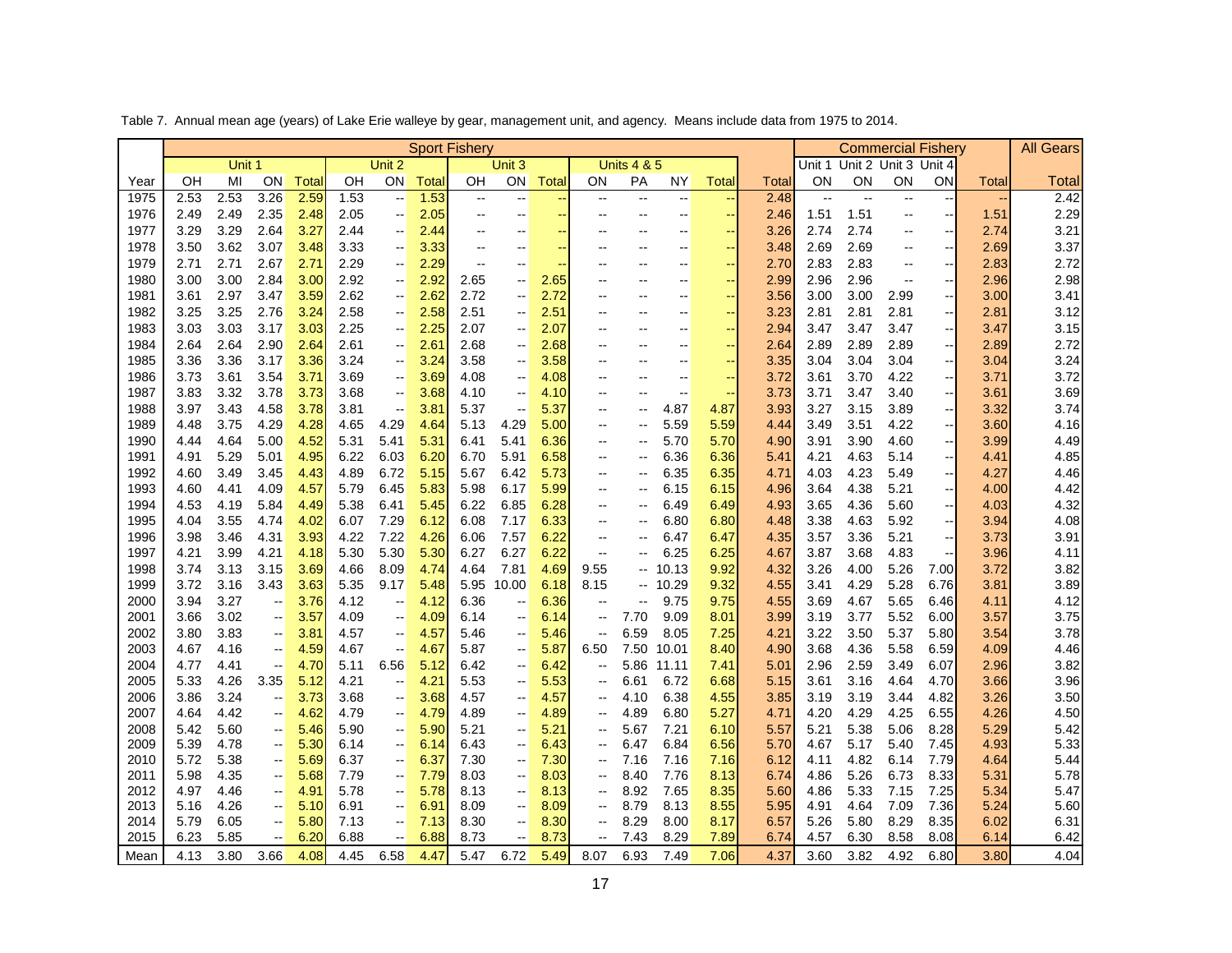|      |             |            | Age        |            |            |            |              |       | Ages 2+ |       |
|------|-------------|------------|------------|------------|------------|------------|--------------|-------|---------|-------|
| Year | 2           | 3          | 4          | 5          | 6          | $7+$       | <b>Total</b> | S     | F       | u     |
| 1980 | 10,446,800  | 9,201,250  | 568,422    | 1,563,390  | 560,314    | 130,278    | 22,470,454   | 0.598 | 0.194   | 0.152 |
| 1981 | 7,282,650   | 6,674,460  | 5,219,620  | 313,888    | 863,732    | 369,841    | 20,724,191   | 0.564 | 0.253   | 0.193 |
| 1982 | 17,656,500  | 4,542,810  | 3,620,430  | 2,739,400  | 164,720    | 619,003    | 29,342,863   | 0.608 | 0.177   | 0.139 |
| 1983 | 10,359,800  | 11,320,000 | 2,581,530  | 2,011,730  | 1,526,560  | 413,356    | 28,212,976   | 0.624 | 0.152   | 0.121 |
| 1984 | 79,363,400  | 6,877,920  | 6,824,380  | 1,542,560  | 1,210,230  | 1,150,460  | 96,968,950   | 0.666 | 0.086   | 0.071 |
| 1985 | 6,708,320   | 53,629,300 | 4,312,540  | 4,240,340  | 962,476    | 1,445,290  | 71,298,266   | 0.652 | 0.107   | 0.087 |
| 1986 | 23,884,600  | 4,608,690  | 34,852,600 | 2,778,760  | 2,738,260  | 1,526,140  | 70,389,050   | 0.636 | 0.132   | 0.106 |
| 1987 | 23,826,700  | 16,073,500 | 2,873,230  | 21,504,300 | 1,728,220  | 2,612,100  | 68,618,050   | 0.641 | 0.124   | 0.100 |
| 1988 | 55,831,000  | 16,061,500 | 10,070,800 | 1,780,660  | 13,443,200 | 2,660,040  | 99,847,200   | 0.639 | 0.128   | 0.104 |
| 1989 | 12,004,500  | 37,096,800 | 9,785,730  | 6,060,470  | 1,087,260  | 9,731,360  | 75,766,120   | 0.635 | 0.135   | 0.108 |
| 1990 | 10,199,800  | 8,113,970  | 23,334,600 | 6,103,120  | 3,828,130  | 6,709,480  | 58,289,100   | 0.642 | 0.123   | 0.099 |
| 1991 | 5,160,280   | 6,947,000  | 5,156,630  | 14,761,800 | 3,903,110  | 6,668,480  | 42,597,300   | 0.652 | 0.108   | 0.088 |
| 1992 | 16,716,400  | 3,549,810  | 4,493,920  | 3,327,550  | 9,595,880  | 6,809,430  | 44,492,990   | 0.646 | 0.117   | 0.095 |
| 1993 | 22,764,600  | 11,333,000 | 2,226,360  | 2,809,970  | 2,102,000  | 10,276,000 | 51,511,930   | 0.622 | 0.155   | 0.123 |
| 1994 | 3,495,910   | 15,036,600 | 6,695,320  | 1,313,580  | 1,682,880  | 7,310,910  | 35,535,200   | 0.610 | 0.175   | 0.138 |
| 1995 | 19,224,000  | 2,331,360  | 9,043,240  | 4,031,900  | 803,495    | 5,459,930  | 40,893,925   | 0.619 | 0.159   | 0.126 |
| 1996 | 21,209,000  | 12,635,800 | 1,351,950  | 5,265,790  | 2,389,620  | 3,686,330  | 46,538,490   | 0.596 | 0.198   | 0.154 |
| 1997 | 2,470,400   | 13,624,000 | 6,968,000  | 748,611    | 2,980,230  | 3,412,950  | 30,204,191   | 0.587 | 0.213   | 0.165 |
| 1998 | 22,763,900  | 1,619,740  | 7,874,580  | 4,037,920  | 441,474    | 3,743,820  | 40,481,434   | 0.602 | 0.187   | 0.147 |
| 1999 | 11,345,400  | 14,568,600 | 884,439    | 4,322,260  | 2,266,920  | 2,328,830  | 35,716,449   | 0.617 | 0.164   | 0.130 |
| 2000 | 10,509,900  | 7,518,810  | 8,607,400  | 524,613    | 2,608,150  | 2,762,890  | 32,531,763   | 0.629 | 0.144   | 0.115 |
| 2001 | 32,937,700  | 7,041,980  | 4,553,160  | 5,232,570  | 324,180    | 3,312,270  | 53,401,860   | 0.679 | 0.067   | 0.056 |
| 2002 | 3,941,440   | 22,822,500 | 4,621,860  | 2,984,410  | 3,454,430  | 2,380,740  | 40,205,380   | 0.678 | 0.068   | 0.057 |
| 2003 | 26,625,600  | 2,766,800  | 15,408,300 | 3,117,900  | 2,025,900  | 3,949,980  | 53,894,480   | 0.688 | 0.054   | 0.045 |
| 2004 | 417,375     | 18,681,600 | 1,866,500  | 10,380,700 | 2,110,860  | 4,023,300  | 37,480,335   | 0.686 | 0.057   | 0.048 |
| 2005 | 109,825,000 | 297,330    | 12,799,800 | 1,277,130  | 7,132,020  | 4,195,570  | 135,526,850  | 0.702 | 0.034   | 0.028 |
| 2006 | 3,797,990   | 77,712,600 | 201,007    | 8,664,800  | 869,451    | 7,701,650  | 98,947,498   | 0.677 | 0.070   | 0.058 |
| 2007 | 7,520,860   | 2,690,980  | 52,477,400 | 135,621    | 5,877,220  | 5,780,840  | 74,482,921   | 0.678 | 0.069   | 0.057 |
| 2008 | 1,995,120   | 5,337,320  | 1,819,140  | 35,382,900 | 91,811     | 7,842,820  | 52,469,111   | 0.683 | 0.061   | 0.051 |
| 2009 | 19,468,800  | 1,416,620  | 3,629,260  | 1,236,400  | 24,167,100 | 5,392,920  | 55,311,100   | 0.694 | 0.045   | 0.038 |
| 2010 | 7,190,190   | 13,860,800 | 969,551    | 2,481,260  | 848,770    | 20,245,400 | 45,595,971   | 0.692 | 0.049   | 0.041 |
| 2011 | 7,317,050   | 5,135,710  | 9,560,460  | 667,493    | 1,713,220  | 14,465,000 | 38,858,933   | 0.693 | 0.047   | 0.039 |
| 2012 | 12,656,400  | 5,211,290  | 3,529,920  | 6,573,960  | 460,975    | 11,144,700 | 39,577,245   | 0.680 | 0.066   | 0.055 |
| 2013 | 9,163,280   | 8,924,990  | 3,474,310  | 2,352,240  | 4,408,090  | 7,733,630  | 36,056,540   | 0.675 | 0.073   | 0.060 |
| 2014 | 4,655,580   | 6,467,350  | 5,944,540  | 2,308,940  | 1,571,210  | 8,048,760  | 28,996,380   | 0.654 | 0.105   | 0.085 |
| 2015 | 6,644,740   | 3,254,300  | 4,187,090  | 3,838,520  | 1,500,670  | 6,178,440  | 25,603,760   | 0.653 | 0.107   | 0.087 |
| 2016 | 16,538,400  | 4,621,150  | 2,077,870  | 2,667,630  | 2,465,270  | 4,876,160  | 33,246,480   |       |         |       |

Table 8. Estimated abundance at age, survival (S), fishing mortality (F) and exploitation (u) for Lake Erie walleye, 1980-2016 (from ADMB 2016 catch at age analysis recruitment integrated model, M=0.32).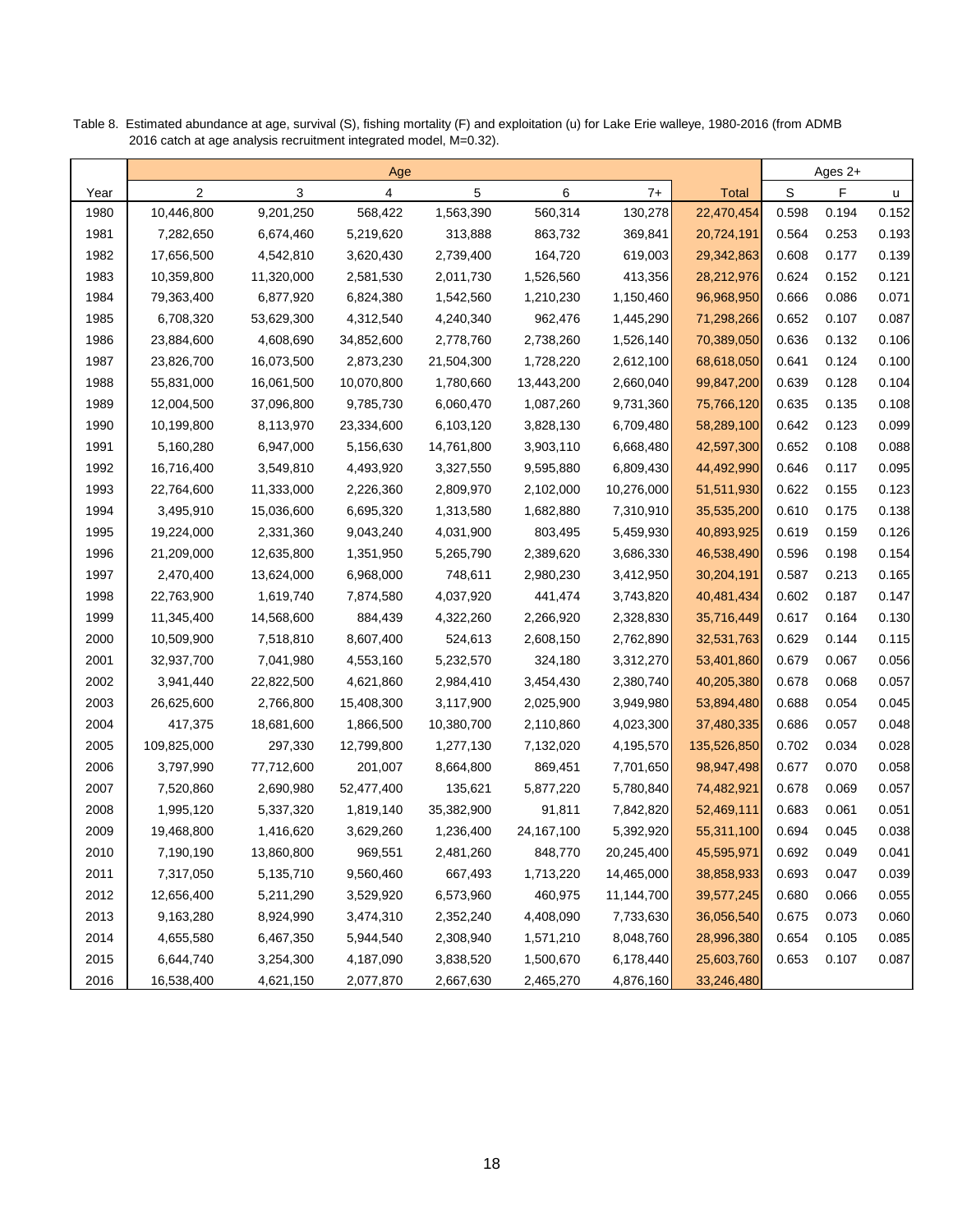Table 9. Estimated harvest of Lake Erie walleye for 2016, and population projection for 2017 when fishing with 60% Fmsy. The 2016 and 2017 projected spawning stock biomass values are from the ADMB-2016 recruitment-integrated model. The range in the RAH was calculated using  $\pm$  one standard deviation from the mean RAH.

| $SSB_0 =$                 |       | 63.865 million kilograms |
|---------------------------|-------|--------------------------|
| $20\%$ SSB <sub>0</sub> = |       | 12.773 million kilograms |
| $F_{\text{msv}} =$        | 0.530 |                          |

|                | 2016 Stock<br>Size (millions<br>of fish) | 60%<br>$F_{\underline{\text{msy}}}$ |          |       | <b>Rate Functions</b> |       |       | 2016 RAH (millions of fish) |       | Projected 2017<br><b>Stock Size</b><br>(millions) |          |
|----------------|------------------------------------------|-------------------------------------|----------|-------|-----------------------|-------|-------|-----------------------------|-------|---------------------------------------------------|----------|
| Age            | Mean                                     | F                                   | Sel(age) | (F)   | (S)                   | (u)   | Min.  | Mean                        | Max.  | Mean                                              |          |
| $\overline{2}$ | 16.538                                   |                                     | 0.296    | 0.094 | 0.661                 | 0.077 | 0.941 | 1.274                       | 1.607 | 38.233                                            |          |
| 3              | 4.621                                    |                                     | 0.917    | 0.292 | 0.542                 | 0.218 | 0.785 | 1.008                       | 1.232 | 10.931                                            |          |
| 4              | 2.078                                    |                                     | 0.947    | 0.301 | 0.537                 | 0.224 | 0.359 | 0.466                       | 0.574 | 2.507                                             |          |
| 5              | 2.668                                    |                                     | 0.887    | 0.282 | 0.548                 | 0.212 | 0.433 | 0.565                       | 0.698 | 1.116                                             |          |
| 6              | 2.465                                    |                                     | 0.918    | 0.292 | 0.542                 | 0.218 | 0.412 | 0.538                       | 0.665 | 1.461                                             |          |
| $7+$           | 4.876                                    |                                     | 1.000    | 0.318 | 0.528                 | 0.235 | 0.871 | 1.146                       | 1.422 | 3.913                                             |          |
| Total $(2+)$   | 33.246                                   | 0.318                               |          |       |                       | 0.150 | 3.799 | 4.998                       | 6.197 | 58.161                                            |          |
| Total $(3+)$   | 16.708                                   |                                     |          |       |                       |       | 2.859 | 3.725                       | 4.590 | 19.928                                            |          |
| <b>SSB</b>     | 32.437                                   | mil. kgs                            |          |       |                       |       |       |                             |       | 38.887                                            | mil. kgs |

probability of 2016 spawning stock biomass being less than 20%  $SSB_0 =$ = 0.001%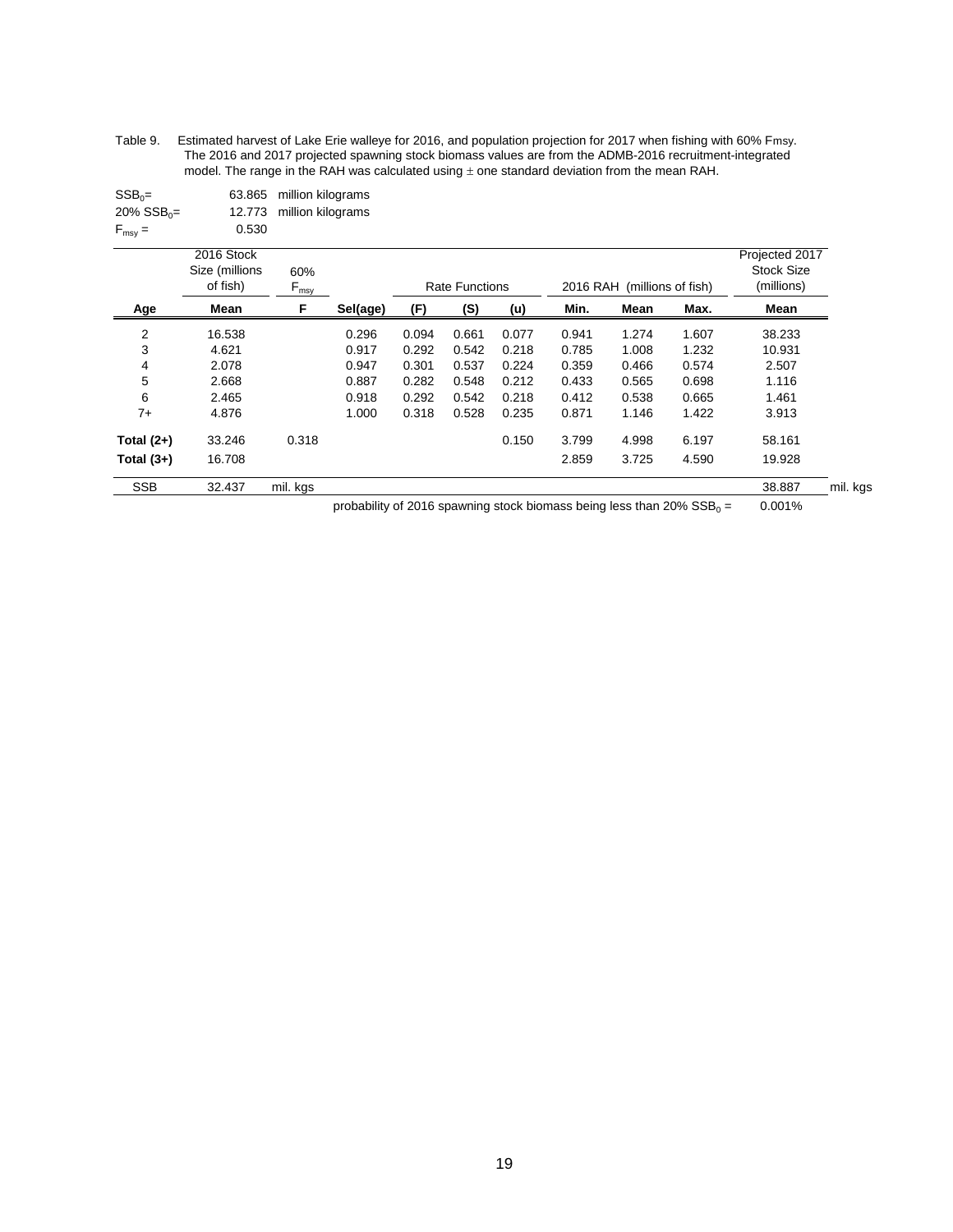| Table 10. Western basin age 0 walleye recruitment index observed in bottom trawls by the  |
|-------------------------------------------------------------------------------------------|
| Ontario Ministry of Natural Resources (ONT) and Ohio Department of Natural Resources (OH) |
| between 1988 and 2015.                                                                    |

|                   | Year of          |                     |
|-------------------|------------------|---------------------|
|                   | Recruitment to   | <b>OH+ONT Trawl</b> |
| <b>Year Class</b> | <b>Fisheries</b> | Age-0 CPHa          |
| 1988              | 1990             | 18.280              |
| 1989              | 1991             | 6.094               |
| 1990              | 1992             | 39.432              |
| 1991              | 1993             | 59.862              |
| 1992              | 1994             | 6.711               |
| 1993              | 1995             | 108.817             |
| 1994              | 1996             | 63.921              |
| 1995              | 1997             | 2.965               |
| 1996              | 1998             | 85.340              |
| 1997              | 1999             | 24.185              |
| 1998              | 2000             | 14.313              |
| 1999              | 2001             | 44.189              |
| 2000              | 2002             | 4.113               |
| 2001              | 2003             | 28.499              |
| 2002              | 2004             | 0.139               |
| 2003              | 2005             | 183.015             |
| 2004              | 2006             | 5.402               |
| 2005              | 2007             | 12.665              |
| 2006              | 2008             | 2.051               |
| 2007              | 2009             | 25.408              |
| 2008              | 2010             | 7.238               |
| 2009              | 2011             | 7.107               |
| 2010              | 2012             | 26.260              |
| 2011              | 2013             | 6.502               |
| 2012              | 2014             | 6.417               |
| 2013              | 2015             | 10.584              |
| 2014              | 2016             | 29.050              |
| 2015              | 2017             | 84.105              |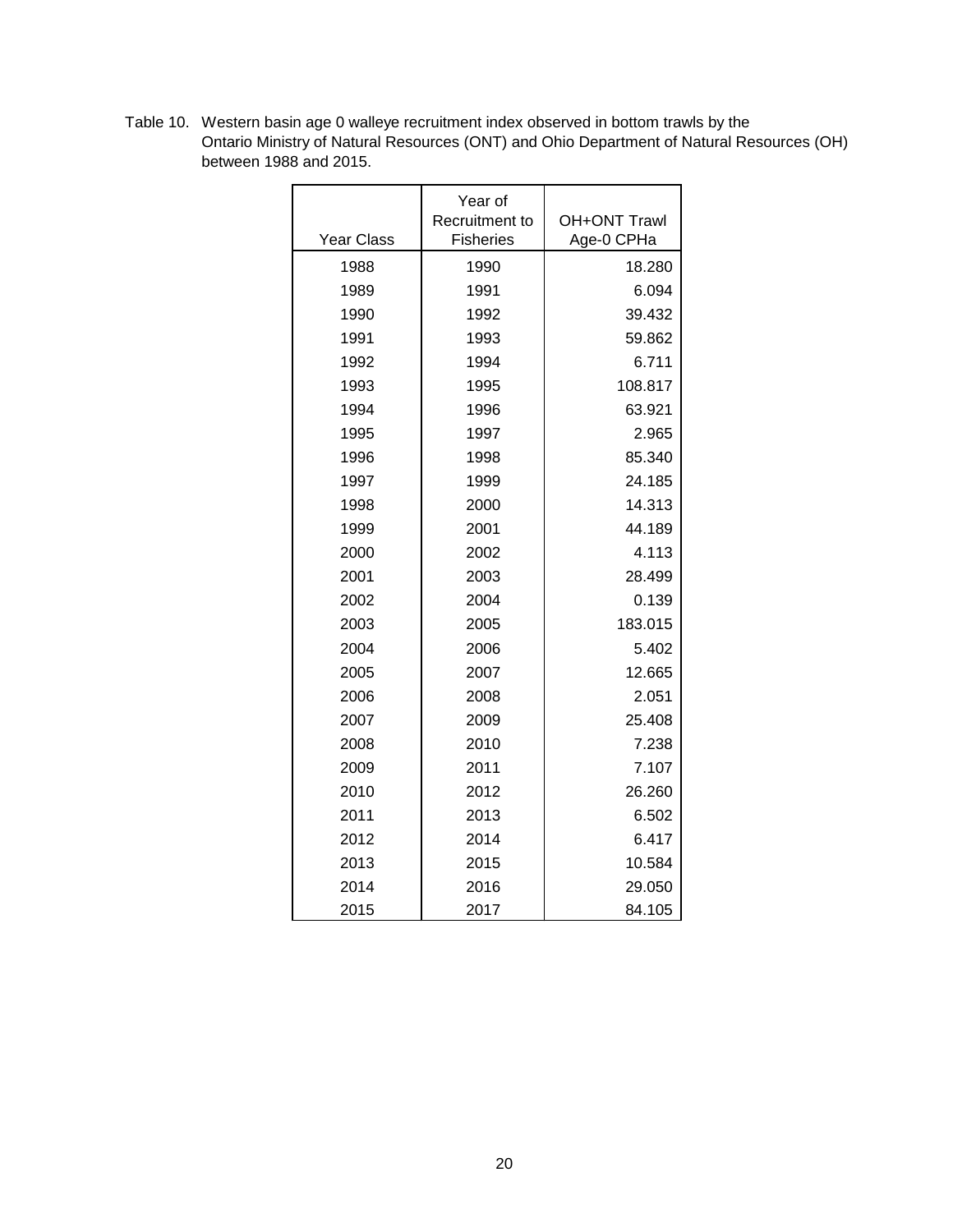

Figure 1. Map of Lake Erie with management units recognized by the Walleye Task Group for interagency management of Walleye.



Figure 2. Lake-wide harvest of Lake Erie Walleye by sport and commercial fisheries, 1977-2015.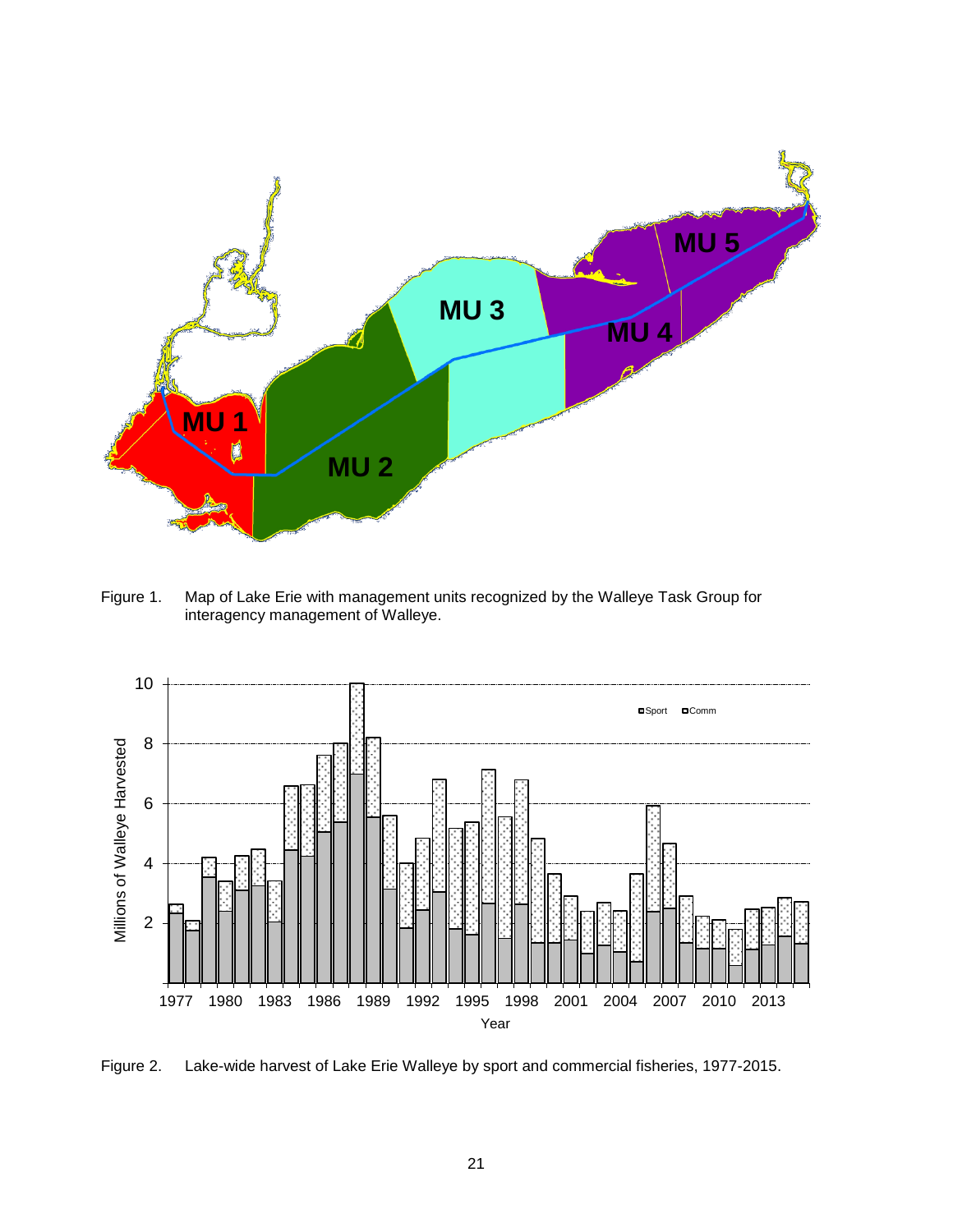

Figure 3. Lake-wide total effort (angler hours) by sport fisheries for Lake Erie Walleye, 1977-2015.



Year

Figure 4. Lake-wide total effort (kilometers of gill net) by commercial fisheries for Lake Erie Walleye, 1977-2015.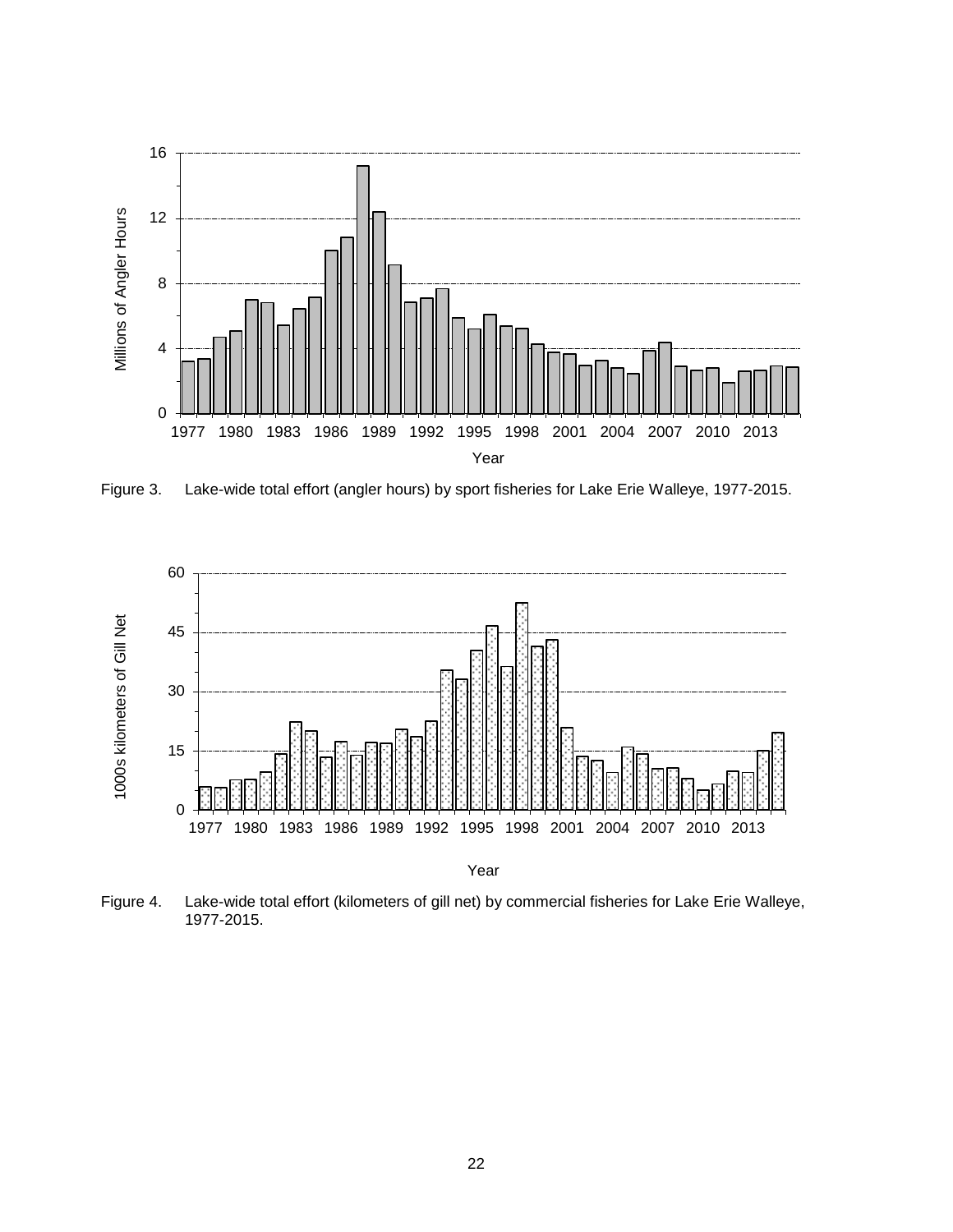

Year

Figure 5. Lake-wide harvest per unit effort (HPE) for Lake Erie sport and commercial Walleye fisheries, 1977-2015.



Figure 6. Lake-wide mean age of Lake Erie Walleye in sport and commercial harvests, 1977-2015.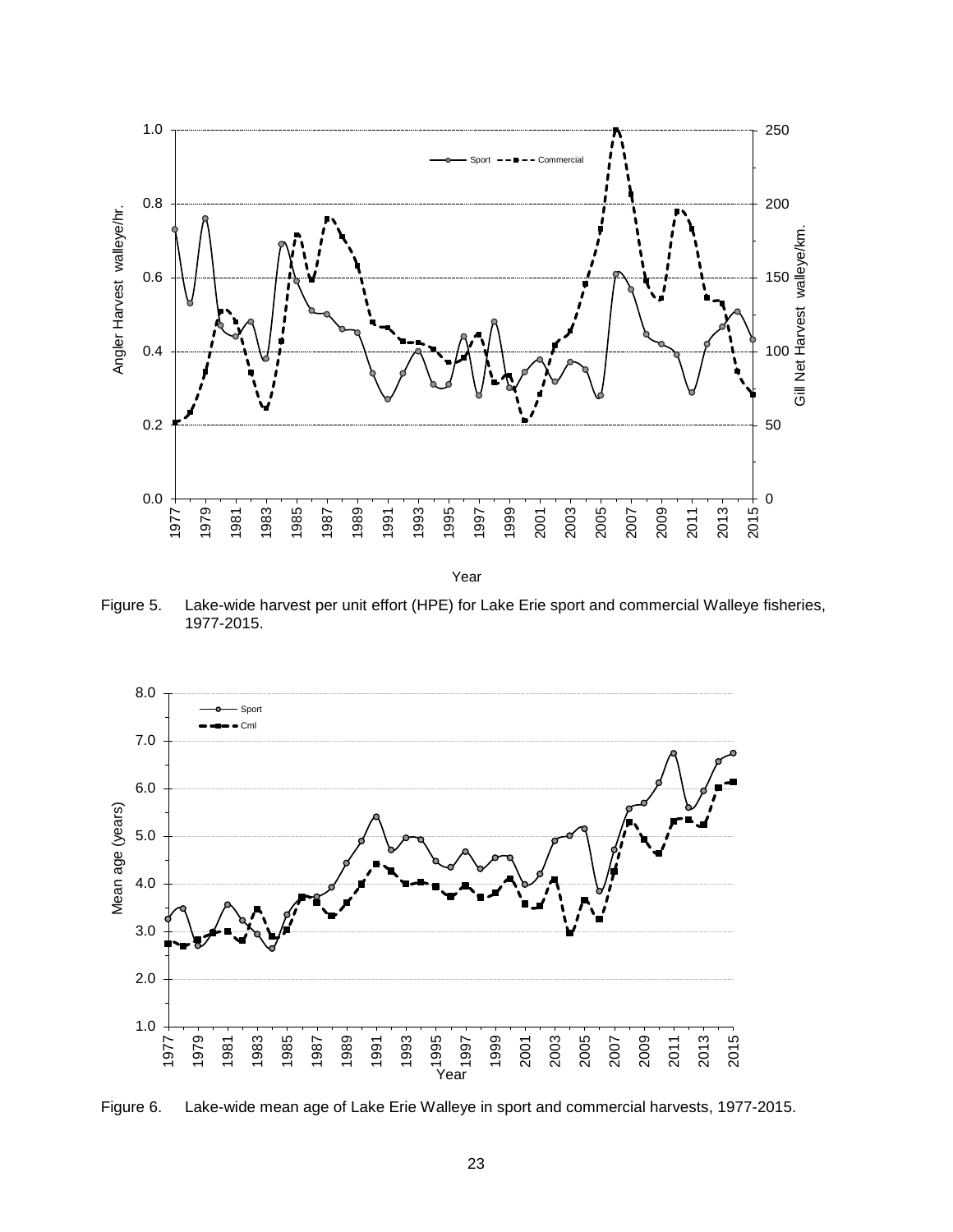

Figure 7. Abundance at age for age-2 and older walleye in Lake Erie's west and central basins from 1978 to 2016, estimated from the latest ADMB integrated model run. Data shown are from Table 8.



Figure 8. Estimated (1978 – 2015) and projected (2016 and 2017) number of age 2 Walleye in the westcentral Lake Erie Walleye population between using the 2016 ADMB statistical catch at age model.